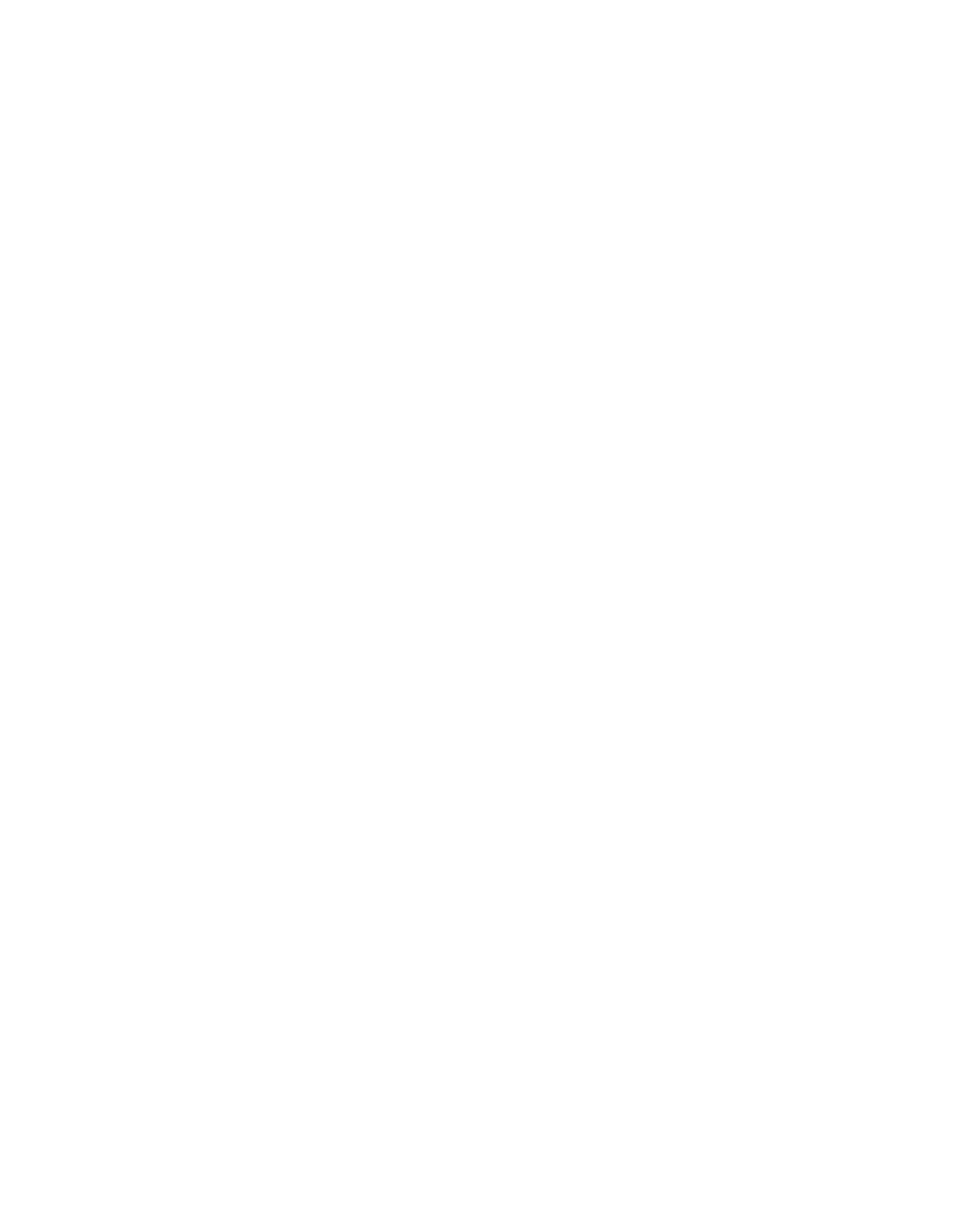**Technical Report Documentation Page**

| 1. Report No.                                                                                          | 2. Government Accession No.      | 3. Recipient's Catalog No.            |  |
|--------------------------------------------------------------------------------------------------------|----------------------------------|---------------------------------------|--|
| PA-2009-004-070609                                                                                     |                                  |                                       |  |
| 4. Title and Subtitle                                                                                  | 5. Report Date<br>March 26, 2009 |                                       |  |
| Pennsylvania's Vehicle Safety Inspection Program Effectiveness<br>(070609)<br>Summary of Findings      | 6. Performing Organization Code  |                                       |  |
| 7. Author(s)                                                                                           |                                  | 8. Performing Organization Report No. |  |
| Vlahos, Nicholas J., Samuel T. Lawton, Anurag K. Komanduri, Yasasvi D.<br>Popuri, and Danena L. Gaines |                                  |                                       |  |
| 9. Performing Organization Name and Address                                                            |                                  | 10. Work Unit No. (TRAIS)             |  |
| Cambridge Systematics, Inc.<br>115 South La Salle Street, Suite 2200<br>Chicago, IL 60603              |                                  | 11. Contract or Grant No.<br>355101   |  |
| 12. Sponsoring Agency Name and Address                                                                 |                                  | 13. Type of Report and Period Covered |  |
| The Pennsylvania Department of Transportation<br>Bureau of Planning and Research                       |                                  | <b>Final Report</b>                   |  |
| Commonwealth Keystone Building<br>400 North Street, 6 <sup>th</sup> Floor<br>Harrisburg, PA 17120-0064 | 14. Sponsoring Agency Code       |                                       |  |
| 15. Supplementary Notes                                                                                |                                  |                                       |  |

#### **16. Abstract**

This report presents research regarding Pennsylvania's Vehicle Safety Inspection program. The research considered the effectiveness of vehicle safety inspections on the number of fatal crashes, and the benefits of the program compared to the cost of inspections to the owners of Pennsylvania-registered vehicles. After a review of the most relevant literature over the previous 40 years, and telephone interviews with representatives from four agencies with responsibility for similar programs in other states, a statistical analysis was developed and implemented.

The statistical analysis focused on crash data from the Fatality Analysis Reporting System (FARS), control data from a variety of national sources, and characteristics of existing programs nationwide. The results of the statistical analysis are clear and consistent. Using three different classes of model formulations, states with vehicle safety inspection programs have significantly less fatal crashes than states without programs. The benefits of the program as derived from all three models exceed the user costs of the program. The results of the research clearly demonstrate that the Vehicle Safety Inspection program in Pennsylvania is effective and saves lives.

| 17. Key Words<br>Pennsylvania, transportation safety, program evaluation, vehicle safety<br>inspection, fatal crash, regression analysis, Fatality Analysis Reporting System |                                      | <b>18. Distribution Statement</b><br>No restrictions. This document is available<br>from the National Technical Information Service,<br>Springfield, VA 22161 |           |  |
|------------------------------------------------------------------------------------------------------------------------------------------------------------------------------|--------------------------------------|---------------------------------------------------------------------------------------------------------------------------------------------------------------|-----------|--|
|                                                                                                                                                                              |                                      |                                                                                                                                                               |           |  |
| 19. Security Classif. (of this report)                                                                                                                                       | 20. Security Classif. (of this page) | 21. No. of Pages                                                                                                                                              | 22. Price |  |
| Unclassified<br>Unclassified                                                                                                                                                 |                                      | 78                                                                                                                                                            |           |  |
| <b>Form DOT F 1700.7</b>                                                                                                                                                     | $(8-72)$                             | Reproduction of completed page authorized                                                                                                                     |           |  |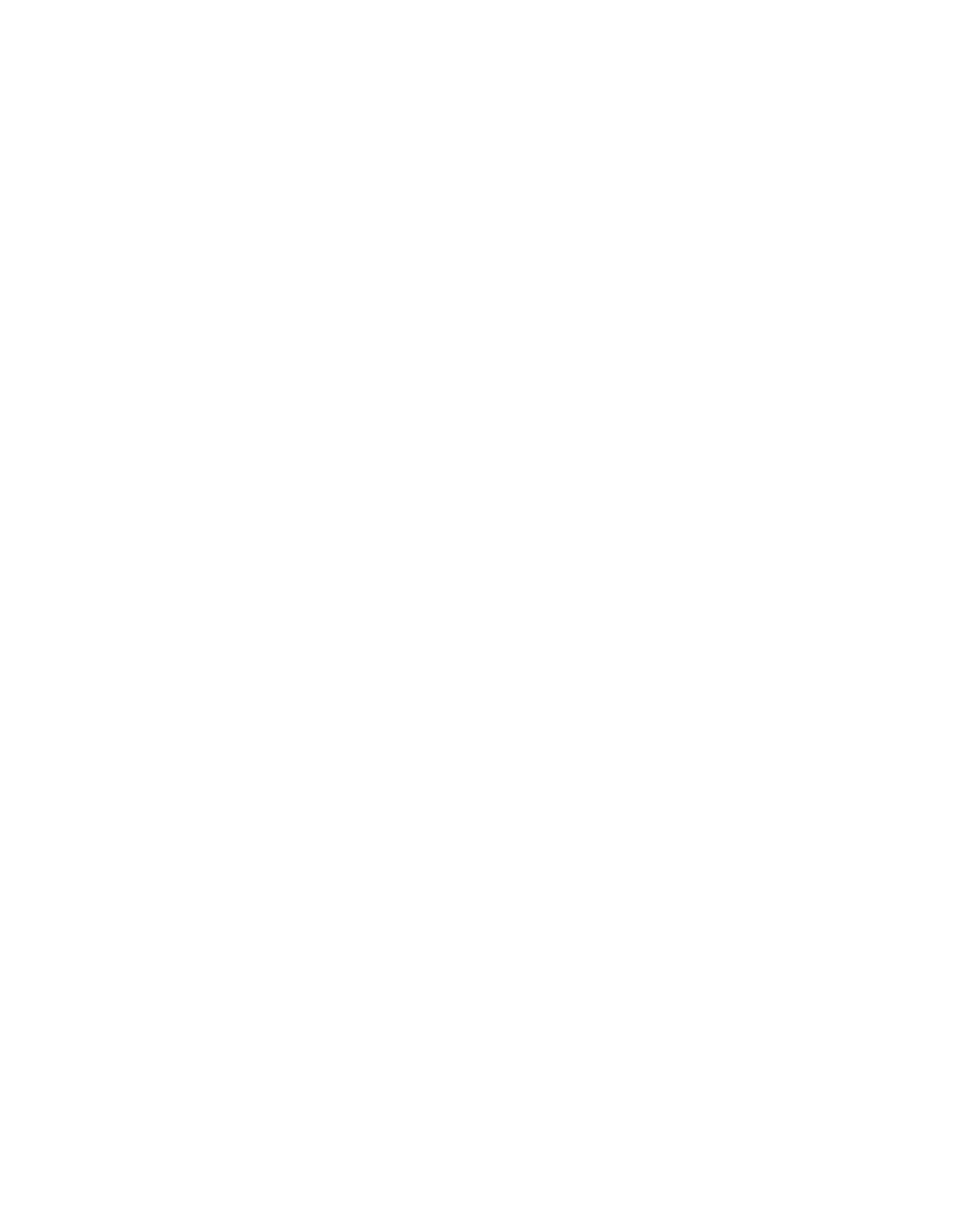*final report*

# **Pennsylvania's Vehicle Safety Inspection Program Effectiveness Study (070609)**

*Summary of Findings*

*prepared for*

Pennsylvania Department of Transportation

*prepared by*

Cambridge Systematics, Inc. 115 South LaSalle, Suite 2200 Chicago, Illinois 60603

*date* March 2009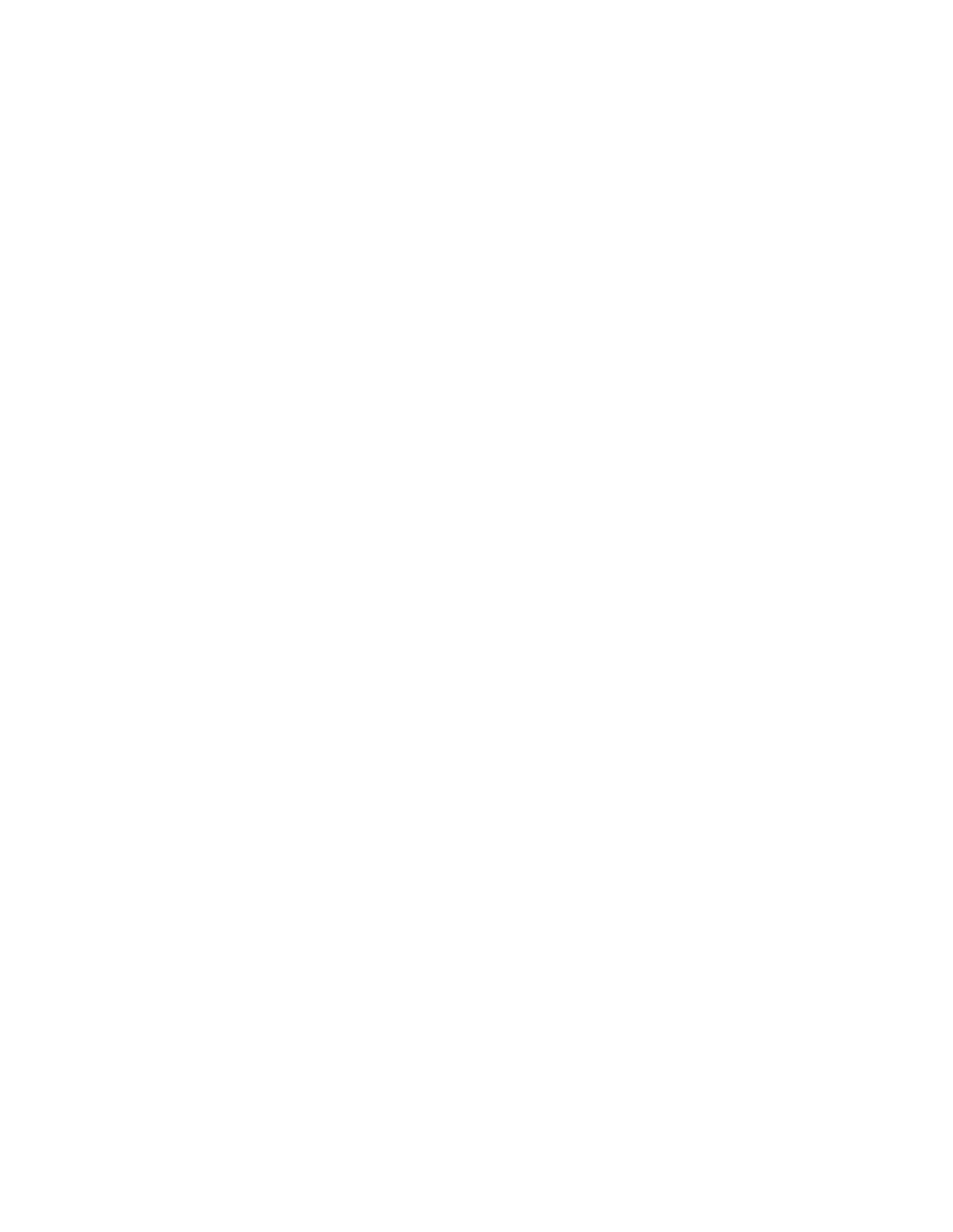# **Table of Contents**

| 1.0       |                 |  |
|-----------|-----------------|--|
|           | 1.1             |  |
|           | 1.2             |  |
| 2.0       |                 |  |
|           | 2.1             |  |
|           | 2.2             |  |
|           | 2.3             |  |
| 3.0       |                 |  |
|           | 3.1             |  |
|           | 3.2             |  |
|           | 3.3             |  |
|           | 3.4             |  |
| 4.0       |                 |  |
|           | 4.1             |  |
|           | 4.2             |  |
| 5.0       |                 |  |
|           | 5.1             |  |
|           | 5.2             |  |
| A.        |                 |  |
| <b>B.</b> |                 |  |
| C.        |                 |  |
| D.        |                 |  |
| E.        |                 |  |
| F.        |                 |  |
|           | F.1             |  |
|           | F <sub>.2</sub> |  |
|           | F.3             |  |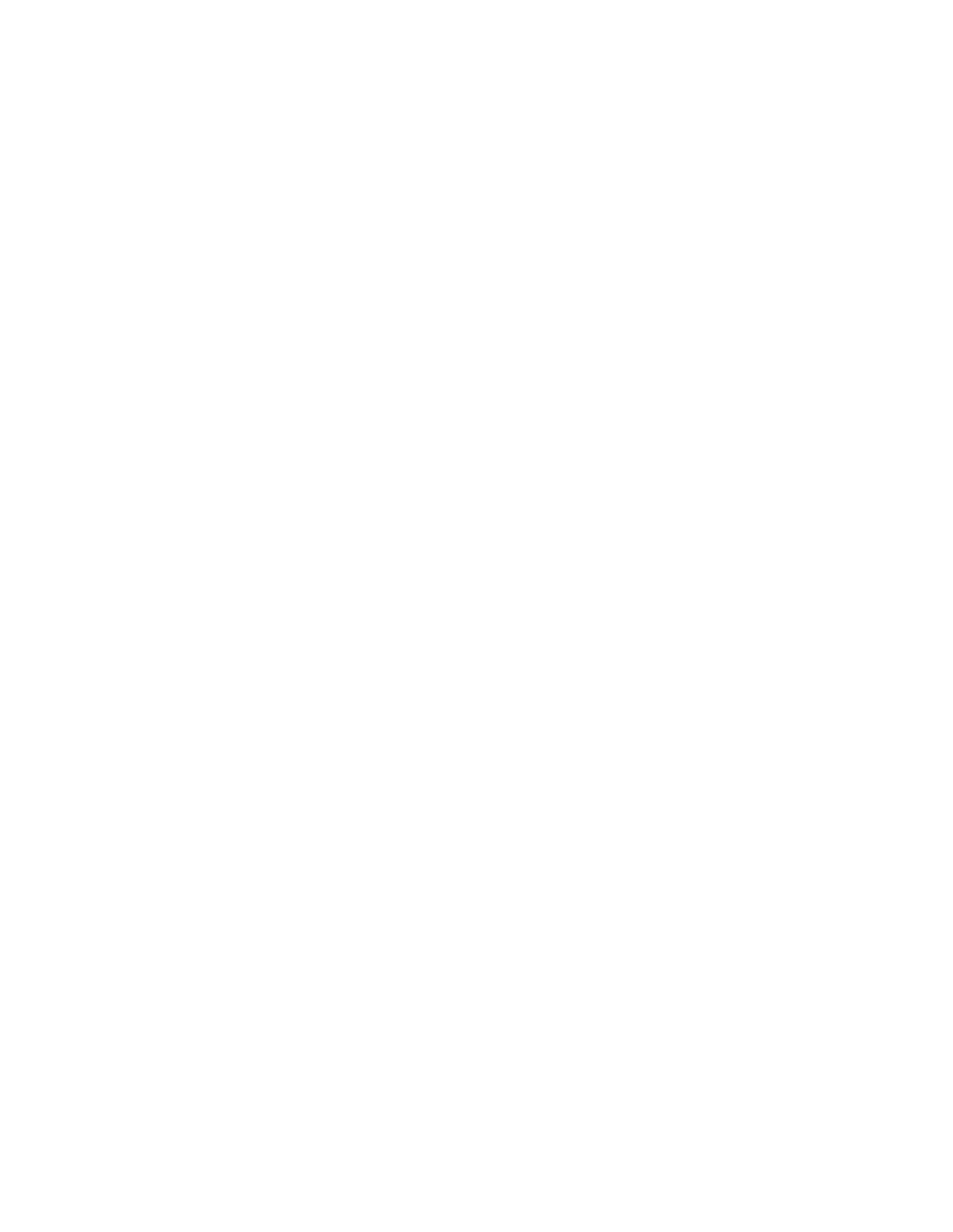# **List of Tables**

|           | Table ES.1 Analysis of Safety Benefits versus User Cost in Pennsylvania for |  |
|-----------|-----------------------------------------------------------------------------|--|
| Table 2.1 |                                                                             |  |
| Table 2.2 |                                                                             |  |
| Table 4.1 |                                                                             |  |
| Table 4.2 |                                                                             |  |
| Table 4.3 |                                                                             |  |
| Table 4.4 |                                                                             |  |
| Table 4.5 |                                                                             |  |
| Table 4.6 | Analysis of Safety Benefits versus User Cost in Pennsylvania for            |  |
|           | Table C.1 Data Items Acquired at the County or Narrower Level C-1           |  |
|           |                                                                             |  |
|           | Table D.1 Survey Questions: Identification and Contact Information D-1      |  |
|           | Table D.2 Survey Questions: Vehicle Safety Defects and Related CrashesD-1   |  |
|           | Table D.3 Survey Questions: Vehicle Safety Inspection Program               |  |
| Table E.1 | Cities for Pennsylvania County Weather Assignment  E-1                      |  |
| Table F.1 | Statewide VMT-Based Model with Population Density                           |  |
| Table F.2 | Statewide VMT-Based Model with Relative IncomeF-3                           |  |
| Table F.3 | Statewide Volume-Based Model with Relative IncomeF-4                        |  |
| Table F.4 | Statewide Volume-Based Model with Statewide PrecipitationF-4                |  |
| Table F.5 | County-Level Model with Proxy for State DUI/DWI LawsF-5                     |  |
| Table F.6 |                                                                             |  |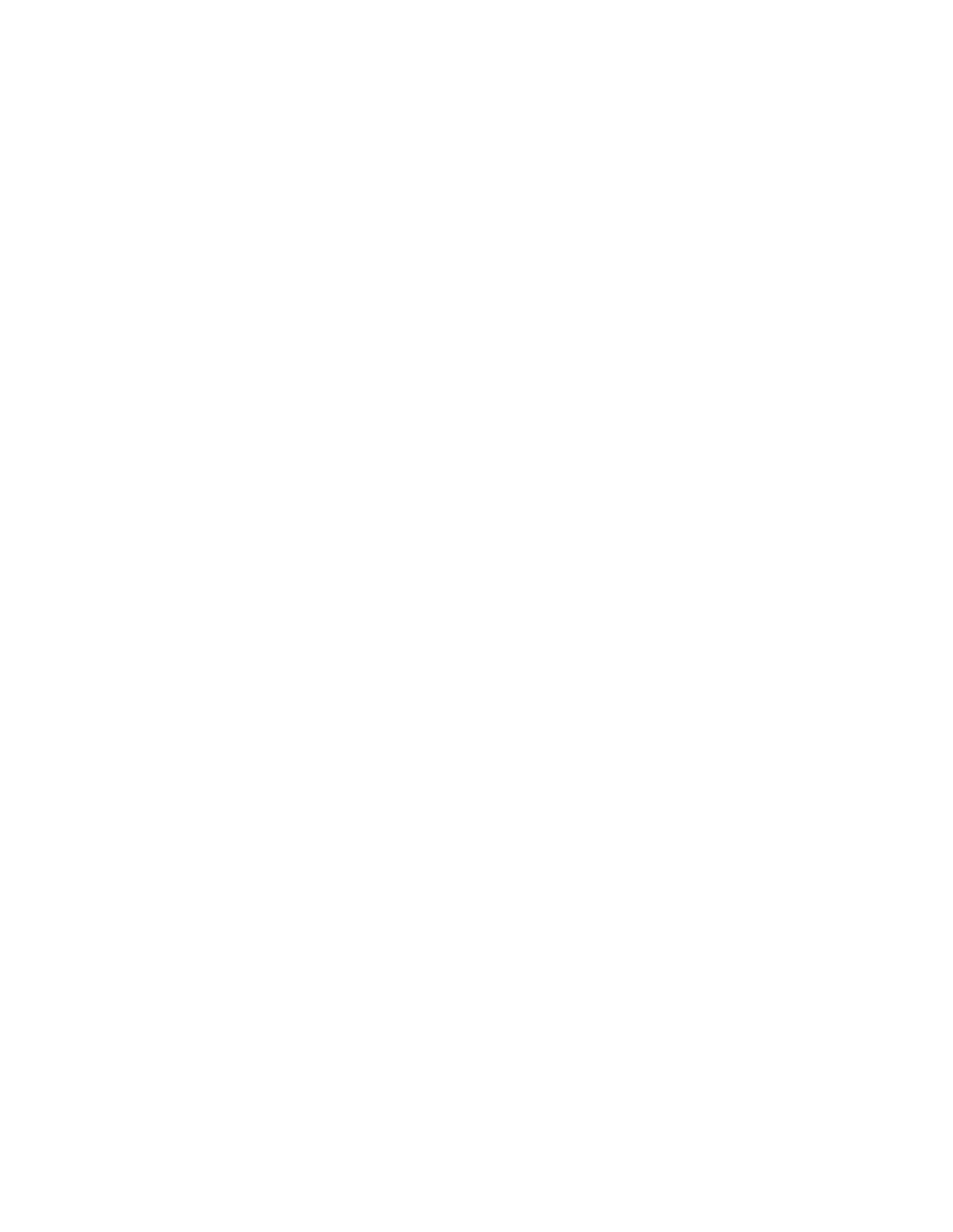# **List of Figures**

| Figure 4.1 Research Methodology for Quantitative Analysis 4-2             |  |
|---------------------------------------------------------------------------|--|
| Figure 4.2 Comparison of Fatal Crashes with Reported Vehicle Failures4-12 |  |
| Figure E.1 Assignment of Pennsylvania Counties to NOAA Cities for         |  |
|                                                                           |  |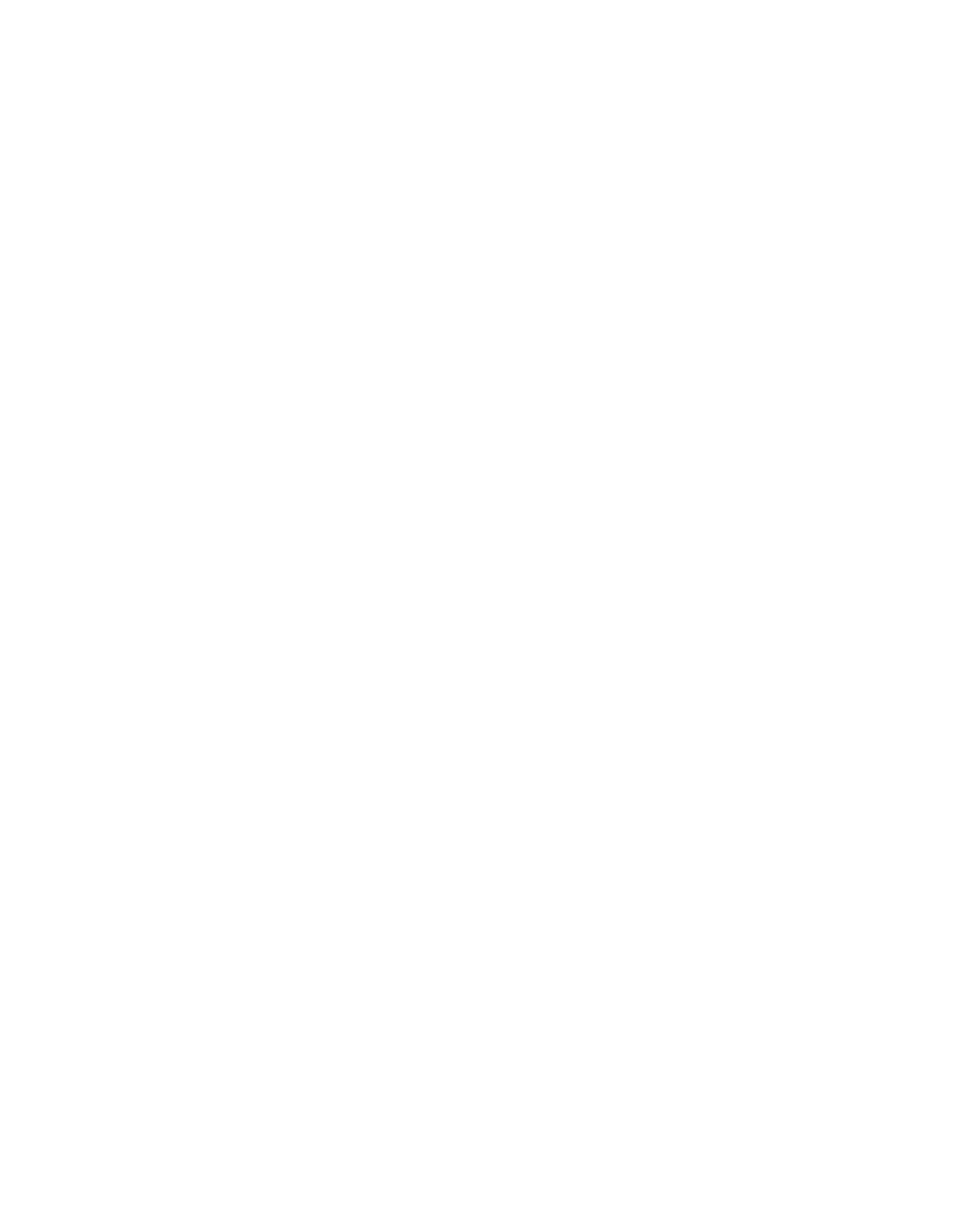# <span id="page-12-0"></span>**Executive Summary**

This report describes the activities and results for the Vehicle Safety Inspection Program (VSIP) Effectiveness Study (070609), performed by Cambridge Systematics, Inc. (CS) on behalf of the Pennsylvania Department of Transportation (PennDOT). The research considered the effectiveness of vehicle safety inspections on the number of fatal crashes, and the cost-effectiveness of the program compared to the cost of inspections to the owners of Pennsylvaniaregistered vehicles. **The results of the research clearly demonstrate that the Vehicle Safety Inspection program in Pennsylvania is effective and saves lives.**

The research contained both preparatory and analysis tasks. The preparatory tasks included:

- $\bullet$ A review of the relevant literature over the last 40 years in the field of passenger vehicle safety inspections;
- Interviews with officials of four agencies which currently conduct vehicle safety inspections; and
- Collection of information about VSIP characteristics in those states with programs.

The literature reviewed was inconsistent in its conclusions. Based on our quantitative analysis, we assert that some of this inconsistency may be due to differences in model formulation across studies, as well as differences in the characteristics of the data sets used in the analyses. The inconsistencies were used to inform the approach for our quantitative analysis.

The quantitative analysis tasks were geared towards uncovering systematic differences in crash rates between states with vehicle safety inspection programs and those without. While studying the effectiveness of such programs, the analysis controlled for the effects of other variables that also could impact crash rates. A critical step in the analysis, therefore, was to identify these control variables and to obtain corresponding data from the appropriate sources. The research team obtained control data for the subsequent analysis using available information from national (and in most cases official Federal) data sources.

Crash data for each state was obtained from the Fatality Analysis Reporting System (FARS), a Federal data set that provides information for every fatal crash that occurs in the United States. Crash data are provided by every state as a compilation of at-scene crash reports prepared by law enforcement agents. Data are summarized yearly and available for download from the National Highway Transportation Safety Administration (NHTSA) web site. Data from 2004 through 2007 was utilized for the quantitative analysis.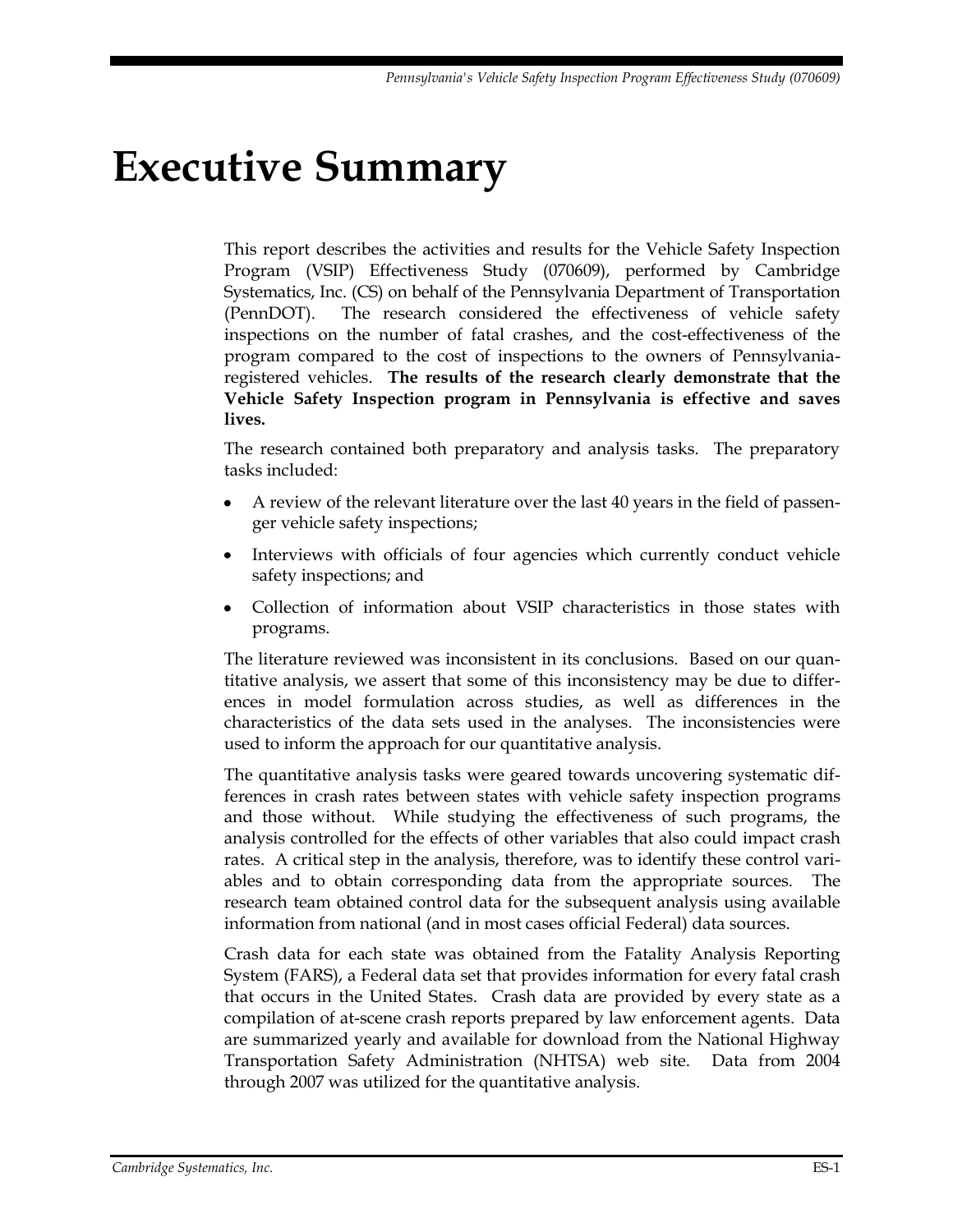Three sets of statistical models were developed, with each set addressing a variation of model formulation for the dependent variable:

- 1. Fatal crashes within a state, controlled per billion vehicle miles traveled;
- 2. Fatal crashes within a state, with potential exposure variables as independent variables; and
- 3. Fatal crashes within a county, with potential exposure variables as independent variables.

The results of the statistical analysis are clear and consistent, and are summarized in Table ES.1. Using all three model formulations, states with vehicle safety inspection programs have significantly less fatal crashes than states without programs.

The analysis considered vehicle failure as reported at the fatal crash site as a potential explanatory variable. Reporting of this variable across states appears to be inconsistent, and the volumes available are not suitable to a full model formulation. There are, however, trends regarding the correspondence between vehicle age, the presence of a vehicle safety inspection program, and reported vehicle failure at a fatal crash site.

Pennsylvania's Vehicle Safety Inspection Program is an effective program that reduces fatal crashes and saves lives in Pennsylvania. Specifically:

- Nationally, vehicle safety inspection programs appear to be a significant factor in lowering fatal crashes;
- Based on the model results, Pennsylvania can be expected to have between 115 and 169 fewer fatal crashes each year, corresponding to between 127 and 187 fewer fatalities each year, than it would if it did not have a vehicle safety inspection program;
- The largest difference in reported vehicle failures at the scene of fatal crashes between states with programs and states without programs is for vehicles of three years of age or more; and
- The combination of state-level and county-level analysis of fatality data provide consistent and complementary results.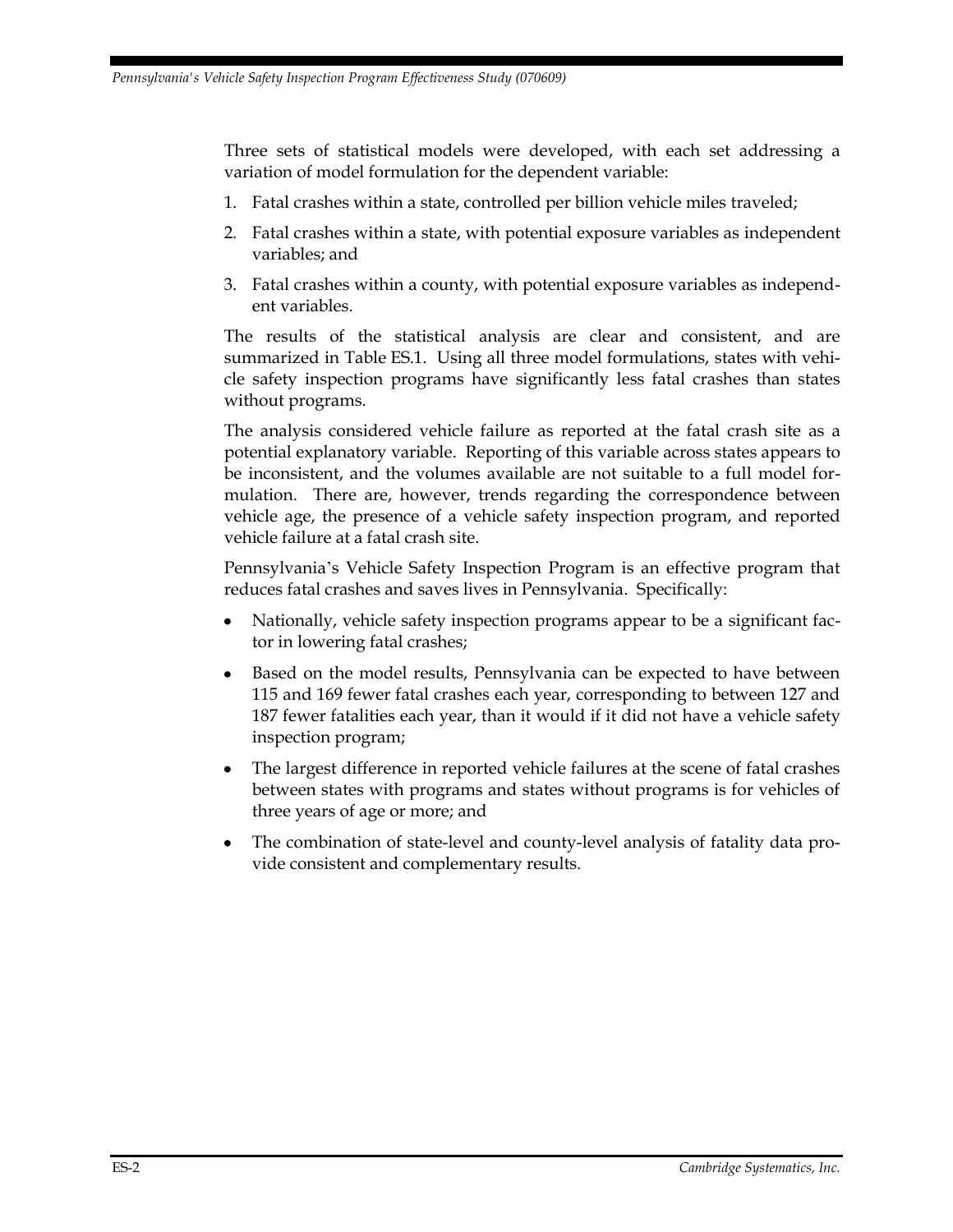|                                                     |                                                    | Benefits of the Vehicle Safety Inspection Program as Calculated<br>by Various Models |                                                        | User Costs of the Vehicle Safety Inspection Program<br><b>Three Scenarios</b> |                 |                 |
|-----------------------------------------------------|----------------------------------------------------|--------------------------------------------------------------------------------------|--------------------------------------------------------|-------------------------------------------------------------------------------|-----------------|-----------------|
| <b>Attribute</b>                                    | <b>State Model of Total</b><br>Crashes (Table 4.3) | State Model of<br><b>Crashes per Billion</b><br>VMT (Table 4.4)                      | <b>County Model of</b><br>Total Crashes<br>(Table 4.6) | High                                                                          | Medium          | Low             |
| Number of Fewer Crashes                             | 114.30                                             | 168.91                                                                               | 141.37                                                 |                                                                               |                 |                 |
| Number of Fewer Deaths                              | 127                                                | 187                                                                                  | 157                                                    |                                                                               |                 |                 |
| Value of a Statistical Life                         | \$5.8 Million                                      | \$5.8 Million                                                                        | \$5.8 Million                                          |                                                                               |                 |                 |
| Number of Vehicle Inspections                       |                                                    |                                                                                      |                                                        | 10.9 Million                                                                  | 10.9 Million    | 10.9 Million    |
| Direct Cost of Inspection to<br>Vehicle Owner       |                                                    |                                                                                      |                                                        | \$23.00                                                                       | \$19.50         | \$16.00         |
| Value of Vehicle Owner's Time<br>for the Inspection |                                                    |                                                                                      |                                                        | \$34.00                                                                       | \$17.00         | \$8.50          |
| <b>Value of Action</b>                              | \$736.6 Million                                    | \$1,084.6 Million                                                                    | \$910.6 Million                                        | \$621.3 Million                                                               | \$397.9 Million | \$267.0 Million |

#### **Table ES.1 Analysis of Safety Benefits versus User Cost in Pennsylvania for the Vehicle Safety Inspection Program**

<span id="page-14-0"></span>Source: Items in italics provided by the Pennsylvania Department of Transportation, 2007 figures.

Number of Fewer Crashes and Number of Fewer Deaths are derived from the models presented in Section 4.0

Value of Statistical Life obtained from the U.S. Department of Transportation, http://ostpxweb.dot.gov/policy/reports/080205.htm.

Medium value for time of inspection based on one hour of the value of the statistical life, based on an assumption of an average of 39 years of remaining life.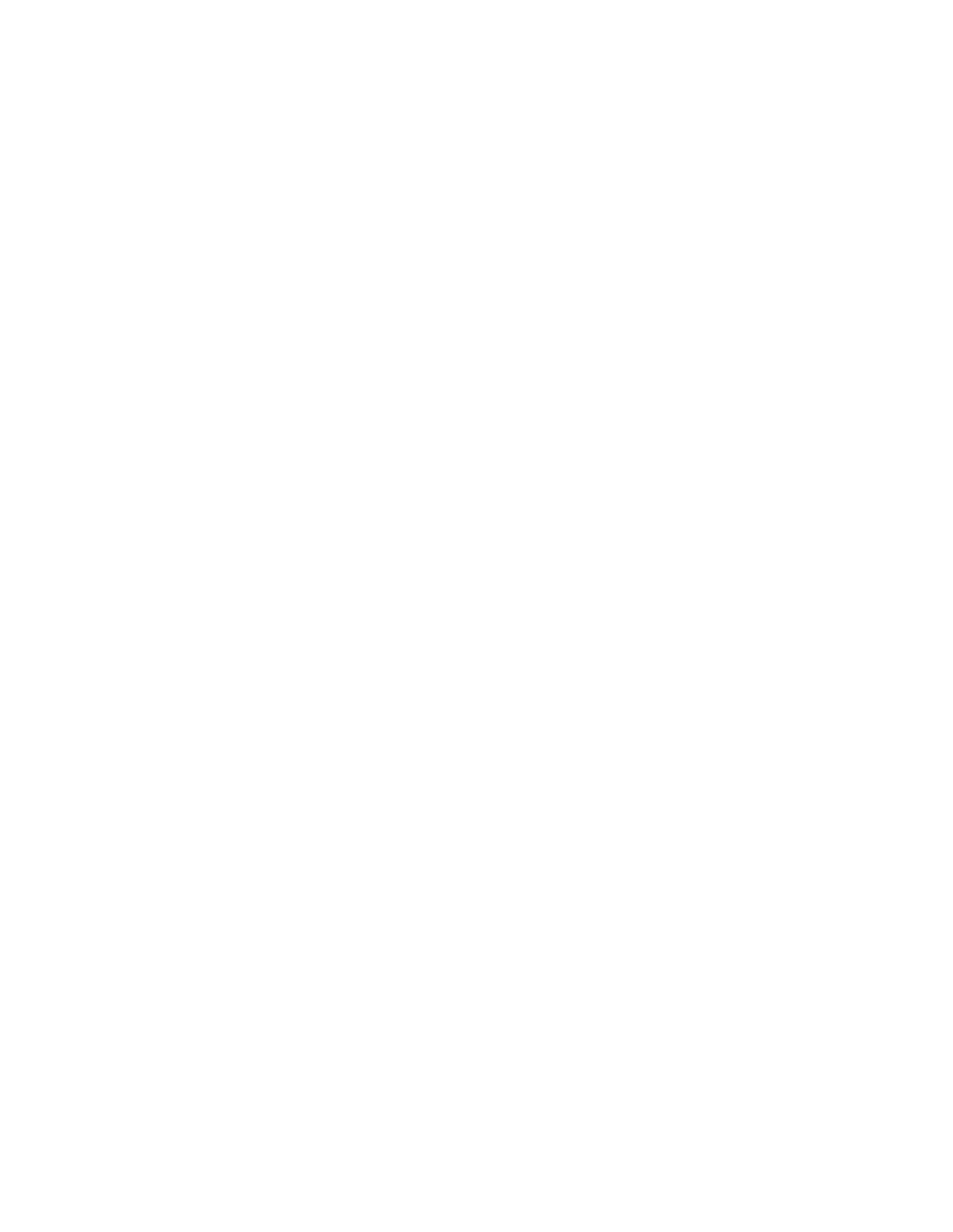# <span id="page-16-0"></span>**1.0 Introduction**

## <span id="page-16-1"></span>**1.1 OVERVIEW**

This report describes the activities and results for the Vehicle Safety Inspection Program Effectiveness Study (070609), performed by Cambridge Systematics, Inc. (CS) on behalf of the Pennsylvania Department of Transportation (PennDOT). PennDOT administers a Vehicle Safety Inspection Program. The safety inspection procedure includes inspection and, in some cases, testing of a variety of vehicle components, including suspension, steering, brakes, tires, lighting and electrical system, windows, mirrors, windshield defrosters, washers and wipers, fuel system, speedometer, odometer, horn and warning devices, body and chassis, and exhaust system, as well as inspection of trailers. These inspections are conducted by approximately 16,000 independent inspection stations appointed by PennDOT.

Nearly 11 million inspections are performed each year in Pennsylvania. An inspection typically costs the owner between 16 and 23 dollars, of which a nominal fee for the inspection sticker is returned to the commonwealth. A new e-SAFETY initiative provides voluntary electronic data collection and storage program for participating inspection facilities. This program enables inspection facilities to enter information about each vehicle inspection, and have that information transmitted electronically to PennDOT. Those that do not participate in the e-SAFETY program are required to maintain paper copies of inspection record sheets.

The stated purpose of periodic vehicle inspections is to identify and remove unsafe vehicles from the road. In doing so, vehicle failure on the highways and crashes that may result in injuries or death can be prevented. Sixteen states or jurisdictions currently require periodic vehicle inspections. Four other states conduct random vehicle safety inspections or only inspect vehicles upon resale of a used vehicle. Safety inspections typically require certain mechanical and safety features of a vehicle to be in working order. The exact requirements vary from state to state.

Through this study of Vehicle Safety Inspection Program Effectiveness, PennDOT wishes to objectively determine the effectiveness of its inspection program and to conduct a comparison of crash data for states with and without vehicle safety inspection programs. The emphasis of the research was on fatal crashes.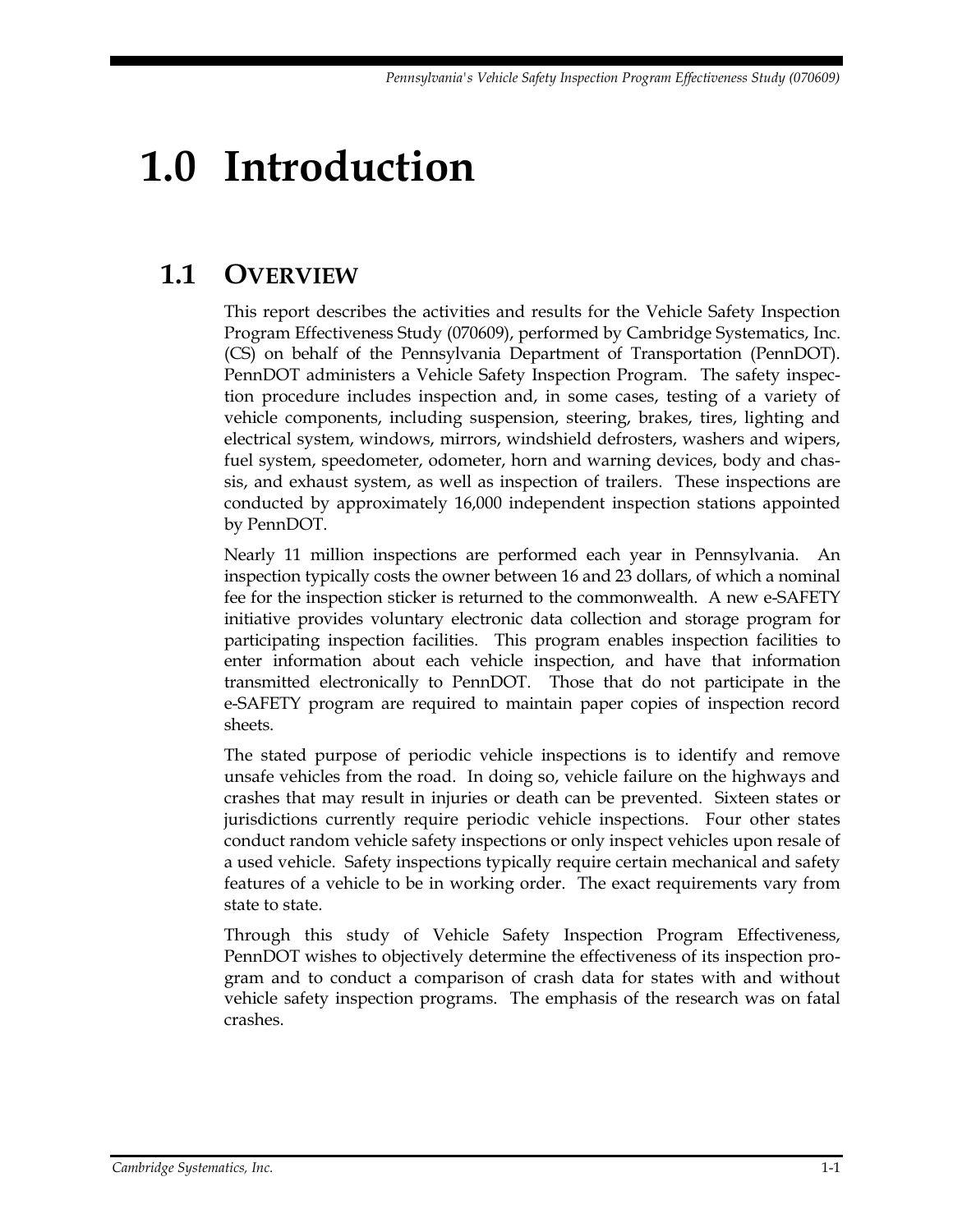The research project encompassed four sets of activities:

- 1. An assessment of the historical and current view of periodic vehicle safety inspection programs, through both a review of available literature and telephone interviews with officials in four states with existing programs;
- 2. Acquisition of data regarding both fatal crashes as well as potential controlling variables, all from national sources;
- 3. Analysis of structured hypotheses derived from the literature and interviews, supported by the acquired data; and
- 4. Development of findings and potential program options for future consideration.

### <span id="page-17-0"></span>**1.2 ORGANIZATION OF THIS REPORT**

This document contains an Executive Summary and five sections:

- **Section 1.0: Introduction.** Provides an overview of this report.
- $\bullet$ **Section 2.0: Literature Review and Agency Interviews.** Describes the findings of the review of relevant literature on the topic of vehicle safety inspection programs and their effectiveness. The literature was augmented through telephone interviews conducted with officials of agencies in four states with current periodic vehicle safety inspections.
- **Section 3.0: Data Acquisition.** Describes the various sources of data  $\bullet$ acquired by the research team to support the hypotheses of the program analysis.
- **Section 4.0: Quantitative Analysis.** Describes the methodology used to perform a scholarly quantitative assessment of the national effects of periodic vehicle inspection programs on volumes and rates of fatal crashes, presents the most relevant models and their implications for Pennsylvania, and identifies a range of safety benefits and user costs for the program in Pennsylvania.
- **Section 5.0: Findings and Program Options.** Summarizes our findings regarding the Vehicle Safety Inspection Program, and presents potential directions for future program initiatives.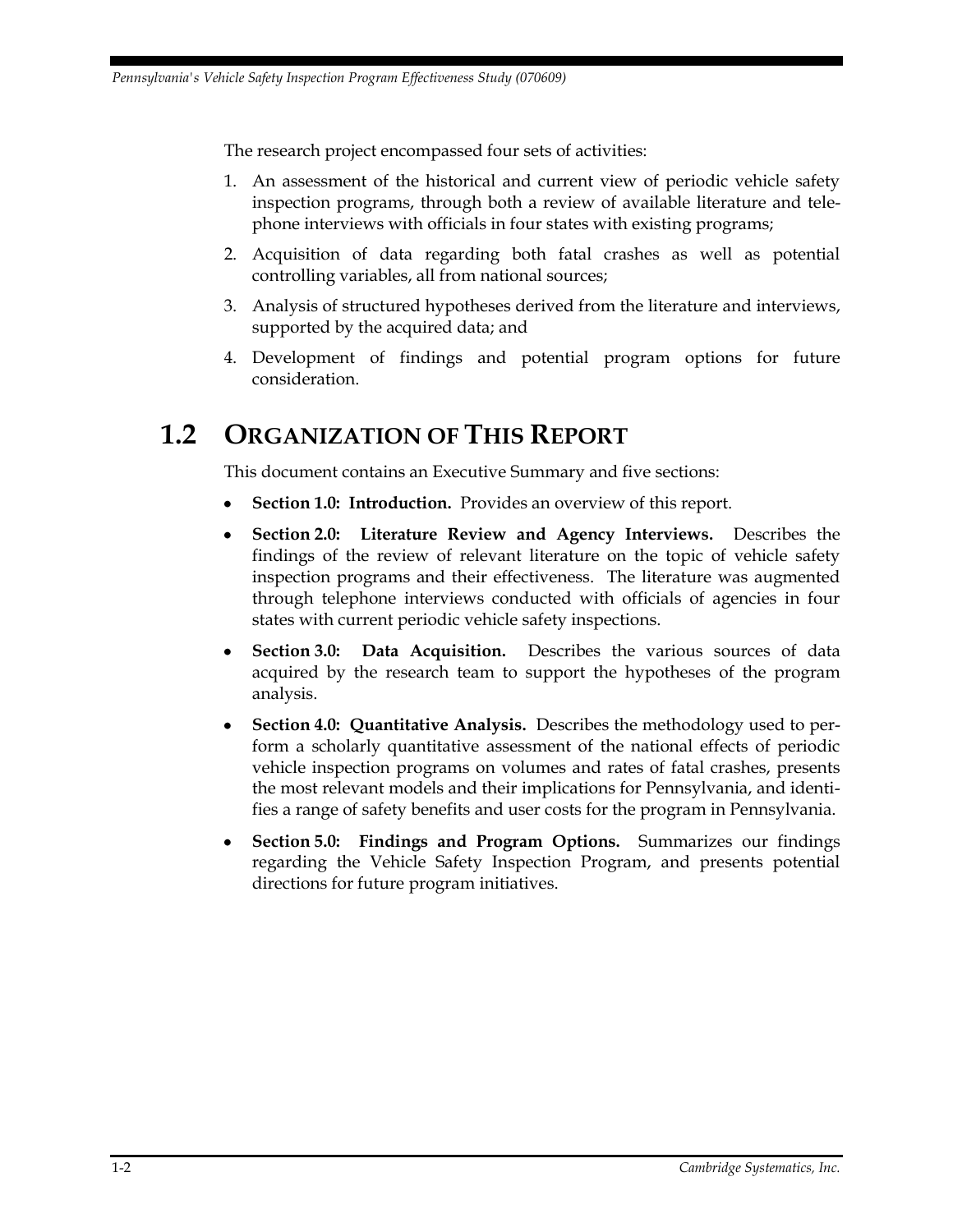# <span id="page-18-0"></span>**2.0 Literature Review and Agency Interviews**

A number of studies and reports have presented data related to the benefits, costs, and effectiveness of Periodic Vehicle Safety Inspections. The purpose of this section is to review relevant literature on the topic of vehicle safety programs and their effectiveness, and to describe the findings of telephone interviews with officials of four agencies from states with vehicle safety inspection programs.

## <span id="page-18-1"></span>**2.1 BACKGROUND**

### **Legislative History**

Vehicle safety inspections designed to improve highway safety began in 1926. Massachusetts implemented a voluntary inspection program in which compliance was actively encouraged. New York and Maryland followed suit in 1927 launching the "Save a Life" campaign. The campaign appealed to drivers to obtain vehicle checkups at officially designated service stations. Pennsylvania, New Jersey, and Delaware later joined the program. By 1929 Pennsylvania, Maryland, Delaware, and New Jersey enacted laws requiring periodic vehicle inspection in designated inspection garages or service stations. For the next 20 years the adoption of laws to require vehicle inspection was at the discretion of individual states and local governments. By 1966, 21 states enacted vehicle inspection laws.

The Highway Safety Act of 1966 mandated that uniform safety standards be issued by the U.S. DOT Secretary to include provisions for vehicle registration, operation, and inspection. The mandate required that vehicle inspection be part of each state's Highway Safety Program. The National Highway Traffic Safety Administration (NHTSA) adopted the concept of "periodic motor vehicle inspections" for implementing the state Highway Safety Program standards proposed. States were provided with Federal funds to assist in implementing the programs. The states had until December 31, 1969 to implement or show reasonable progress toward implementing a highway safety program meeting Federal standards for vehicle inspection.

Under the authority of the National Traffic and Motor Vehicle Safety Act of 1966, NHTSA established vehicle-in-use standards in 1973. Most states were unwilling to implement the new standards, and many refused to establish a periodic vehicle safety inspections program. In 1976 Congress weakened NHTSA's sanctioning in regard to enforcement of state program policies. A number of states discontinued their mandatory vehicle inspection programs.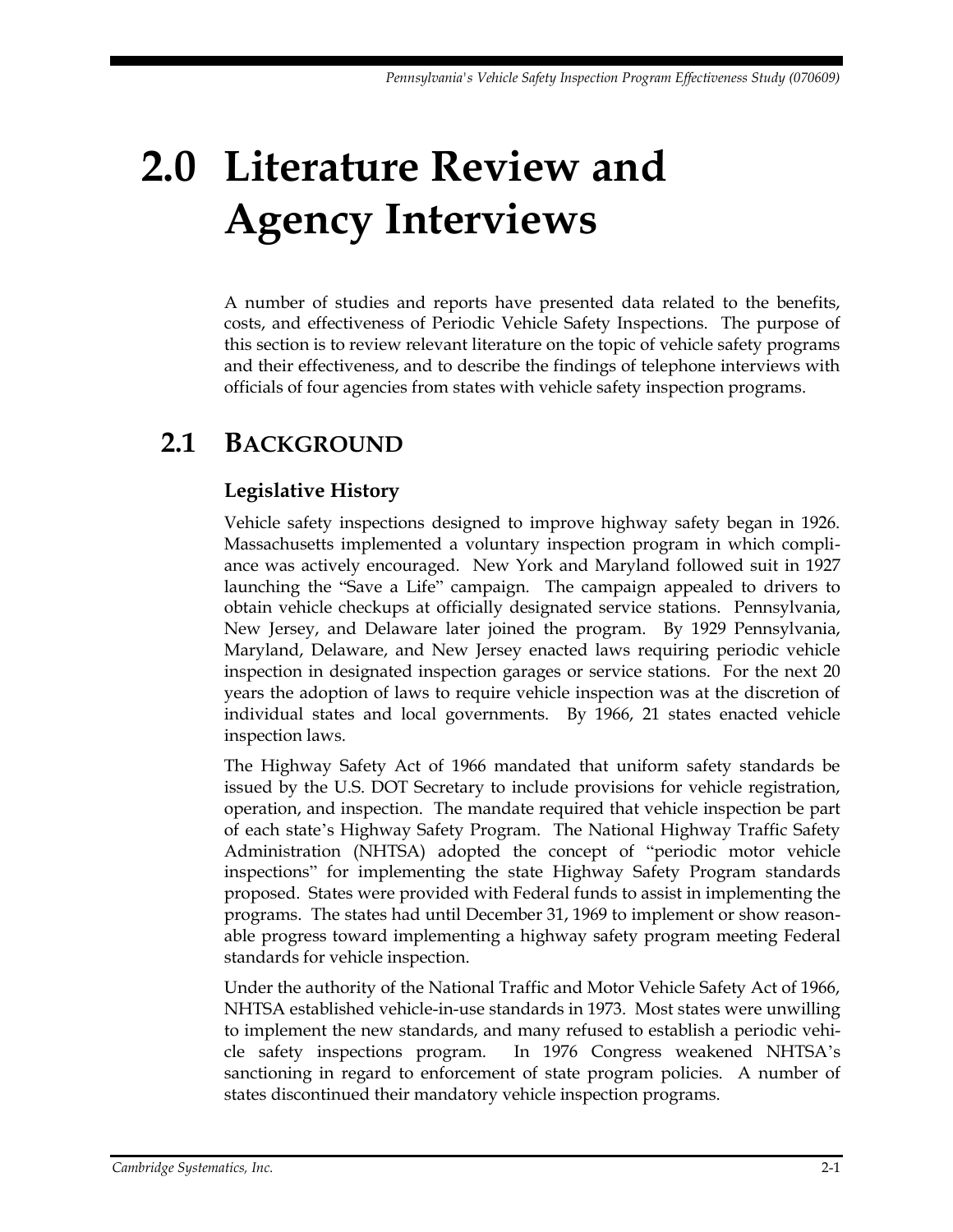#### **Vehicle Safety Inspection Programs in the United States**

According to a 2003 survey conducted by the American Association of Motor Vehicle Administrators (AAMVA) 20 states and the District of Columbia conduct periodic vehicle safety inspection programs. Table 2.1 summarizes the vehicle safety inspection requirements for states with active vehicle inspection programs. Inspections are mandatory in 16 states or jurisdictions. The District of Columbia, Hawaii, Louisiana, Maine, Mississippi, New Hampshire, New York, North Carolina, Pennsylvania, Vermont, Virginia, and West Virginia conduct mandatory passenger vehicle inspections annually. Delaware, Massachusetts, Missouri, and New Jersey require inspections every two years. In addition to mandatory inspections, Maine and New Jersey also conduct random inspections. Illinois, Iowa, Maryland, Ohio, and Oregon either only conduct random inspections or only inspect vehicles upon resale of a used vehicle.

| <b>State/Territory</b> | Random | Mandatory | One Year  | <b>Two Year</b> | <b>Resale</b> |
|------------------------|--------|-----------|-----------|-----------------|---------------|
| Delaware               |        | 0         |           |                 |               |
| District of Columbia   |        | e         | $\bullet$ |                 |               |
| Hawaii                 |        | 8         |           |                 |               |
| Illinois               | ●      |           |           |                 |               |
| lowa                   |        |           |           |                 |               |
| Louisiana              |        | $\bullet$ | $\bullet$ |                 |               |
| Maine                  |        |           |           |                 |               |
| Maryland               |        |           |           |                 |               |
| Massachusetts          |        | $\bullet$ |           | $\bullet$       | $\bullet$     |
| Mississippi            |        |           | $\bullet$ |                 |               |
| Missouri               |        | 8         |           |                 |               |
| New Hampshire          |        |           | $\bullet$ |                 |               |
| New Jersey             |        | ●         |           | $\bullet$       | $\bullet$     |
| New York               |        | ●         | ●         |                 |               |
| North Carolina         |        |           |           |                 |               |
| Ohio                   |        |           |           |                 |               |
| Oregon                 |        |           |           |                 |               |
| Pennsylvania           |        | e         | ●         |                 |               |
| Vermont                |        |           | $\bullet$ |                 |               |
| Virginia               |        |           |           |                 |               |
| West Virginia          |        |           |           |                 |               |

<span id="page-19-0"></span>**Table 2.1 Passenger Safety Inspection Programs in U.S.**

Source: American Association of Motor Vehicle Administrators Fast Track to Vehicle Services Facts.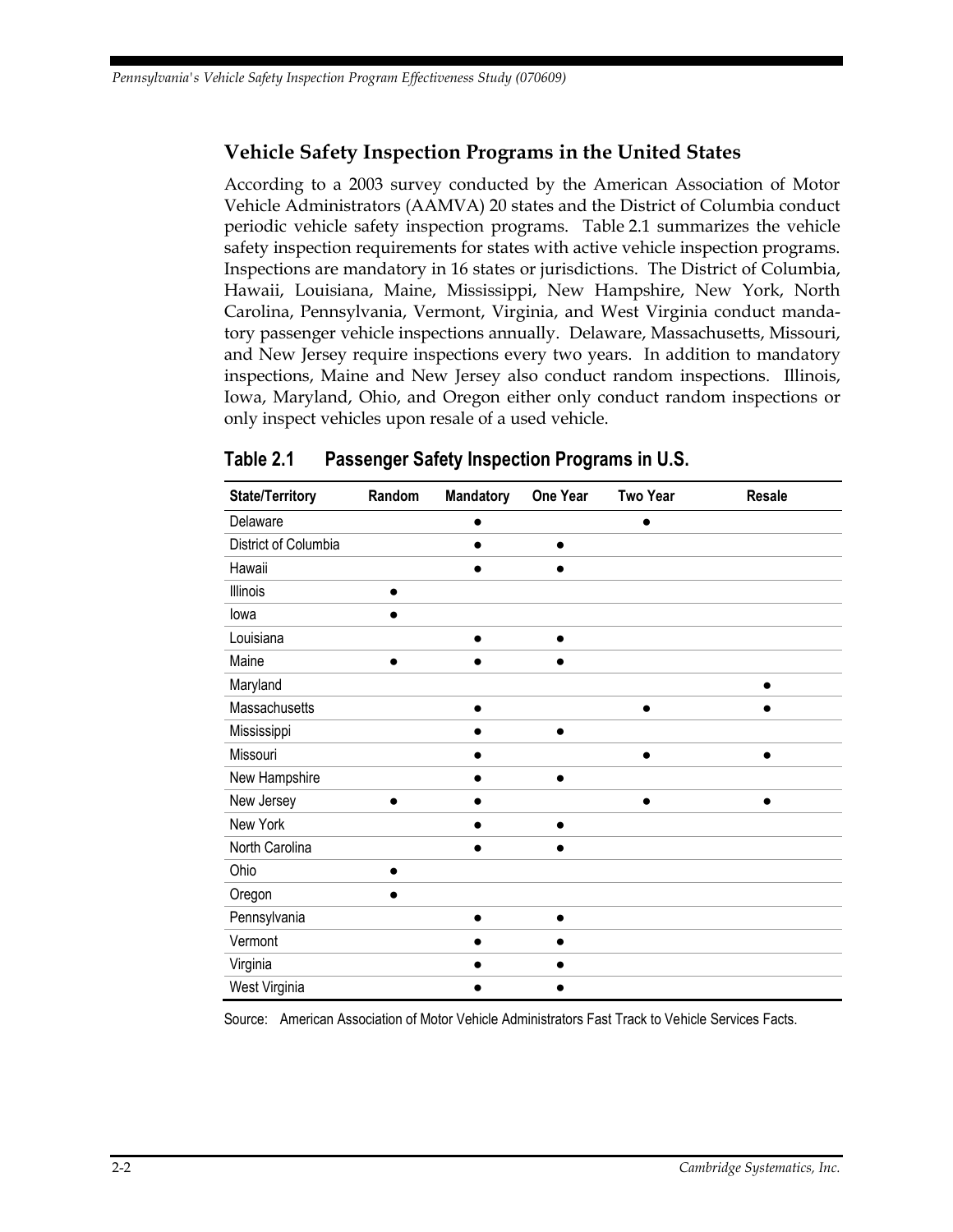The items included in a vehicle safety inspection varied slightly from state to state. In general, brakes, tires and wheels, suspension and steering, torsion bars/ springs/shock absorbers/struts, ball joint wear, lighting/signal devices, vehicle glazing, visibility/interior body, occupant restraint systems, exterior body parts, fuel and exhaust system, and the presence of emissions control components are examined for safety defects. The fees collected for inspections varied by state and by type of vehicle. Most states identified a set fee for inspections.

#### **Research Themes and Methods**

A number of studies have investigated the effectiveness of vehicle safety inspection programs. The literature revolves around four common themes – the influence of programs on crash rates, influence of programs on mechanical condition, reliability, and effectiveness in detecting vehicle defects, and cost-effectiveness of programs.

Several studies investigated the effect programs have on general vehicle-related accident trends. Questions often considered include:

- Do inspections reduce the number of fatality or injury accidents?
- Does the inspection period influence the level of accident reduction?
- Do inspections influence the mechanical condition of cars?
- Are vehicle fleets in states with mandatory inspections in better mechanical condition?

Researchers have questioned the reliability and effectiveness of vehicle inspections to detect vehicle defects. What is the probability that vehicle defects go undetected? Do the costs of inspection outweigh the benefits? Previous studies of vehicle inspection can be divided into three categories: cross-sectional studies, experimental studies, and time series studies. Cross-sectional studies made comparisons between states. The variables and statistical methods used in the studies varied. A limited number of experimental studies observed the accident rate of vehicles over a specified period of time. The time series studies are a descriptive comparison of accident rates before and after the introduction of inspection programs. A few more recent studies provided a systematic analysis using time series data and a statistical approach which attempt to identify patterns in the data.

## <span id="page-20-0"></span>**2.2 FINDINGS DRAWN FROM THE AVAILABLE LITERATURE**

Seventeen research studies provided relevant data bearing on the benefits, costs, and effectiveness of vehicle safety inspection programs. The studies were published from 1967 to 2008. The majority of the studies were published from 1981 to 2003. These studies were the focus of the literature because several of the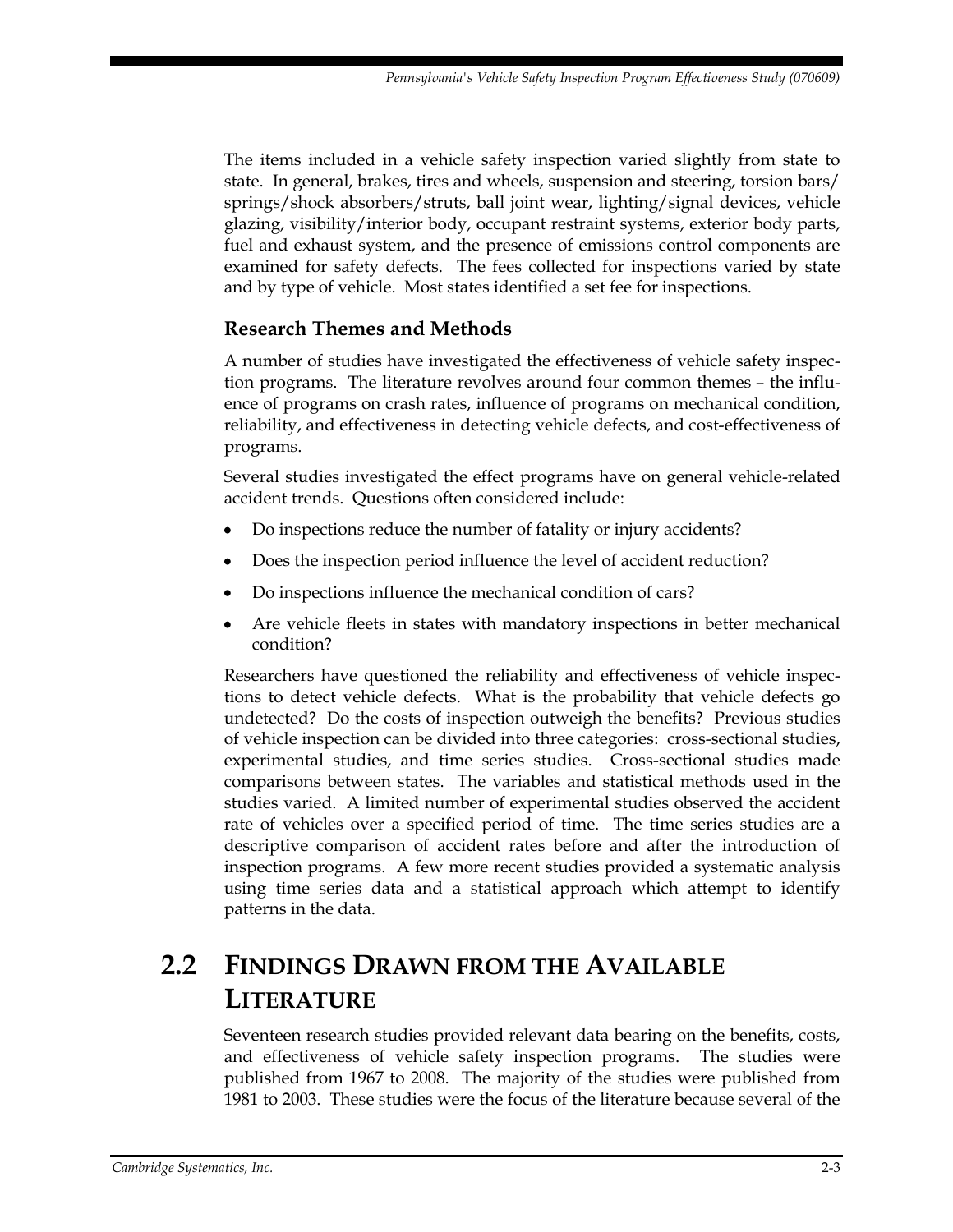more recent studies conducted thorough reviews of the literature written in the 1960s. A bibliography for the studies is found as Appendix A of this report, and a summary of each study is found as Appendix B of this report. One of the reports is from the Commonwealth of Pennsylvania from 1981; subsequent to the publication of that study, the Commonwealth adjusted its inspection frequency from a semiannual inspection to an annual inspection.

Periodic vehicle safety inspection programs are strongly based on the premise that inspection improves highway safety. The safety benefits of inspection are assumed to include reduced fatalities, improved mechanical condition of vehicles, and a reduced number of crashes caused by the mechanical failure of a vehicle. This report examines the most relevant studies related to program effectiveness, explores the effect of such programs on crash rates, and evaluates the cost-effectiveness of such programs. Table 2.2 summarizes the research themes identified in each reference.

In Sections 3.0 and 4.0 of this report, we will summarize our analytical effort to analyze the effect of programs on crash rates and to consider the costeffectiveness of the Pennsylvania program. We have added this report to Table 2.2 to identify the scope of the research in comparison to previous studies.

It is important to note that some of the studies have statistical or methodological problems. Inadequate sample size, sample bias, and variable bias are common problems. A variety of factors cause driving conditions to vary. These effects are often difficult to quantify. Many studies did not provide for state-specific effects and are vulnerable to omitted variables bias. AAA (1980), NHTSA (1989), and McCuthcheon (1968) required the voluntary participation of vehicles in an inspection. Therefore the sample is not truly random. The time series studies discussed in the Wolfe and O'Day (1985) literature review examined accident rates before and after the introduction of inspection programs. The analyses did not include factors other than inspection, and the sample size considered was very small. The North Carolina (2008) program study analyzed one year of inspection and crash data. The study did not account for other factors that affect crash rates. Using a single year of crash and inspection data also does not provide an adequate look at crash and inspection trends over a period of time. The majority of the study results were based on previous research results.

The results of the studies reviewed varied widely. Though very few definitive conclusions can be made, the research efforts highlight several issues related to the relationship between programs and accident rates and mechanical condition. The studies also provide some information on the challenges with estimating the cost-benefit of programs.

#### **Periodic Vehicle Safety Inspection Programs and Accident Rates**

The majority of the studies reviewed attempted to evaluate vehicle safety inspection program effectiveness in reducing fatal and/or injury accidents. These studies produced mixed results.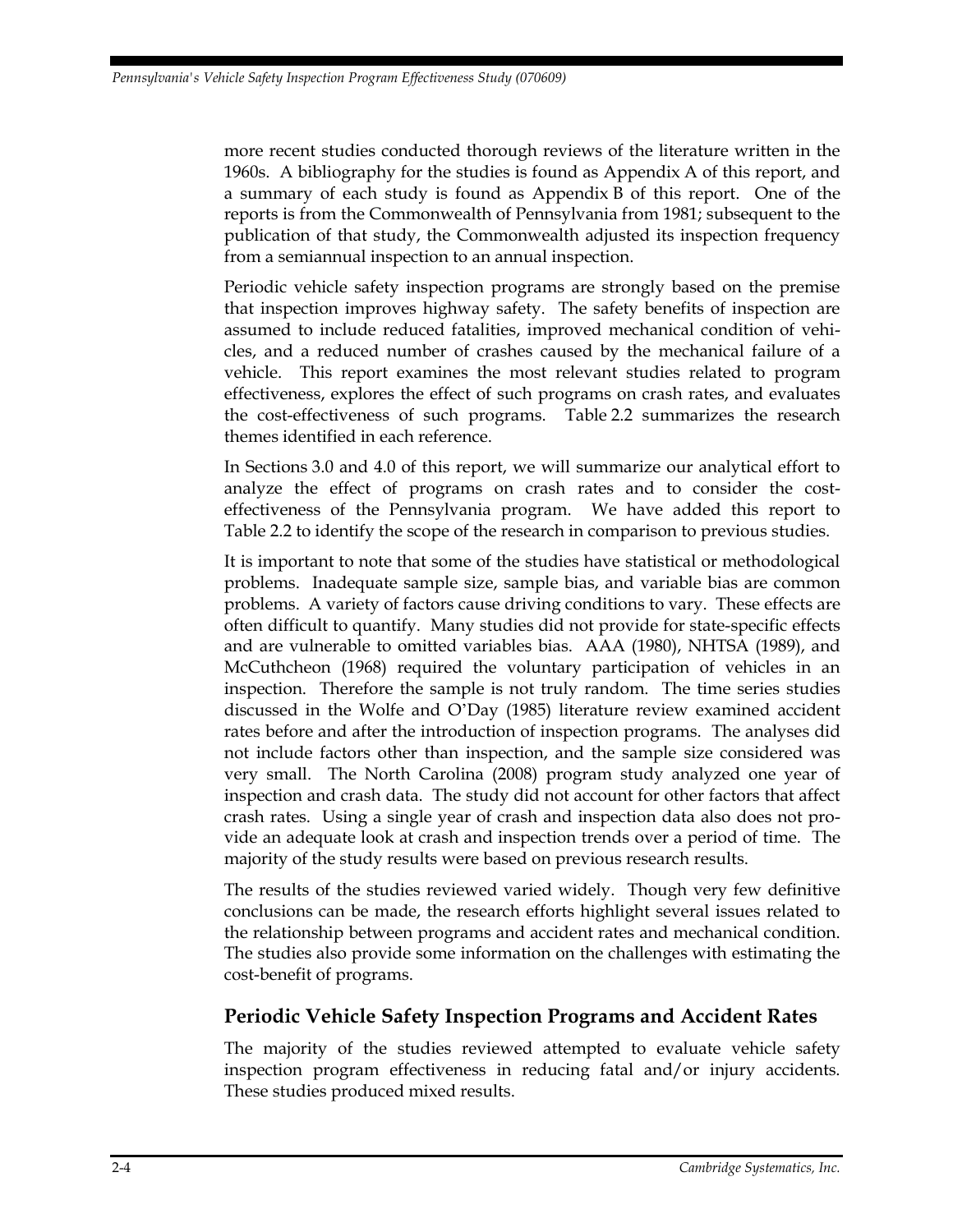A number of studies concluded that inspection programs do not result in a significant reduction in crash rates. Crain (1980) used regression analysis on 1965 and 1974 state accident data. The study found no statistically significant relationships between types of inspection programs and accident rates. The study did conclude that state program presence is significantly related positively to death rates compared to states without programs. AAA Foundation (1967) study concluded there was no factual proof that vehicle inspection is effective in reducing accident or death rates. NHTSA (1989) used FARS and state crash data to examine the effect of inspection on crash rates. No conclusive evidence was found that such programs are, or are not effective in reducing crashes. The 1981 VSIP study conducted by Pennsylvania's Office of Budget and Administration concluded that accident rates in states with annual, semiannual, and no safety inspection programs were essentially equal. The Fosser (1992) study of vehicle inspection programs in Norway also concluded that there were no statistically significant differences in accident rates between the three groups in any of the study periods.

Several research efforts support the theory that inspections reduce accident rates. Loeb and Gilad (1984) conducted a time series analysis of New Jersey accidents from 1929 to 1979 which found an average annual reduction of 304 fatalities associated with the introduction of state programs in 1938. Van Matre's (1982) multiple regression models concluded that inspections significantly reduce the fatality rate over states with no inspection program. The Missouri study also concluded that vehicle defects as a causation factor increased in relation to the age of the vehicle. Vehicles registered in states having inspection programs had proportionately fewer defects as a causative factor than vehicles in states not having such programs.

Given the variation in results and the wide range of fatality and accident reductions estimated by the studies supporting inspections, no definitive conclusion can be made from the previous literature regarding the effectiveness of state vehicle safety inspection programs in reducing fatal and injury accidents.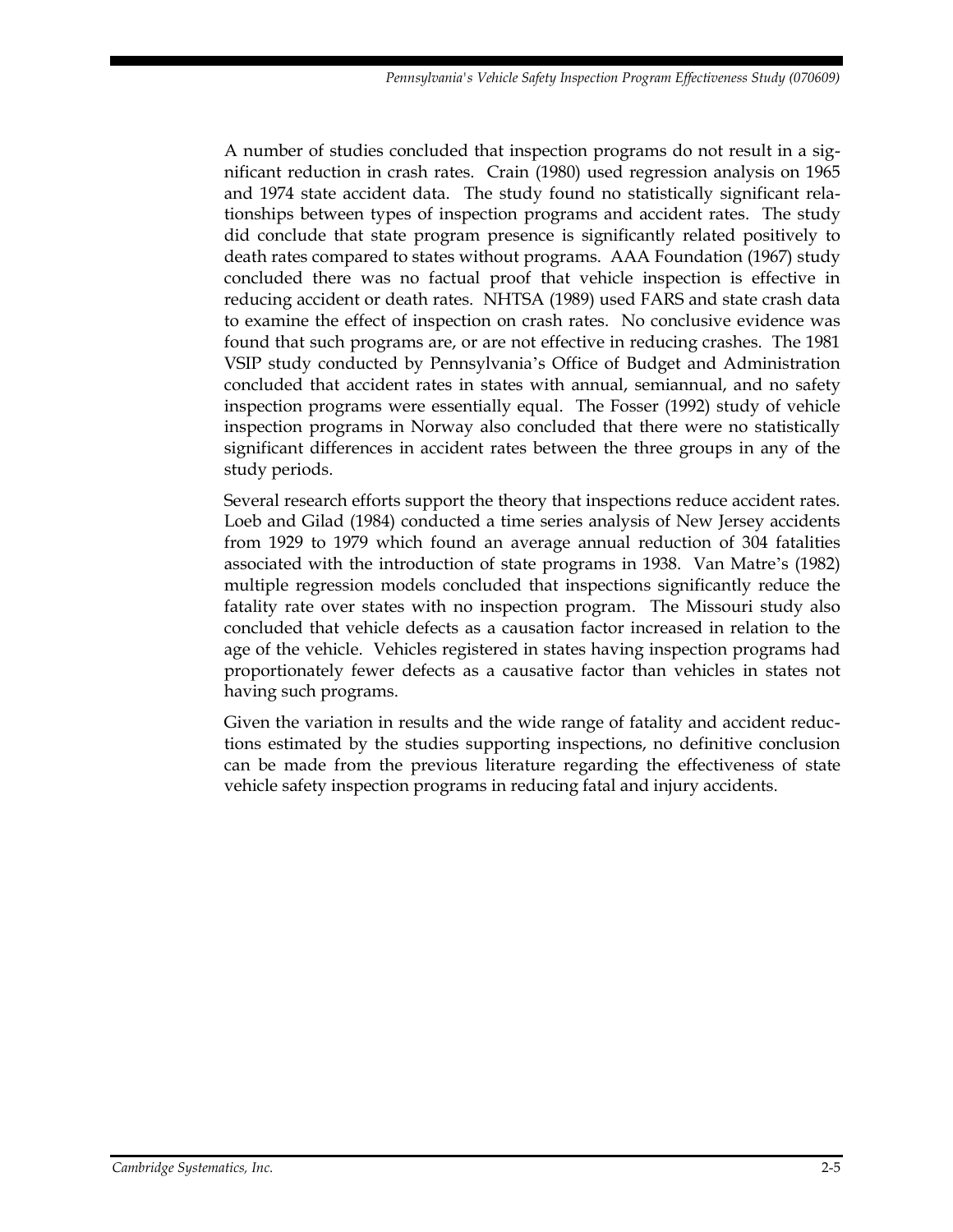### **Table 2.2 Summary of Literature Topics**

<span id="page-23-0"></span>

| Reference                                                                                                     | Author                | Year | <b>Effect of VSIP</b><br>on Crash<br>Rates | <b>Effect of VSIP</b><br>on Mechanical<br><b>Condition</b> | <b>Reliability in</b><br><b>Detecting</b><br><b>Vehicle</b><br><b>Defects</b> | Cost-<br><b>Effectiveness of</b><br><b>VSIP</b> |
|---------------------------------------------------------------------------------------------------------------|-----------------------|------|--------------------------------------------|------------------------------------------------------------|-------------------------------------------------------------------------------|-------------------------------------------------|
| A Study of Motor Vehicle Inspection                                                                           | <b>AAA Foundation</b> | 1967 |                                            |                                                            |                                                                               |                                                 |
| The Influence of Periodic Motor Vehicle Inspection on<br><b>Mechanical Condition</b>                          | McCuthcheon, R.       | 1968 |                                            |                                                            | ●                                                                             |                                                 |
| Effectiveness of Vehicle Safety Inspections Neither Proven<br>Nor Unproven                                    | <b>GAO</b>            | 1977 |                                            |                                                            |                                                                               |                                                 |
| Vehicle Safety Inspection Systems - How Effective?                                                            | Crain, Mark           | 1980 |                                            |                                                            |                                                                               |                                                 |
| Motor Vehicle Inspection                                                                                      | Pennsylvania DOT      | 1981 |                                            |                                                            | ●                                                                             |                                                 |
| Motor Vehicle Inspection and Accident Mortality:<br>A Reexamination                                           | Van Matre, J.         | 1982 |                                            |                                                            |                                                                               |                                                 |
| The Efficacy of Motor Vehicle Inspection: A State-Specific<br>Analysis Using Time Series Data                 | Loeb, P.              | 1984 |                                            |                                                            |                                                                               |                                                 |
| The Efficacy and Cost-Effectiveness of Motor Vehicle Inspection<br>Using Cross-Sectional Econometric Analysis | Loeb, P.              | 1985 |                                            |                                                            |                                                                               |                                                 |
| Cost-Effectiveness of Periodic Motor Vehicle Inspection; A<br>Review of the Literature                        | Wolfe, A.C.           | 1985 |                                            |                                                            |                                                                               |                                                 |
| The Determinants of Motor Vehicle Accidents - A Specification<br><b>Error Analysis</b>                        | Loeb, P.              | 1988 |                                            |                                                            |                                                                               |                                                 |
| Study of Effectiveness of State Motor Vehicle Inspection<br>Programs: Final Report                            | <b>NHTSA</b>          | 1989 |                                            |                                                            |                                                                               |                                                 |
| An Experimental Evaluation of the Effects of Periodic Motor<br>Vehicle Inspection on Accident Rates           | Fosser, S.            | 1992 |                                            |                                                            |                                                                               |                                                 |
| The Effectiveness of Vehicle Safety Inspections: An Analysis<br>Using Panel Data                              | Merrell, David        | 1999 |                                            |                                                            |                                                                               |                                                 |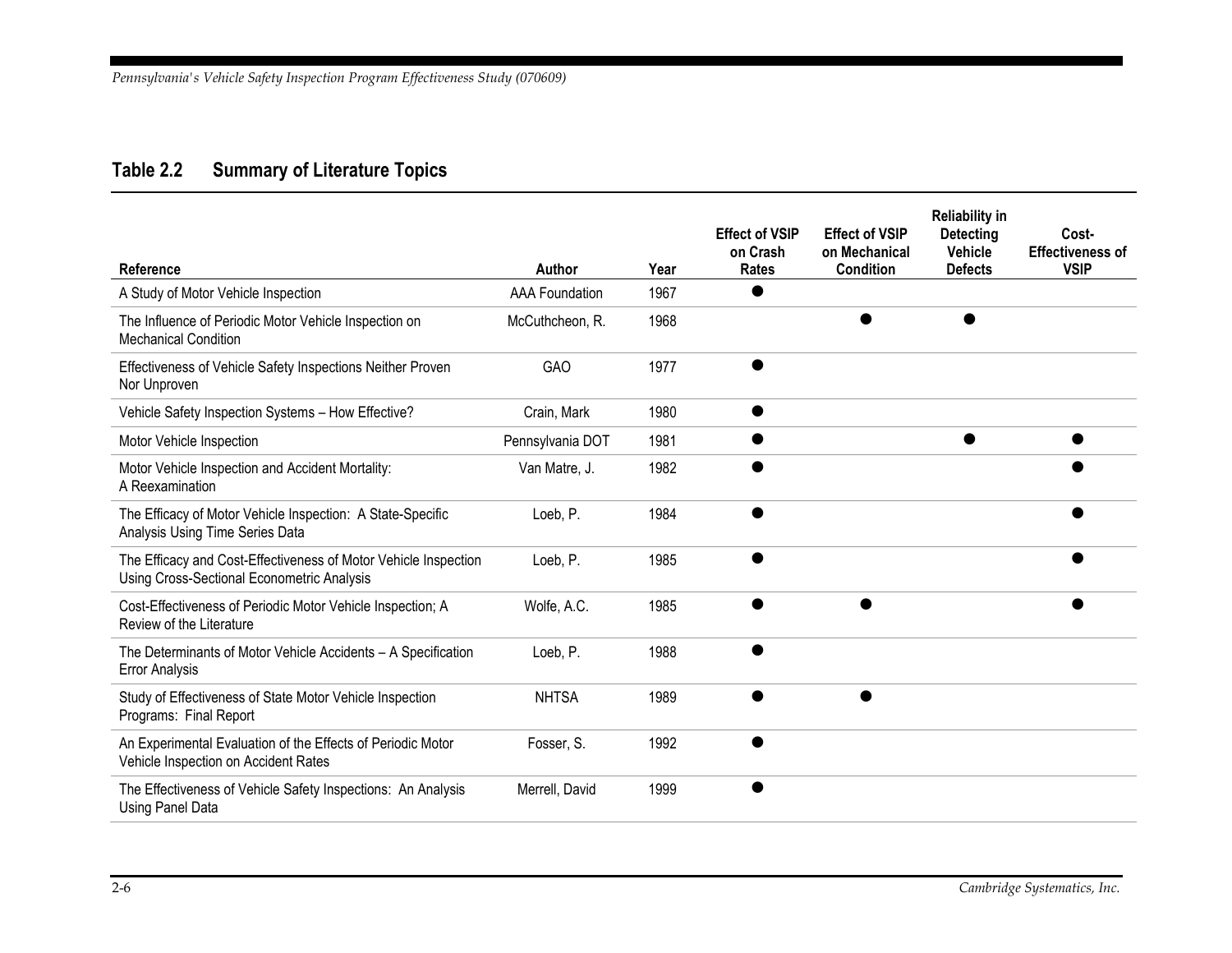### **Table 2.2 Summary of Literature Topics (continued)**

| Reference                                                                                                | Author                                              | Year | <b>Effect of VSIP</b><br>on Crash<br>Rates | <b>Effect of VSIP</b><br>on Mechanical<br><b>Condition</b> | <b>Reliability in</b><br><b>Detecting</b><br><b>Vehicle</b><br><b>Defects</b> | Cost-<br><b>Effectiveness of</b><br><b>VSIP</b> |
|----------------------------------------------------------------------------------------------------------|-----------------------------------------------------|------|--------------------------------------------|------------------------------------------------------------|-------------------------------------------------------------------------------|-------------------------------------------------|
| Policy Ineffectiveness or Offsetting Behavior? An Analysis of<br>Vehicle Safety Inspections              | Poitras, M.                                         | 2002 |                                            |                                                            |                                                                               |                                                 |
| Nationwide and Missouri Motor Vehicle Safety Inspection<br>Program Fatal Crash Analysis                  | Motor Vehicle<br>Inspection Div.                    | 2003 |                                            |                                                            |                                                                               |                                                 |
| Periodic Motor Vehicle Safety Inspections                                                                | Fazzalaro, James                                    | 2007 |                                            |                                                            |                                                                               |                                                 |
| Doubtful Return on the Public's \$141 Million Investment in<br>Poorly Managed Vehicle Inspection Program | <b>NC Program</b><br><b>Evaluation Division</b>     | 2008 |                                            |                                                            |                                                                               |                                                 |
| Pennsylvania's Vehicle Safety Inspection Program                                                         | Pennsylvania<br>DOT, Cambridge<br>Systematics, Inc. | 2009 |                                            |                                                            |                                                                               |                                                 |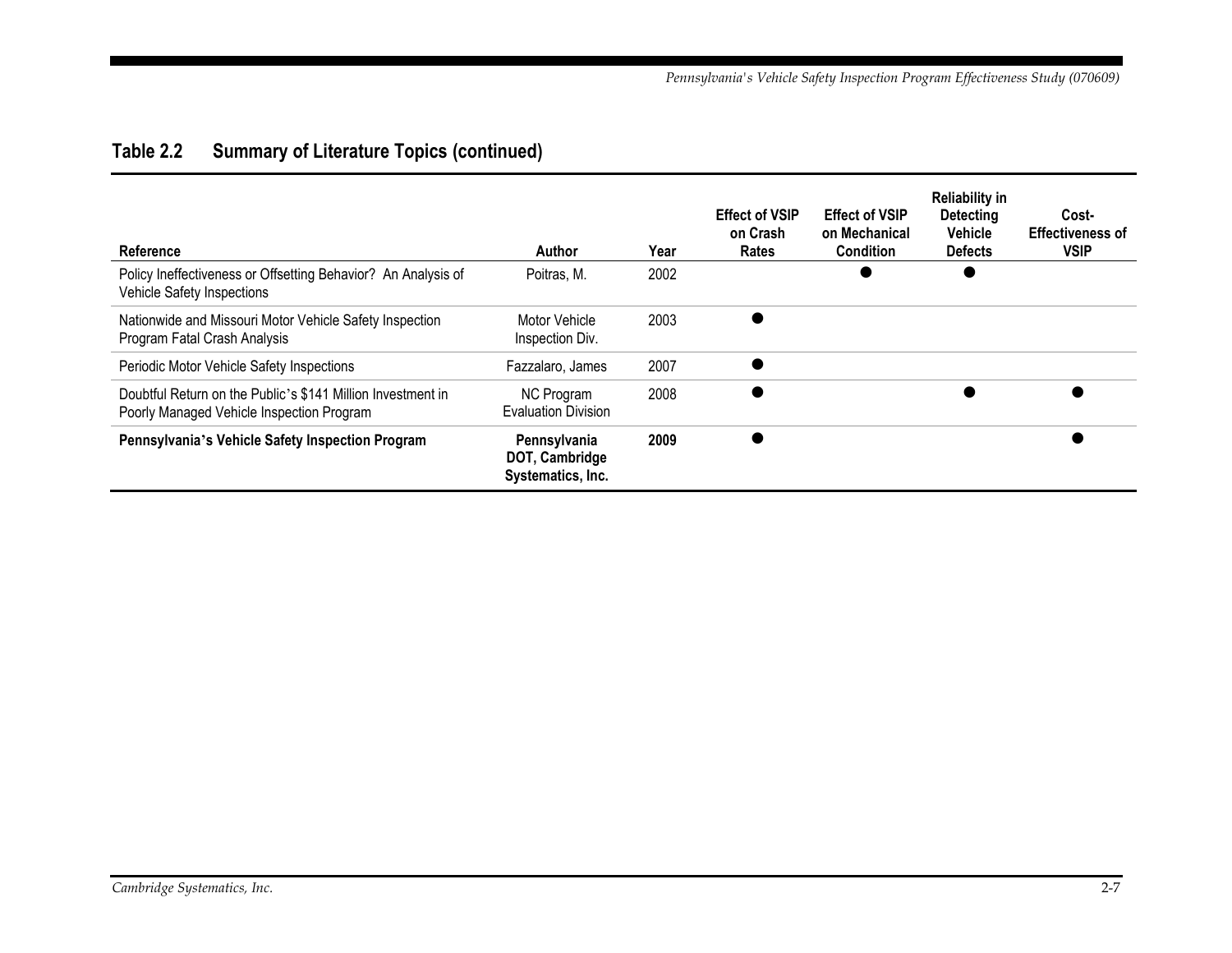#### **Effects on Mechanical Defects**

Four studies examined the effect of periodic vehicle safety inspection programs on the mechanical defects of motor vehicles. McCutcheon provided the most indepth look at the topic. The study concluded that mechanical condition improved as the frequency of inspections increase and vehicle populations subject to inspection programs are in measurably better mechanical condition than vehicle populations not subject to inspection programs. Wolf and O'Day also concluded in their literature review that the presence of an inspection program leads to better-maintained vehicles than no inspection. However, it is important to note that some studies did not find better vehicle condition in some jurisdictions with a state program. Poitras and Sutter concluded that inspection had no significant impact on either old cars or the repair industry revenue.

The majority of studies examining the effect of inspection programs on the mechanical defects of vehicles concluded that inspection programs have a positive effect on mechanical condition. Studies of inspected and uninspected vehicles found a positive correlation between vehicle condition and the presence of an inspection program.

#### **Cost-Effectiveness**

Determining the cost-effectiveness of state vehicle safety inspection programs requires an accurate estimation of the reduction in vehicle-defect-related accidents. Another important point to consider is the variation of inspection cost from state to state. Four studies thoroughly investigated the cost-effectiveness of programs by using accident reduction percentages calculated in previous studies. If the methodology used to estimate the reduction in vehicle-defect-related accidents was flawed, any cost-effectiveness study that uses the estimations is not reliable. Wolfe and O'Day reviewed literature prior to 1985 and found somewhat mixed results. A 1975 NHTSA study reported a 1:1 benefit/cost ratio assuming a 14 to 39 percent reduction in vehicle-defect-related accidents if the annual inspection costs were about \$6.

Van Matre and Overstreet estimated cost per vehicle for both random inspection and annual inspection programs. The study concluded that preliminary estimates of cost-effectiveness suggest that random inspection is the preferable inspection system. Loeb studied the efficacy and cost-effectiveness of state programs using cross-sectional data. The study uses New Jersey data from 1981. The statistical results of the model used to estimate the efficacy of state programs was used to calculate a benefit/cost ratio. The results indicate that periodic inspection is cost-effective.

Overall, the research suggests that state programs are cost-effective. These results of course, rely heavily on the assumption of benefits and costs associated with inspection programs.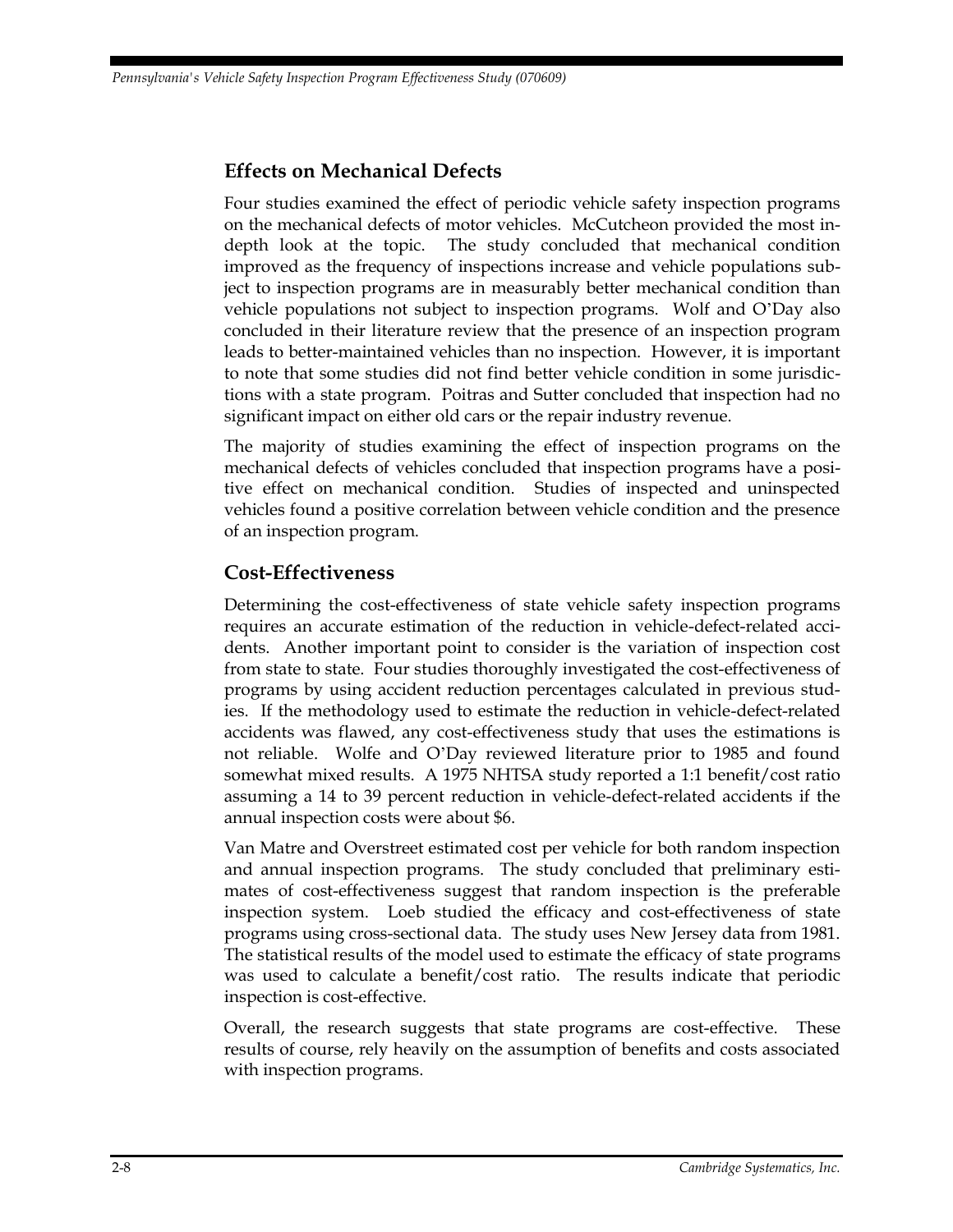### <span id="page-26-0"></span>**2.3 AGENCY INTERVIEWS**

The research methodology included a process to augment the literature findings through a set of interviews with representatives of agencies in states outside of Pennsylvania with current vehicle safety inspection programs. Four agencies were selected for interviews. The agencies were selected based on their responses to the survey collection instrument described in Section 3.0. The agencies were selected to provide of mix of geography, size, and program characteristics.

Before conducting the interviews, an interview guide was developed for internal use during the interview process. The goal of the interview guide was two-fold:

- 1. To ensure that topics of interest either from the literature review or from discussions with PennDOT staff were asked; and
- 2. To ensure that there was consistency in the interview process.

The interview guide was used as a starting point for each interview, but additional topics were discussed as each interview progressed.

#### **New York Department of Motor Vehicles**

The New York Passenger Vehicle Inspection Program dates back to 1957. The program's stated purpose is to ensure that every vehicle registered in the State meets the minimum standards for safe operation on public streets and highways.

The decentralized program is run by privately operated inspection facilities. The funds collected for inspection go to several state agencies' budgets. The safety inspection costs \$10 (\$2 goes to the State). In 2006, there were slightly less then 10 million inspections performed.

The interviewee stated that the agency uses the vehicle failure rate to evaluate program effectiveness. Typically two to three percent of vehicles do not pass the initial inspection. The failure rate is obtained from the output statements provided to the motorist at the time of the inspection. The statement provides the reasons the vehicle failed the inspection and the components of the vehicle that failed.

The interviewee stated that the agency conducts inspection station audits and covert inspections to ensure that inspection stations perform proper inspections. Audits are conducted at least once per year and in some parts of the State twice each year. Covert inspections are conducted at least once each year at each station.

#### **Vermont Department of Motor Vehicles**

The Vermont Passenger Vehicle Inspection Program was initiated in the 1930s. Highway safety is the stated purpose of the program. The inspections are designed to ensure that vehicles are operating in safe condition.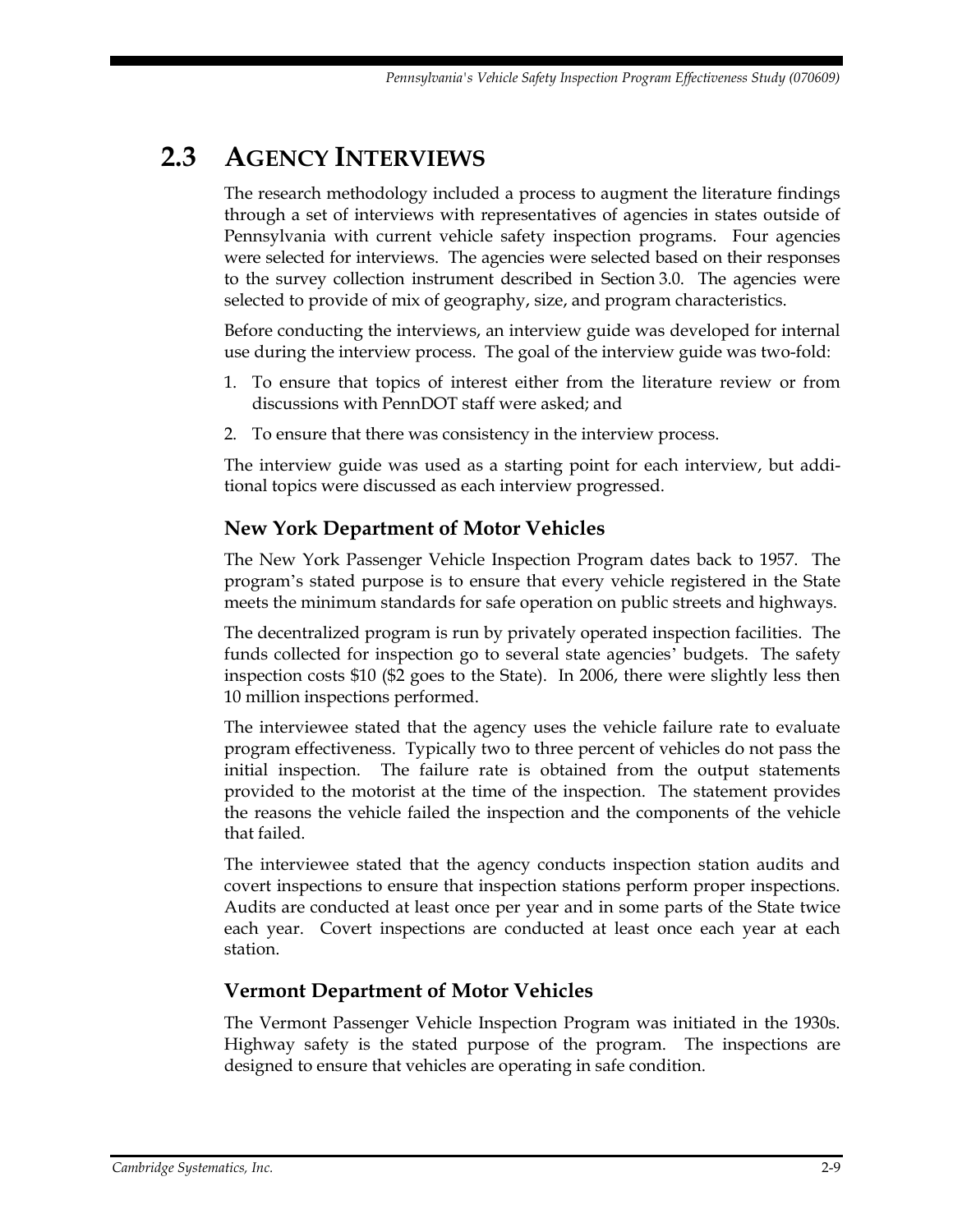Approximately 650,000 inspections are performed each year by private garages and gas stations. The typical cost for an inspection ranges from \$25 to \$45, with \$3 of the inspection cost going to the agency.

The department performs routine overt site visits as well as covert inspections with undercover vehicles to ensure that inspection stations are operating properly. Law enforcement agencies also host roadside checkpoints where safety inspections are performed. If a vehicle defect is found on a vehicle with a recent inspection sticker, the garage is notified.

#### **Missouri State Highway Patrol**

The Missouri Passenger Motor Vehicle Inspection Program, in existence since 1968, requires vehicle owners to have their vehicles inspected every two years. The program is reviewed each year in a public annual report, an example of which is reviewed in Appendix B.

Approximately three million inspections are performed annually. Inspections cost \$12, of which \$1.50 is returned to the State. Most inspections are performed by private garages, while government-operated facilities inspect government vehicles.

Fees from the inspection program fully supports the program's administrative and operational expenses. The average cost of repairs was \$72.29 in 2007. The department estimates the average cost of repairs by information recorded on a random sample of the electronically stored inspection reports.

The department has set up several mechanisms to evaluate the inspection program. The annual report shows inspection rejection rates, total number of vehicles inspected, number of school bus inspections, and number of salvage vehicle examinations used to evaluate the condition of previously salvaged vehicles that have been rebuilt. If the inspection is passed, the vehicle receives the prior salvage title. Rejection rates are estimated based on a random sampling of electronic inspection reports. No significant changes have been made to the program as a result of the performance evaluations.

#### **Ohio Department of Public Safety**

The Ohio inspection program administers vehicle inspections at random pull-in inspection stations or during law enforcement stops. The State has 23 vehicle inspection teams. The agency inspected more than 100,000 vehicles in 2007. When a vehicle inspection operation is set up, officers use a standard inspection list to guide the inspection process.

Vehicles passing inspection are given a rear window decal that exempts the vehicle from inspection for one year. If vehicle defects are found during inspection, the inspecting officer decides if the vehicle must be reinspected. The department also sets up locations for voluntary passenger vehicle inspections.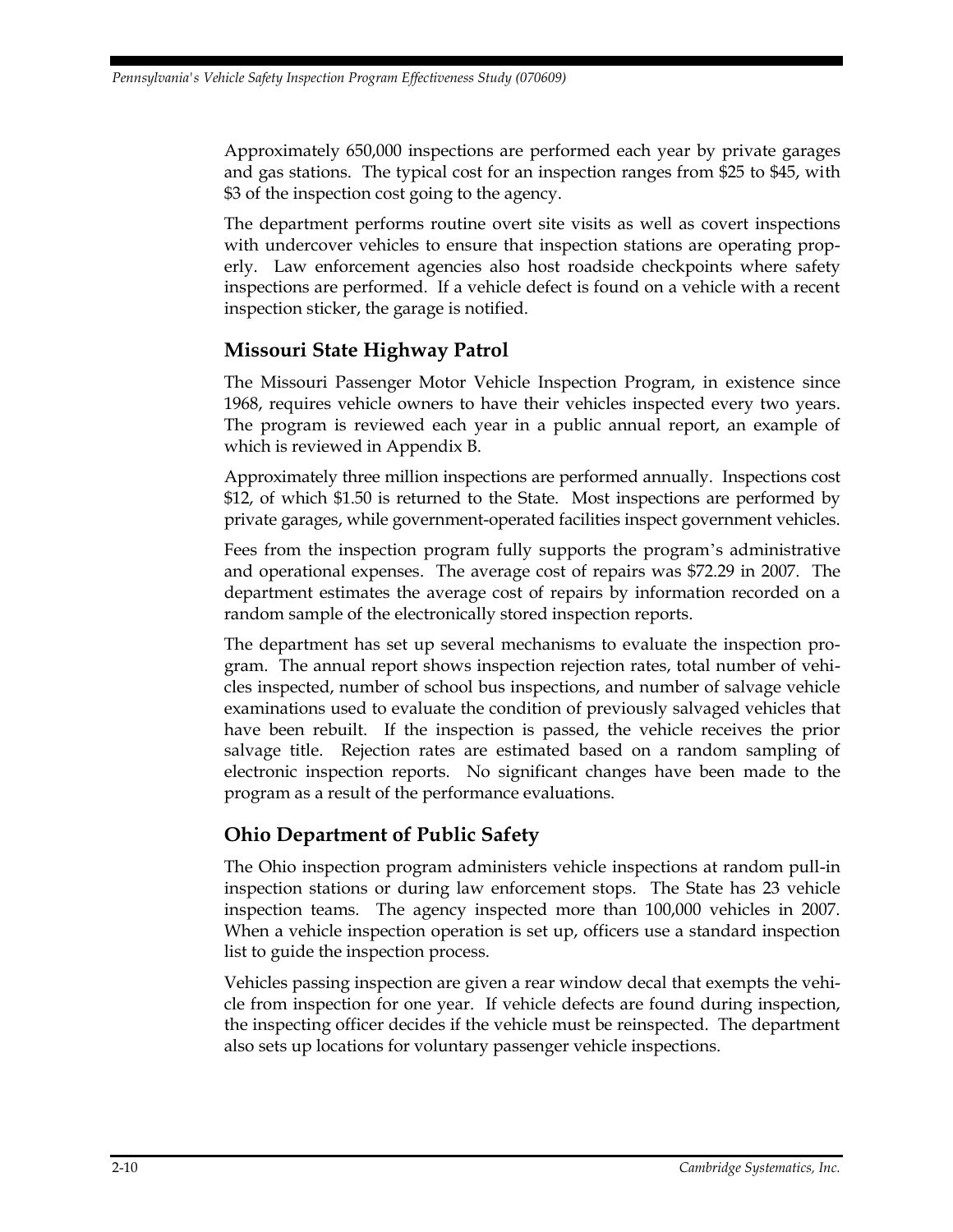Motorists are not charged a fee for their vehicle inspection. The State assumes the costs of inspections. The agency does not use performance measures to evaluate the inspection program.

#### **Findings**

The case studies provide an intriguing look into the operations of four states with inspection programs. Some of the trends include:

- Officials in all four states asserted that they believed that the program is beneficial, but none of the states appear to directly track how the program affects crashes, injuries, and fatalities.
- When measured, customer satisfaction is high, and the number of failed inspections is low. Measurement methodologies, however, differ among states.
- The states with mandatory inspections have programs lasting at least 40 years.
- Anecdotal evidence suggests that motorists save money in the long run, due to improved mechanical condition and lower insurance costs; but there does not appear to be rigorous publicly available data to support these claims.
- The states with independent inspectors have programs for training and for testing the quality of the inspections.

The findings are consistent with the general themes encountered to date in the literature and in the history of how states add or remove periodic vehicle safety inspection programs. The measurements are either qualitative or based on proxies for vehicle safety such as consumer attitudes and inspection rejection rates. In the absence of conclusively negative analysis, the programs remain largely unchanged over time, with incremental refinements.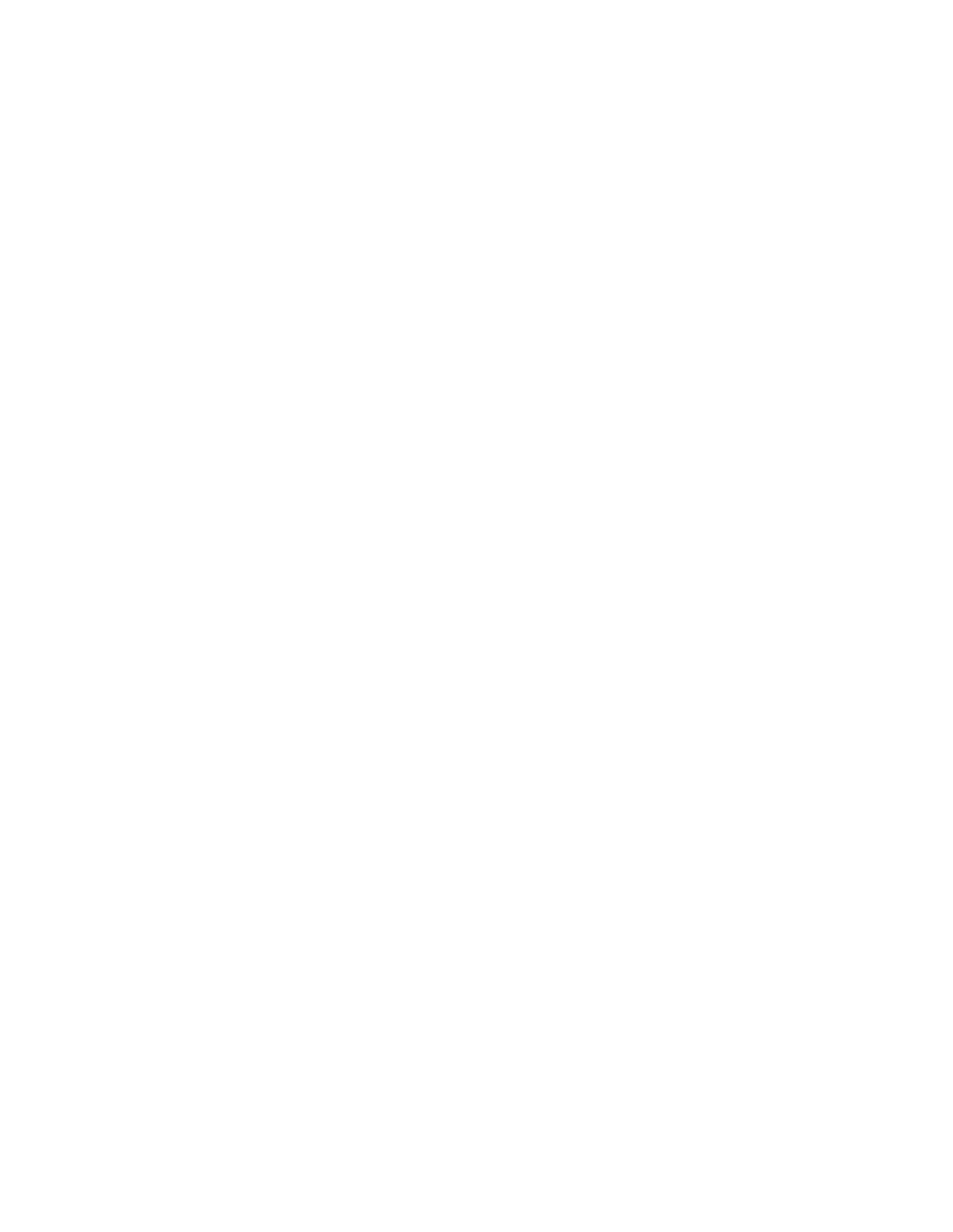# <span id="page-30-0"></span>**3.0 Data Acquisition**

In this section we will summarize the process used to collect information suitable for a quantitative analysis of Pennsylvania's periodic vehicle safety inspection program.

### <span id="page-30-1"></span>**3.1 DATA COLLECTION OBJECTIVES**

The goal of the data collection process was to gather the necessary information to support a range of descriptive and hypothesis-based analyses to be conducted during the project. The objective of the project team was to collect the following information for all states and the District of Columbia:

- Crash volume information, such as reported crashes by year, with subtotals when available for crashes with an associated factor typically covered by a periodic motor vehicle safety inspection.
- Safety Inspection Program Information, including but not limited to:
	- Each jurisdiction's program over time regarding safety inspections (i.e., does jurisdiction require safety inspection; scope of inspection, if required);
	- Year(s) when the program was implemented/changed; and
	- Attributes of the program (e.g., were inspections performed by state officials or by private contractors).
- Demographic and Network Information for control purposes, such as:
	- Number of licensed drivers;
	- Number of registered vehicles;
	- Classification of geography and congestion (highly urban, highly rural, etc.); and
	- An estimate of vehicle-miles driven by registered passenger vehicles each year.
- Additional detail about enforcement and compliance actions surrounding vehicle safety inspections, including:
	- The number of inspections performed;
	- The estimated cost of the inspections; and
	- The number of citations and/or infractions identified both through the inspections and in routine roadside enforcement activities.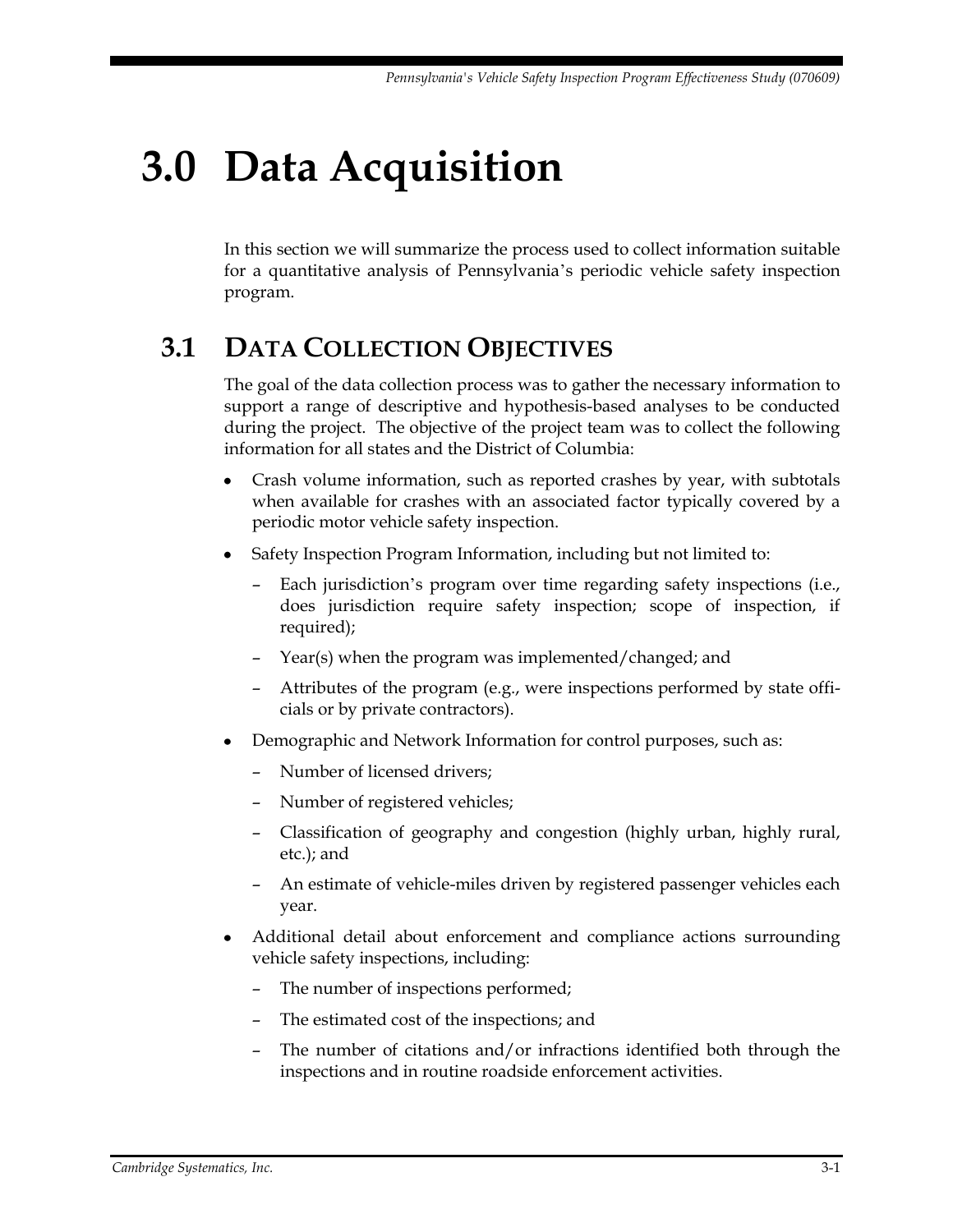### <span id="page-31-0"></span>**3.2 DATA SOURCES AND COMPILATION**

The research team obtained data for the subsequent analysis using three approaches:

- 1. Collection of available information from national (and preferably official Federal) data sources;
- 2. A survey instrument distributed to 66 states, jurisdictions, and Canadian provinces, with questions both about state-level vehicle safety defects as well as about characteristics of existing vehicle safety inspection programs; and
- 3. Additional research about characteristics of existing vehicle safety inspection programs through a mix of on-line research and telephone calls to state agencies.

The results of the data collection were compiled into a single set of data for each state, and when appropriate, for each county. Appendix C describes the final data dictionary used for the research analysis.

### <span id="page-31-1"></span>**3.3 SURVEY DESIGN AND EXECUTION**

#### **Survey Design**

The overall data collection effort began by building a draft data dictionary of required, conditional, and optional information based on the experimental design required for the analysis, and augmented by insights gained during the literature review process. The draft data dictionary included attributes of dependent variables such as crashes, as well as independent variables such as potential differentiating program characteristics and normalizing factors such as exposure variables.

The draft dictionary was then compared to on-line data sources. A number of items were identified from Federal sources as previously described. The majority of these items were removed from the survey design, as they could be obtained easily on-line, while a small number of items were included to determine the precision and accuracy of the survey results.

The remaining draft data dictionary was then repackaged as a draft survey design. The survey design had three parts:

- 1. State identification and contact information;
- 2. Information regarding vehicle safety defects and related crashes; and
- 3. Vehicle safety inspection program characteristics.

Representatives from states with current or recently ended vehicle safety inspection programs would fill out the entire survey, while representatives from states with no vehicle safety inspection program would only fill out the first two sections. The draft survey then entered a review cycle with the PennDOT technical staff. During the review cycle, a number of draft questions were removed as being difficult to either capture or interpret.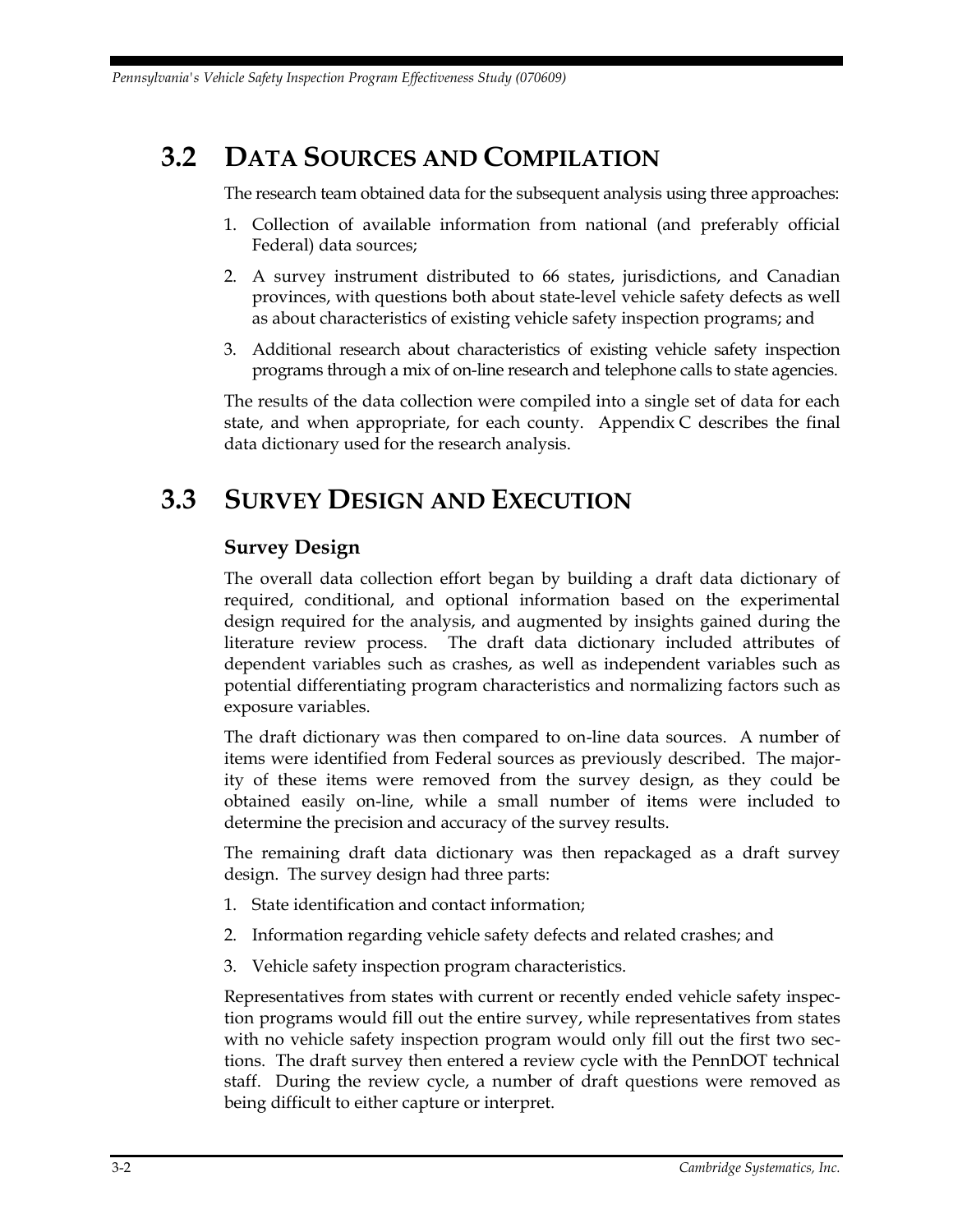The final set of survey questions are found as Appendix D.

#### **Survey Distribution**

The survey was created as a Microsoft Excel spreadsheet. PennDOT technical staff and CS' project manager obtained relevant contact information and e-mail addresses. E-mail addresses were identified for 42 states, Puerto Rico, American Samoa, and all Canadian provinces and territories. E-mail was distributed by the PennDOT technical lead, with an introductory message and instructions. For the remaining seven states and the District of Columbia, a paper version of the survey was generated and distributed via postal mail.

#### **Survey Response**

The response rate was 20 surveys out of 66 distributed, or 30 percent. The response rate did not differ substantially between the e-mail and paper surveys. The response rate was slightly higher for states with safety inspection programs, but still under 50 percent.

Response quality was variable, as in many states the information requested in the survey was tracked by different groups within the state. While the questions were designed to cover a reasonable set of scenarios within the states, not all states had answers that exactly fit the survey instrument. In most cases, the respondents provided sufficient free-form information that representations of their answer can be included in the data set to illustrate their intent.

#### **Additional On-Line and Telephone Research**

To supplement survey responses, additional research was conducted for states with known periodic motor vehicle safety inspection programs where a survey was not returned. This research was primarily conducted using the Internet (with a limited amount of telephone calls) and specifically covered only the 11 most critical questions about inspection program characteristics. This allowed sufficient additional data to be collected to enable the project team to add to the pool of information about independent program variables.

### <span id="page-32-0"></span>**3.4 NATIONAL DATA SOURCES**

The primary analysis question deals with identifying the effectiveness of a vehicle safety inspection program in mitigating fatal crashes. A more detailed description of the analysis problem follows in Section 4.0. In order to single out the effects of a vehicle safety inspection program, a variety of factors that may explain the occurrence of vehicle crashes were included as controlling factors in the study.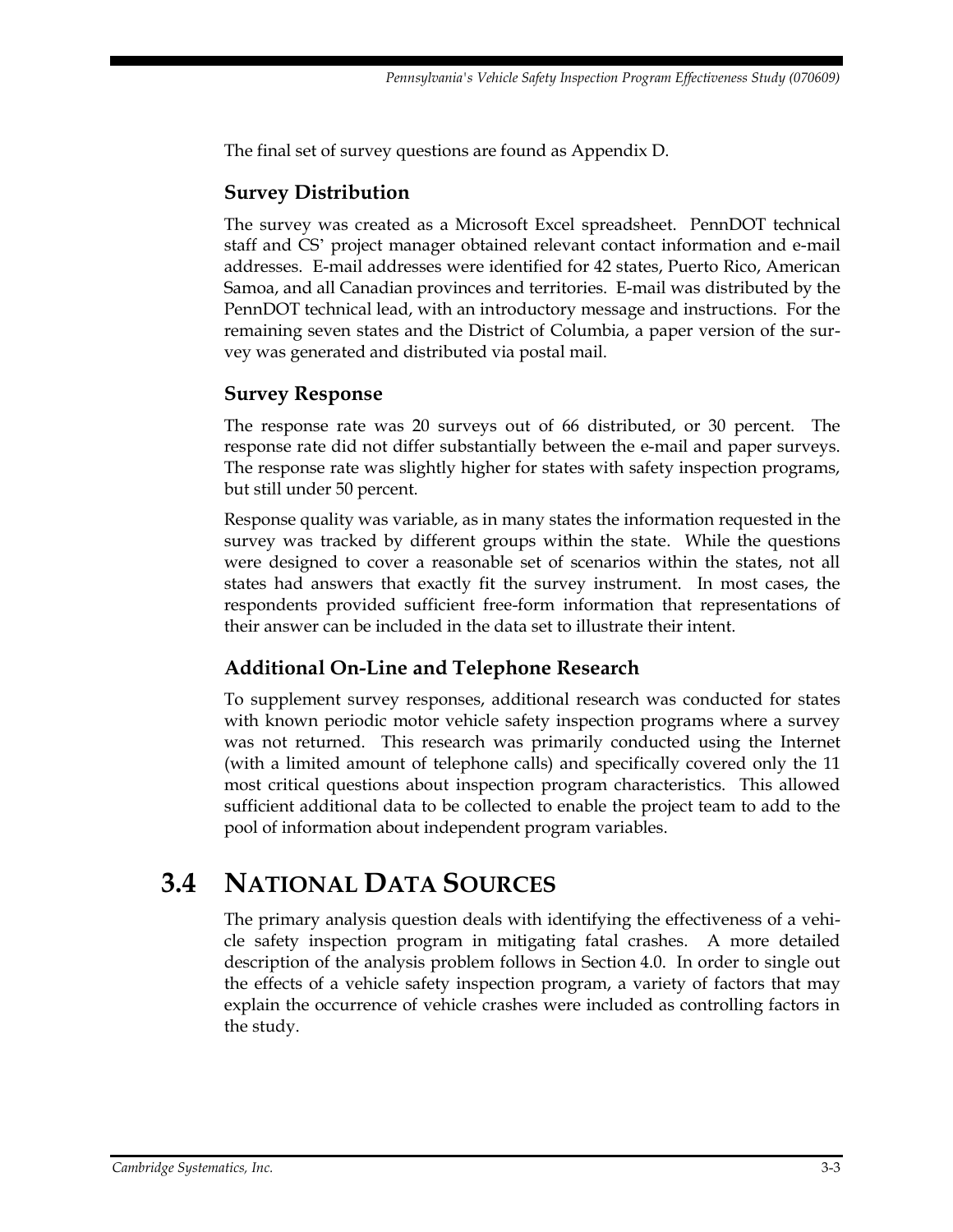The Fatality Analysis Reporting System (FARS) is the primary data source for the research. The crash data collected from this source serve as main analysis variables. Controlling factors are obtained from a variety of sources. Various data sources and key variables used for the analysis are described in the following subsections. Key variables used in the analysis also are described.

#### **Fatality Analysis Reporting System**

FARS is a Federal data set that provides information for every fatal crash that occurs in the United States. Crash data are provided by every state as a compilation of at-scene crash reports prepared by law enforcement agents.

Data are summarized yearly and available for download from the National Highway Transportation Safety Administration (NHTSA) web site. Fatal crash data for every year since 1975 have been compiled and are ready for use.

The yearly FARS data is made available in the form of three relational databases. A description of these databases and the key variables used in the study is presented below.

- **Accident File.** This file provides a detailed description of the crash. Variables such as date and time of crash, crash location and roadway characteristics, existing weather conditions, primary cause of crash, and total fatalities in the crash are all available in this file.
- **Person File.** This database provides information regarding all individuals involved in the crash. Demographic descriptions of all drivers (age, sex, height, prior crash records, licensed state) involved in the crash also are provided.
- **Vehicle File.** Information regarding vehicles involved in the crash are provided in this file. Distinguishing characteristics of vehicles such age, type, make, and model are provided. Further, the role of the vehicle in the crashcause of crash (striking) versus struck, also is described. Crashes caused due to a vehicle-failure also may be obtained using variables from this database.

For this study, FARS data for the four years between 2004 and 2007 was analyzed. An extended timeframe was used to reduce the likelihood of outlier data for a particular year/state combination affecting the subsequent analysis. Extending this timeframe to include previous years was not possible owing to the following reasons:

- There were some data definition changes to key variables in 2004 which  $\bullet$ reduced data compatibility across years; and
- Changes in supporting land use conditions such as population and employment are likely to differ significantly for a longer duration of analysis.

FARS data was summarized at the county as well as state levels to correspond with the analysis methodology.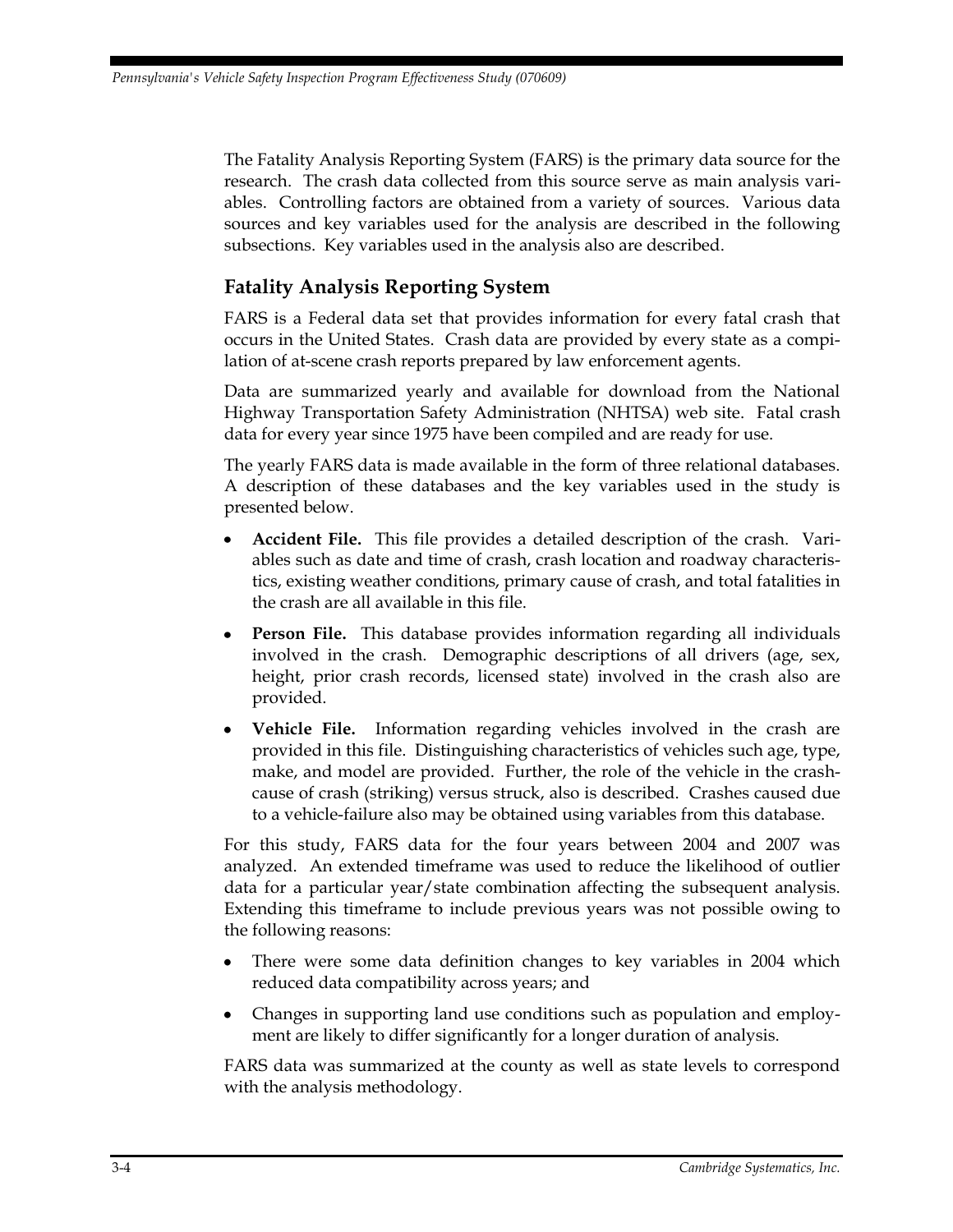#### *Methodological Assignment of Crashes to State and County*

In Section 4.0, we will review the results of both state-level and county-level models for assessing the effectiveness of a vehicle safety inspection program. It was necessary to identify to which state and county a particular crash should be assigned. Given that drivers in some crashes traveled away from their home areas, the issue became how to properly assign crashes to model the hypothesized program benefits if an in-state and out-of-state vehicle were involved in a fatal crash.

Crashes were assigned to a state based on the registration plates of the striking vehicle in the crash, as opposed to the location of the crash. Our rationale for this assignment is that vehicles may or may not undergo vehicle inspection based on their registration state, and not on the location of the crash. Therefore, to evaluate the effectiveness of the program, it was necessary to assign crashes to a state based on the vehicle registration state.

For example, if a vehicle registered in the State of Pennsylvania was involved in a fatal crash in Florida, the crash was assigned to Pennsylvania and not Florida. It was found that fewer than 15 percent of crashes involved out-of-state vehicles. We selected the striking vehicle to minimize the potential differences between one-vehicle and multiple-vehicle crashes, since every crash had a striking vehicle.

Crashes were assigned to a county based on the location of the crash due to the following reasons:

- County-level vehicle registration does not exist in the FARS database. As a result, maintaining the same classification scheme as the state level is not possible.
- Most of the crashes involve vehicles from the state to which the county belongs (over 85 percent). Hence, the county location may be used as a surrogate for purposes of vehicle inspection.
- Crashes at a county level are indicative of the network activity in the region. Assigning crashes based on county location provides an accurate means to represent the data.

#### *Methodological Assignment of Crashes as Vehicle-Failure-Related*

In the FARS dataset, there exist a pair of variables that indicate that the reviewer identified a vehicle failure in one or more vehicles involved in the fatal crash. Vehicle failure is defined as the failure of any one or more of the following parts:

- Tires;
- Brake or steering system;
- Suspension, power train, or exhaust system;
- Headlights, signal lights, or other lights;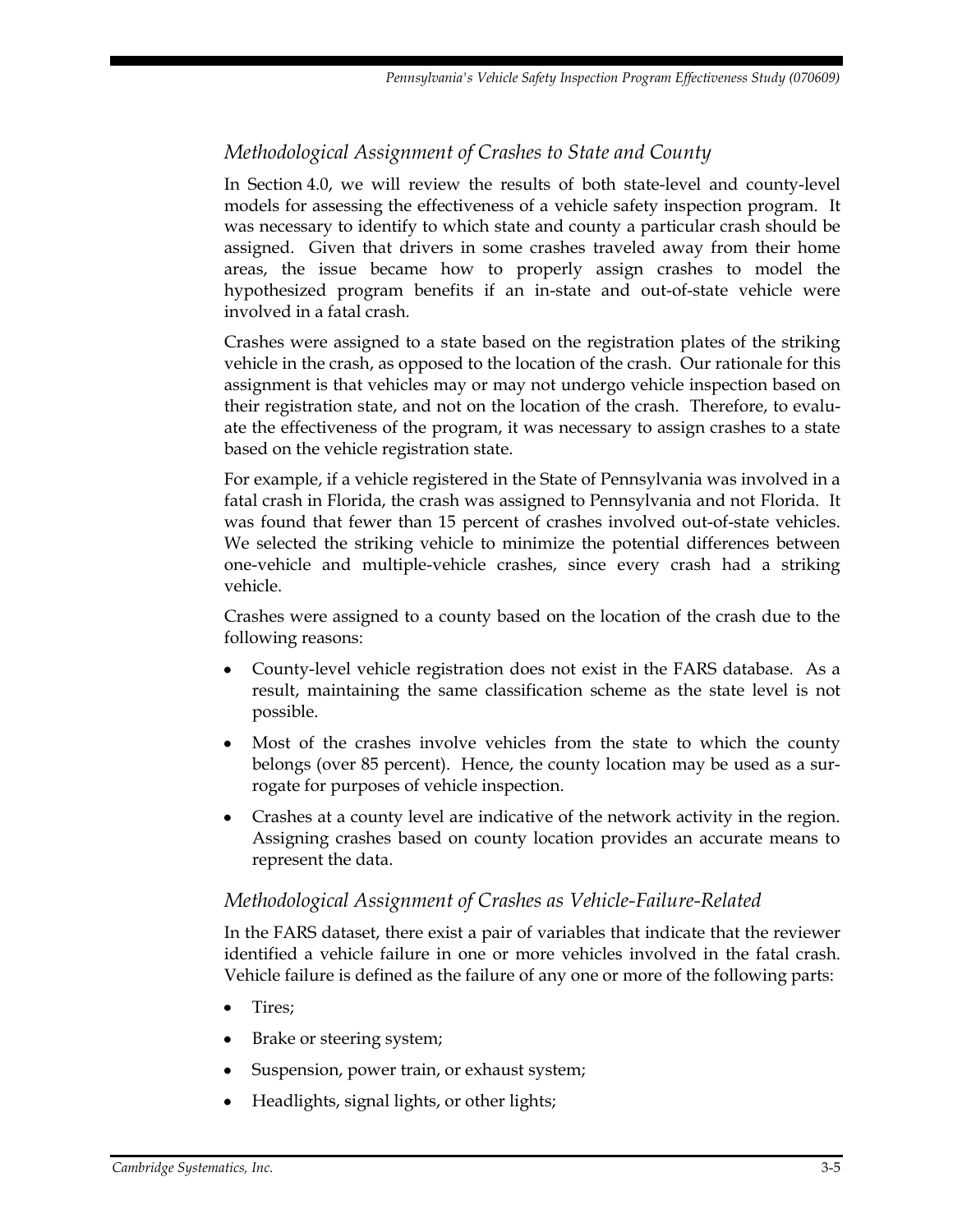- Horn, mirrors, or wipers;
- Driver seating, safety belts, or air bags;
- Body, doors, hood, trailer hitch, or wheels; and
- Any other vehicle defects.

If the data indicated the failure of one or more parts in the striking vehicle, such a crash was classified as a vehicle-failure-related crash.

#### **Control Variables**

Other data that served as control variables for the analysis were obtained from a variety of sources and served as supplementary data for the analysis. A more detailed description of the items used from each data source is found in Appendix C, while Section 4.0 describes how each of these data sources is used in the analysis.

#### *Federal Highway Administration*

The Federal Highway Administration (FHWA) keeps track of various activity measures such as vehicle-miles traveled, number of registered vehicles and drivers, and level of service variables such as pavement quality. These variables were analyzed for the state-level analysis models.

#### *U.S. Census*

The Census data was used for developing sociodemographic data at county and state levels. Data such as population, employment, average household income, and highest education level were compiled for use in analysis.

#### *National Oceanic and Atmospheric Administration*

The National Oceanic and Atmospheric Administration (NOAA) publishes climate data for various locations across the United States. Using NOAA data, average temperature and precipitation was obtained for 283 cities.

Applying various Geographical Information Systems (GIS) tools, this data was expanded to incorporate all the counties in the United States. Counties with the same color code were assigned the same weather conditions. Further, they were assigned the attributes of the cities closest to them. Data was used both from cities within Pennsylvania, as well as cities such as Wilmington and Youngstown. Appendix E describes the aggregation process in detail.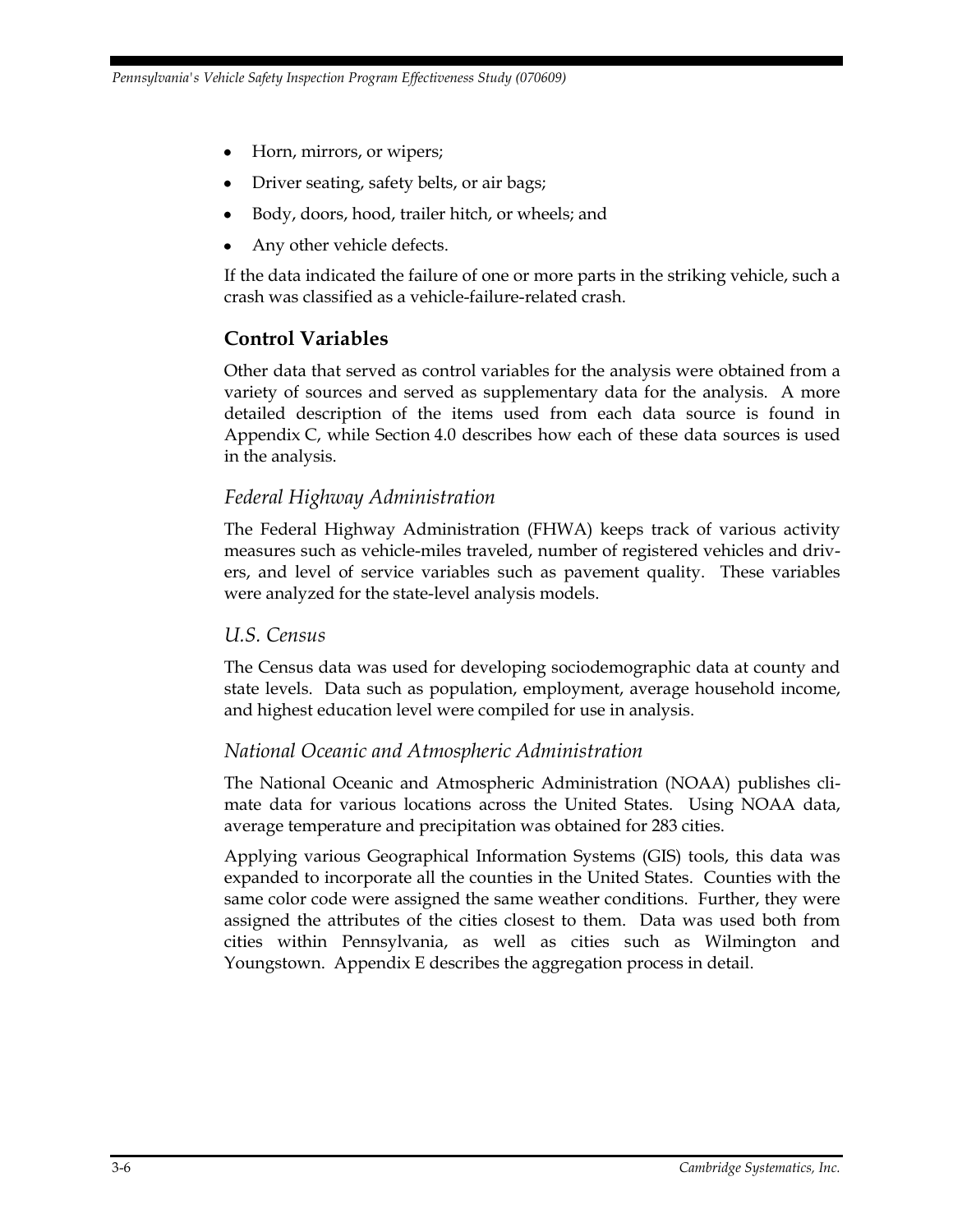# *Fatality Valuation Information*

The U.S. Department of Transportation publishes<sup>1</sup> an official estimate of the value of a statistical life to be used in all of its analyses. We have used the latest published value, \$5.8 Million, in the analysis in Section 4.0. Given the multiple years in the study data, we have not attempted to adjust this value.

# *Insurance Institute for Highway Safety*

The Insurance Institute for Highway Safety (IIHS) is an independent, nonprofit, scientific, and educational organization dedicated to reducing the losses – deaths, injuries, and property damage – from crashes on the nation's highways.<sup>2</sup>

IIHS ranks states based on the levels of enforcement of various safety laws in the states. The categories of laws were ranked based on a four-tier system (good, fair, marginal, and poor) although in some categories less tiers were defined. The enforcement levels of the following laws were included in the analysis to distinguish between states:

- Young driver laws;
- Driving under the influence (DUI) laws;
- Red light camera laws;
- Safety belt laws; and
- Child safety seat laws.

 $\overline{a}$ 

<sup>&</sup>lt;sup>1</sup> Obtained from the web site http://ostpxweb.dot.gov/policy/reports/080205.htm.

<sup>2</sup> Obtained from the web site http://www.iihs.org/.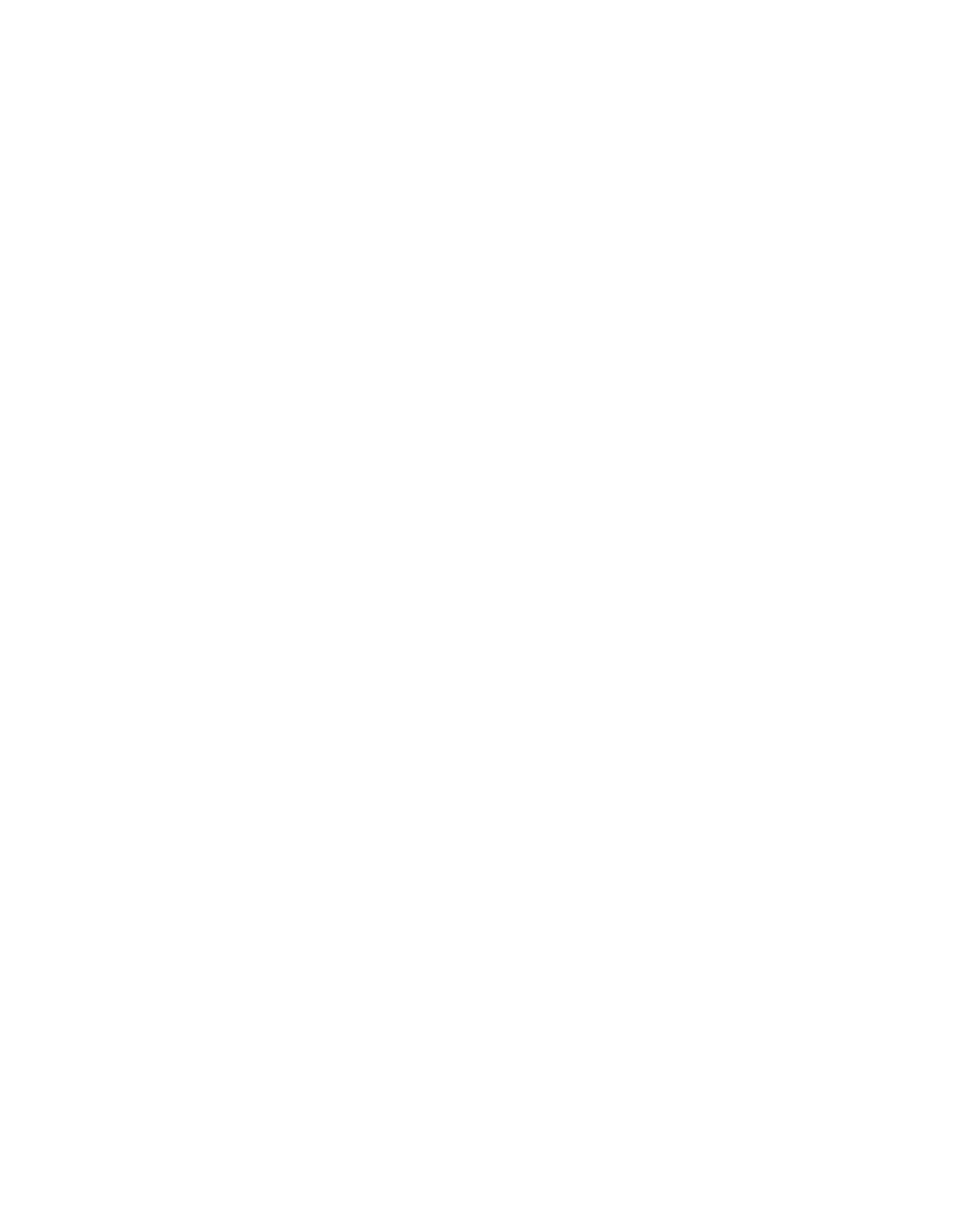# **4.0 Quantitative Analysis**

The quantitative analysis tasks were geared towards uncovering systematic differences in crash rates between states with vehicle safety inspection programs and those without. While studying the effectiveness of such programs, the analysis controlled for the effects of other variables that also could impact crash rates. A critical step in the analysis, therefore, was to identify these control variables and to obtain corresponding data from the sources described already in Section 3.0. Another key component of the methodology was to identify an analysis technique that is simple yet powerful in capturing the effects of a number of variables at the same time. Once such a methodology was identified, the analysis results were tabulated and interpreted to identify implications for policy and decision-making.

# **4.1 ANALYSIS METHODOLOGY**

# **Step 1: Formulation of General Hypotheses**

Figure 4.1 illustrates the step-by-step methodology followed during the study. The first step was to formulate a hypothesis about the effectiveness of the vehicle safety inspection programs, keeping in mind that the hypothesis must be testable using the data at hand. The formulation process started with a rather general and qualitative statement about the vehicle safety inspection programs, namely:

> **"States with Vehicle Safety Inspection Programs are** *safer* **than states without them."**

The next issue is how to quantify what "safer" means and to restate the hypothesis. For example, one possible metric for safety was the number of total crashes, including fatal, injury, and property damage incidents. A nationwide data source of all crashes is unavailable, however. Instead, we defined "safer" to be reflective of the incidence of the most severe type of crashes, namely, fatal crashes.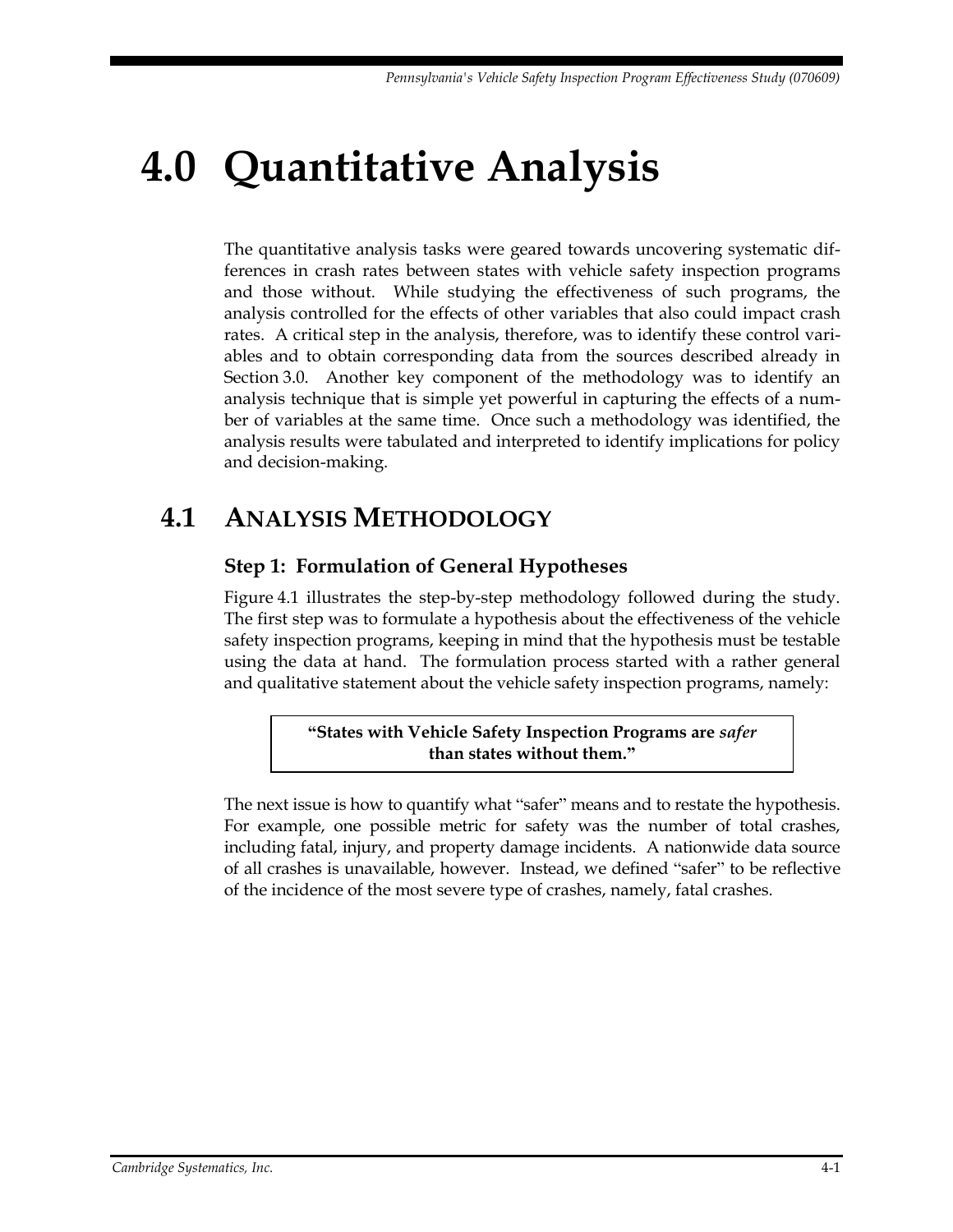

**Figure 4.1 Research Methodology for Quantitative Analysis Figure 4.1 Research Methodology for Quantitative Analysis**

Using the number of fatal crashes as a measure of safety, the qualitative hypothesis can be reworded as follows:

> **"States with Vehicle Safety Inspection Programs have fewer fatal crashes than states without them,**  *everything else being equal***."**

We also can create a variant of this hypothesis:

**"States with Vehicle Safety Inspection Programs have fewer**  *vehicle-failure-related* **fatal crashes than states without them,**  *everything else being equal***."**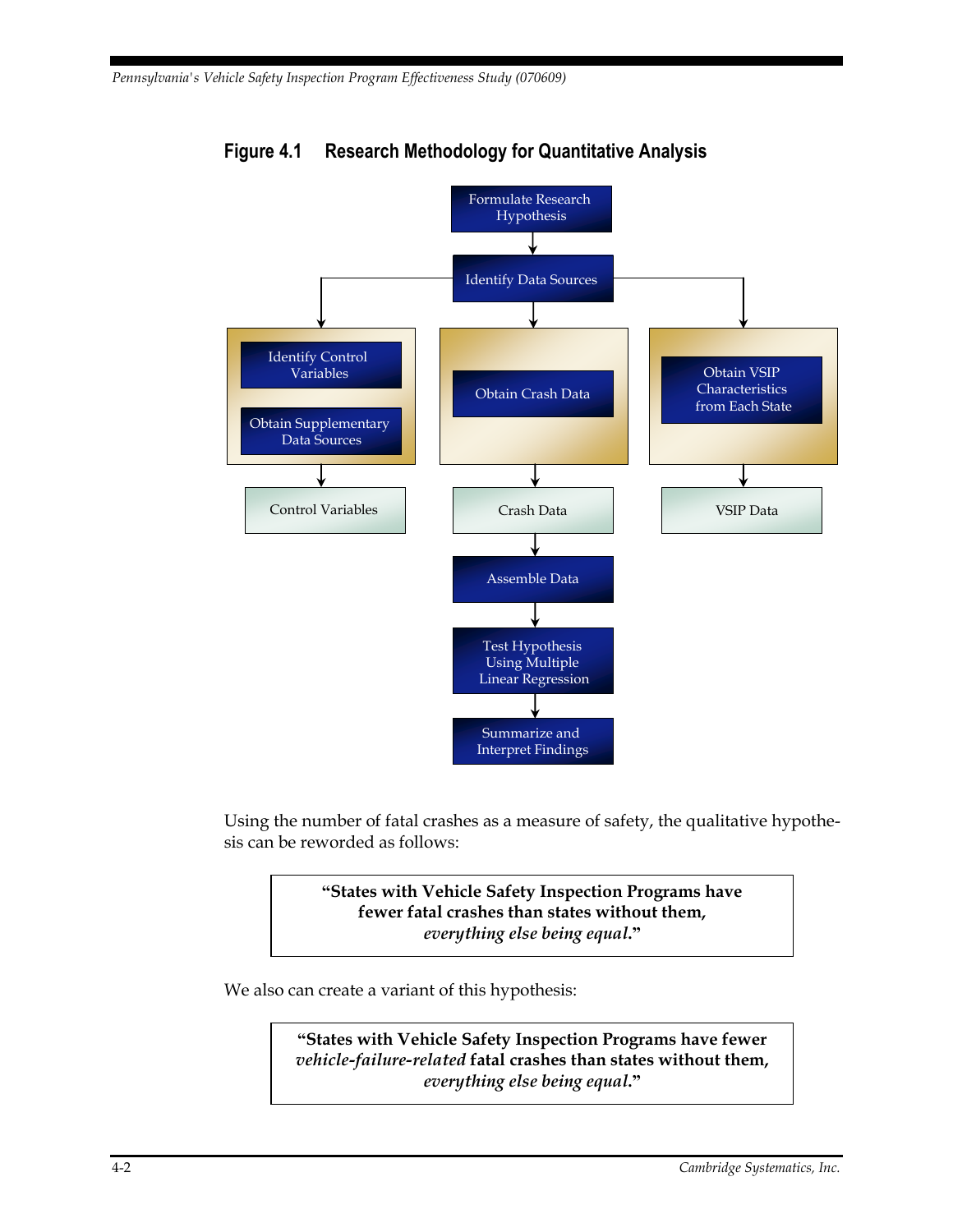Again, we must consider how to qualify the phrases in italics. We assert the following clarifying assumptions:

- We will rely on the first responders at the scene of each fatal crash to identify  $\bullet$ whether the crash may have related to a vehicle failure, based on their coding of the crash record as transmitted to FARS; and
- We will utilize the national data sources from Section 3.4 (and detailed in Appendix C) to control for "everything else being equal."

Given these assumptions, we now have a defined set of hypotheses suitable for analysis.

As part of "everything else being equal," it must be noted that the vehicle inspection programs themselves vary in their implementation from state to state. It is therefore possible to test the relative safety performance of states with different program characteristics. One such example is the safety performance of states with compulsory annual inspection programs with the performance of states that require less regular inspections. The corresponding hypothesis would be as follows:

**"States with annual Vehicle Safety Inspection Programs have fewer (vehicle-related) fatal crashes than states with Inspections at a lesser frequency, everything else being equal."**

Finally, it is often useful to segment the information available into smaller data sets based on one or more control variables. An example of this approach might be to consider the population of a state, and exploring whether the models changes depending on the size of the state. This type of model would be represented by the following type of hypothesis:

> **"States with annual Vehicle Safety Inspection Programs have fewer (vehicle-related) fatal crashes for a particular segment than states with Inspections at a lesser frequency have for that segment, everything else being equal."**

# **Step 2: Data Compilation**

The second step in the study was to obtain data from multiple sources to enable detailed hypothesis testing. The data compilation process has been previously summarized in Section 3.0 of this report.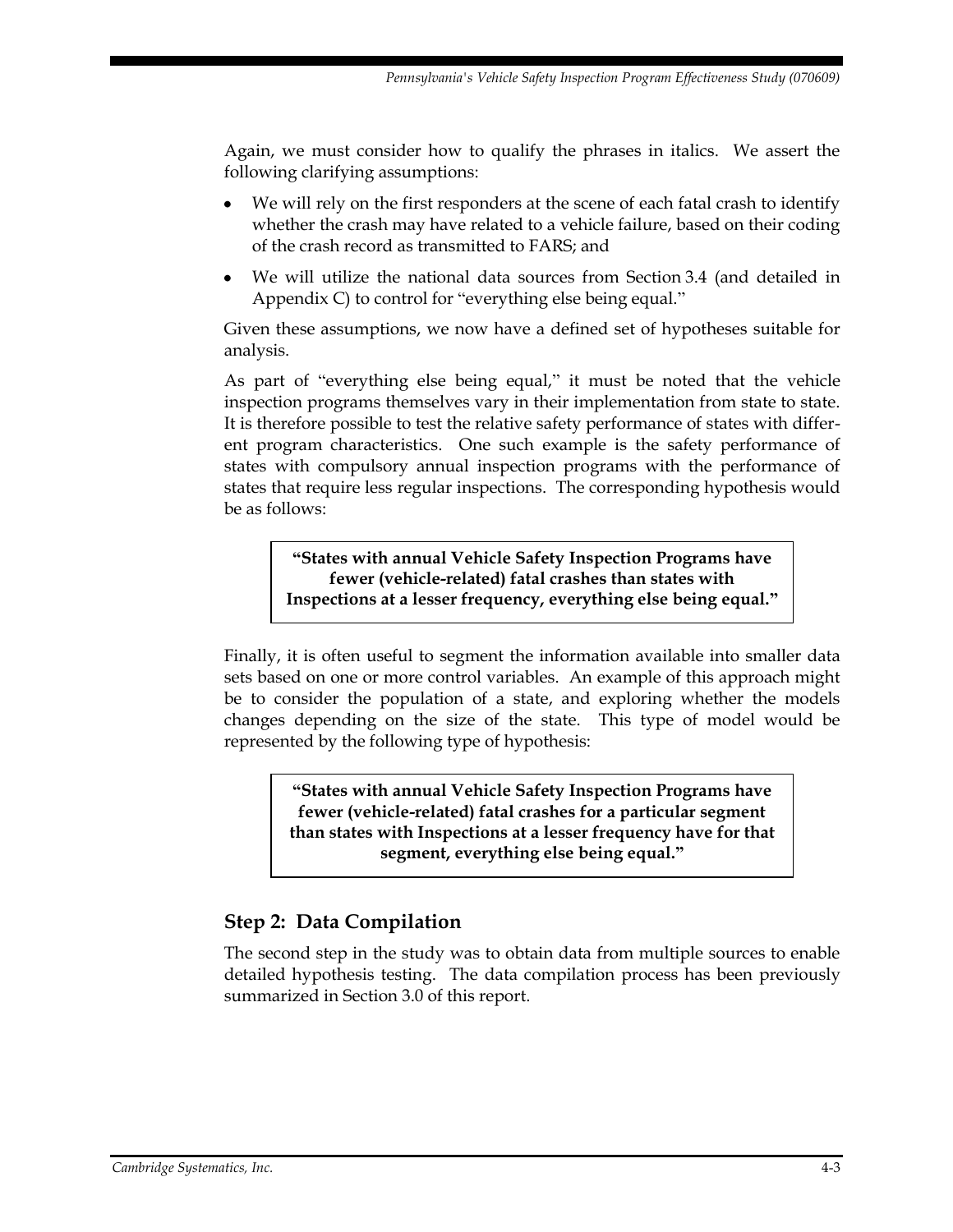## **Step 3: Data Assembly**

The third step in the analysis process was data assembly. Given that there were multiple data sources with varying levels of detail, it was essential to bring all the data to a common level of geographic resolution.

- The vehicle safety inspection program variables (when a program exists) apply at the state level;
- The control variables were available at the state and county level; but
- The FARS data on the other hand were available at the person or vehiclelevel.

Therefore, these data were summarized to both the state and county levels to enable analysis at both of these levels. The inspection program characteristics were, by design, available at the state level. A single database consisting of all the three sets of data was then created and prepared for analysis.

# **Step 4: Technique Identification**

The fourth step in the analysis methodology was to identify an analytical technique that could uncover relationships between crash rates and program characteristics while controlling for other variables. The multiple linear regression technique was identified as being the most appropriate for the current study. In the multiple linear regression procedure, a variable of interest is expressed as a simple linear combination of a set of explanatory variables, in a formula such as:

#### **Interest = a + b\*Explanatory1 + c\*Explanatory2 + d\* ….**

The linear regression procedure estimates values for a, b, c, etc. The linear regression procedure clearly identifies variables that are less explanatory than the others and also quantifies the impact of each variable on the variable of interest, by calculating the probability that each coefficient is actually zero.

Therefore, for this study, the number of fatal crashes was expressed as a linear combination of control variables as well as the program characteristics. Applied to our hypotheses, the output of the linear regression procedure provides two very important results:

- 1. Whether or not the presence of a vehicle safety inspection program reduced the number of fatal crashes; and
- 2. The level of reduction in fatal crashes if a state without a current program were to institute a program.

Reviewing and interpreting the results of the linear regression constitute the final step in the analysis methodology. This step also will yield the policy implications of the analysis and will inform decision-making.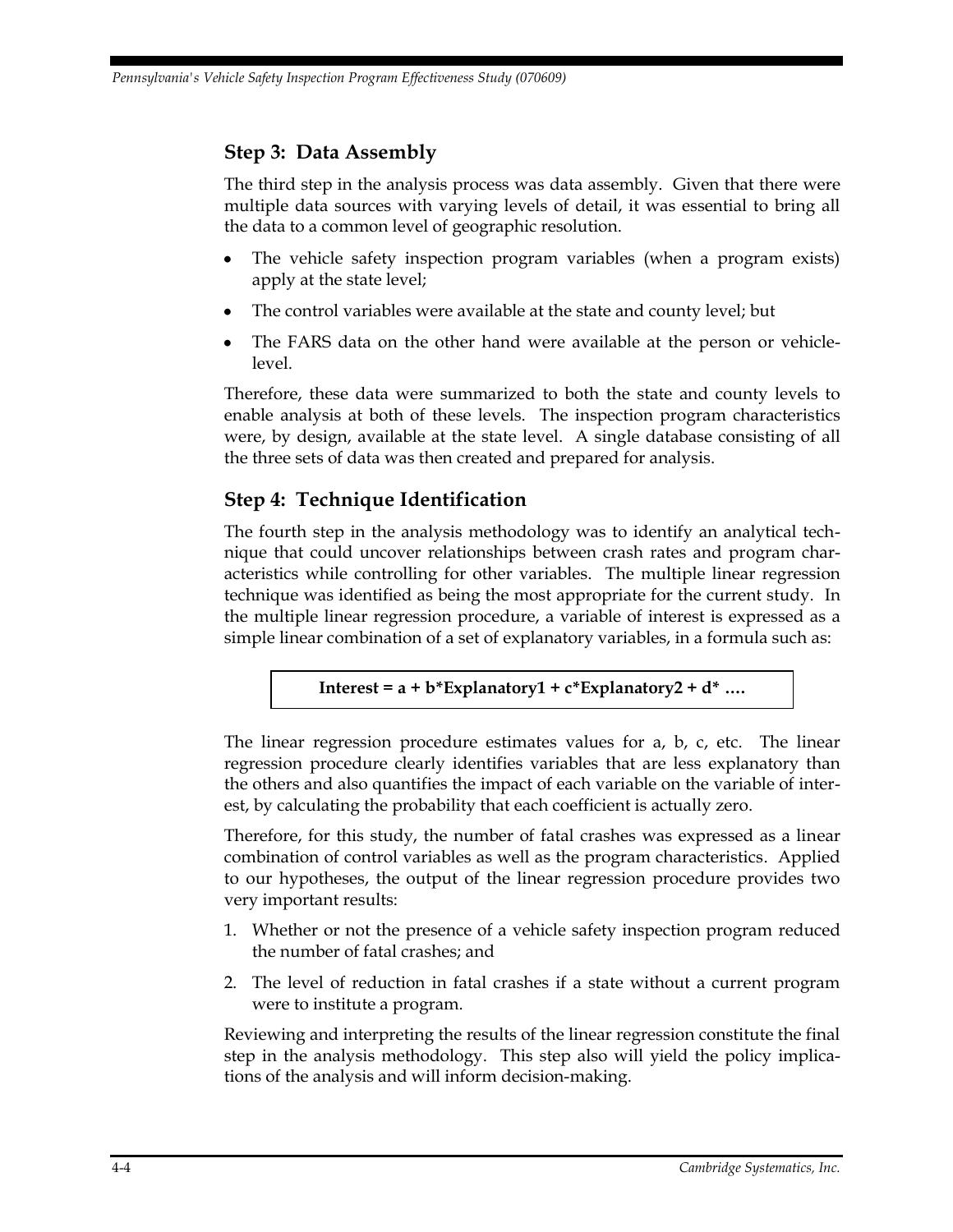## **Step 5: Model Development**

In the final step, we build specific instances of models based on the above hypotheses. These instances build both a variety of specifications for the dependent variable (fatal crashes) as well as utilize multiple sets of potential explanatory variables.

# **4.2 ANALYSIS RESULTS**

A wide variety of combinations of controlling variables, in addition to the program characteristics, were tested at two geographic levels – county and statewide. During the course of the modeling process, different combinations of variables described in Section 3.2 were included in the models and evaluated based on their statistical performance as well as logical reasoning. The models indicate that the existence of a vehicle safety inspection program lowers fatal crashes in a state significantly. In the absence of a program, depending on the type of model used, total fatal crashes in Pennsylvania could be expected to increase between 127 and 169 per year.

This section presents the results from the most significant models. A full roster of models tested during the analysis, as well as some additional descriptive statistics, is available as reference in Appendix F.

The rest of the section is divided as follows:

- Descriptive results from analyzing the FARS database are discussed first;
- The results from the statewide models are then presented;
- The results from the county-level models are presented; and
- Finally, we present results of one of the more interesting segmentations of the data, vehicle age.

## **Descriptive Analysis of FARS Data**

The average of fatal crashes for the years 2004 to 2007 was used in the analysis. A tabulation of the data at a state level by the research team provided the following summary results.

- There were an average total of over 35,000 fatal crashes in the United States:
	- On average, there were 1.1 fatalities per fatal crash.
- Vehicle-failure-related crashes were approximately two percent of all fatal crashes (700 out of 35,000);
- California and Florida had the highest number of total fatal crashes;  $\bullet$
- Vermont and the District of Columbia had the fewest crashes in the country. The District of Columbia reported no vehicle-failure-related crashes in the four year period between 2004 and 2007; and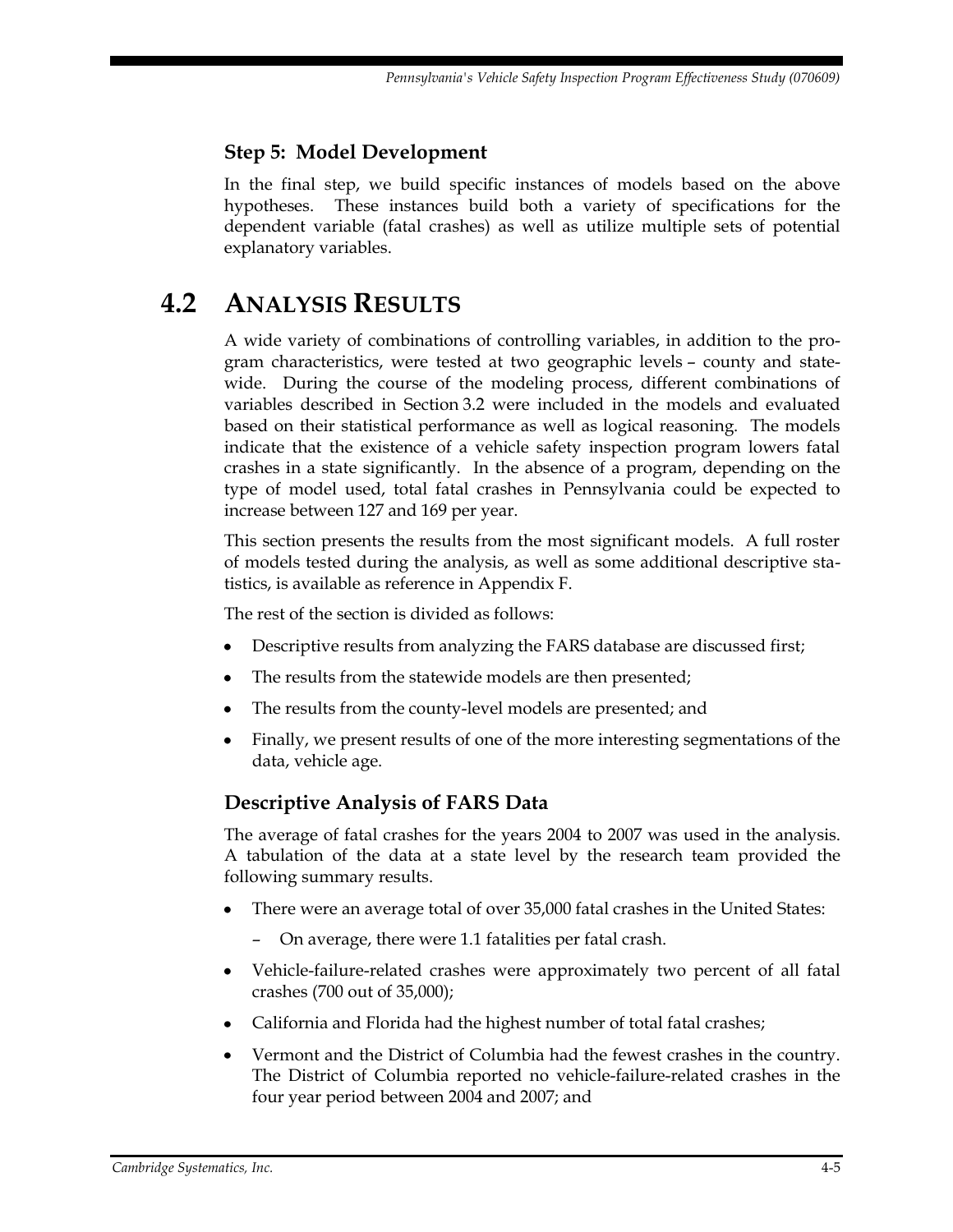- Vehicles registered in states with a vehicle safety inspection program were involved in:
	- 12,627 fatal crashes, which corresponds to 36 percent of all fatal crashes in the country; and
	- 221 vehicle-failure-related crashes, which corresponds to 32 percent of all fatal crashes in the country.

According to FARS, vehicles with Pennsylvania registration were involved in 1,379 fatal crashes and 46 vehicle-failure-related crashes.

#### *Controlling for Exposure*

It is not coincidental that California and Florida have the most fatal crashes while Vermont and the District of Columbia have the lowest. The former two states exhibit high employment, population, and vehicle-miles traveled (activity variables). To account for this high correlation between activity variables and fatal crashes, we studied a variety of potential exposure rates to account for activity.

The most appropriate exposure approach identified was to represent fatal crashes per billion vehicle miles traveled (VMT). Table 4.1 provides a summary of crash rates per billion VMT, segmented by states with and without programs.

# **Table 4.1 Fatal Crashes per Billion VMT**

*2004 to 2007 Average*

| <b>Group of States</b> | <b>Weighted Evenly</b> | <b>Weighted by State VMT</b> |
|------------------------|------------------------|------------------------------|
| Without a Program      | 12.6                   | 12.0                         |
| With a Program         | 11.1                   | 11 1                         |
| Pennsylvania           | 12.7                   | 12.7                         |

Source: Fatality Analysis Reporting System 2004 to 2007 data, stratified by state inspection program presence.

## *Quality of "Vehicle Failure" Field in FARS*

When controlling for exposure, the behavior of the field within FARS where vehicles involved in crashes have a vehicle failure identified is counterintuitive. Specifically, many states with programs, including Pennsylvania, tended to have *higher* amounts of reported vehicle failure, albeit in a greatly reduced number of observations compared to all crashes. From a total of less than 700 reported failures, over one half of the failures reported were tire failure.

It is apparent that Pennsylvania has a disproportionate amount of such reported crashes. Because this field, however, is reported by first responders, and the first responders are state-specific, we cannot be certain that this variable is uniformly applied in every jurisdiction. For example, it may be possible that a combination of factors in states, such as enforcement protocols, awareness of the importance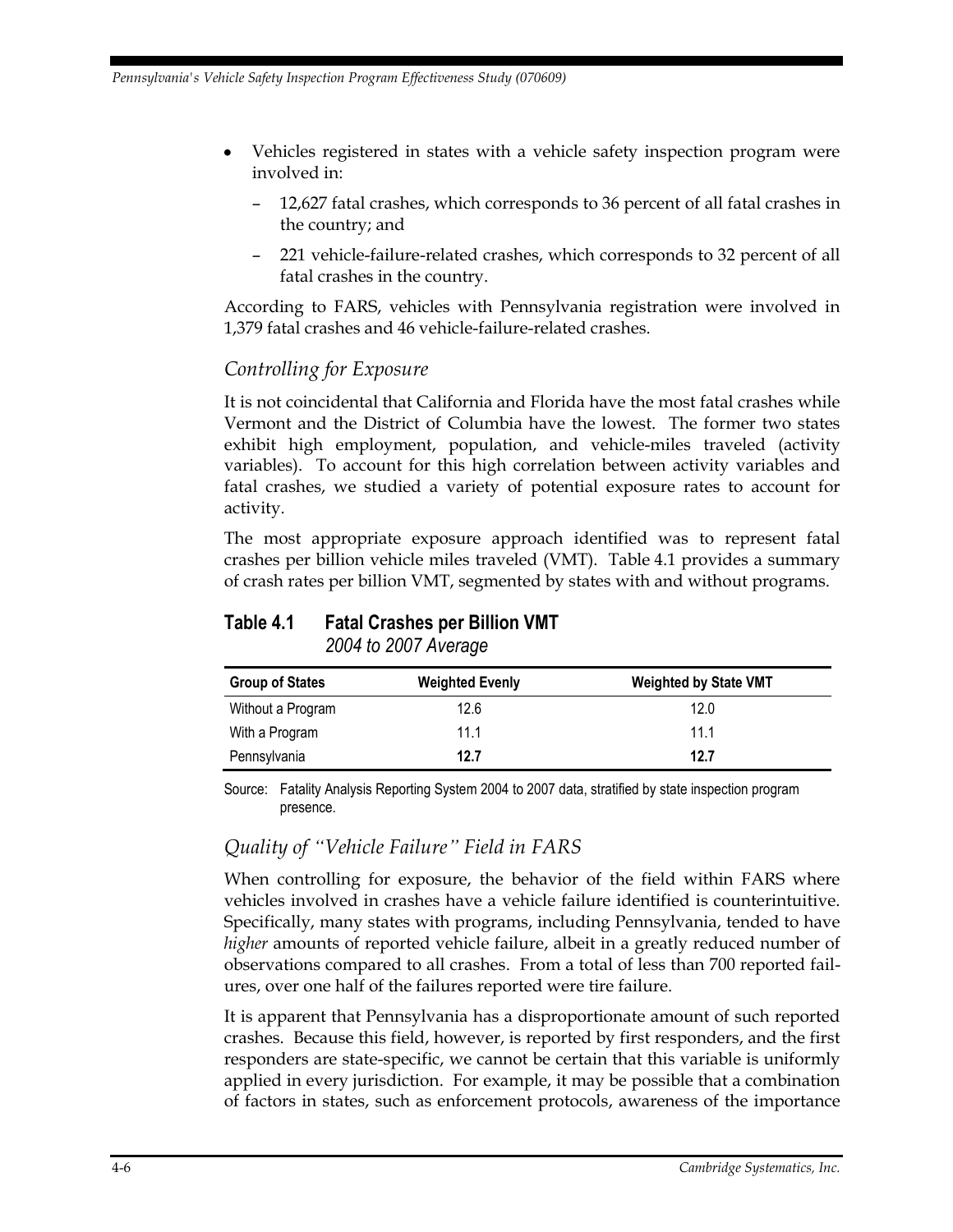of vehicle inspections, combined with variability among the responders, generates a variety of approaches for considering the relevant choices on the crash report form. The combination of the sample size and the potential lack of uniformity of specification cause a confounding effect in the ability to properly utilize this variable in the analysis.

As a result of this confounding effect, the majority of the statistical models presented below are based on all fatal crashes. A corresponding but smaller set of models were developed for the "vehicle-failure-related" crashes. These models, however, were never statistically significant. We assert that these characteristics explain some of the variance in the literature found in Section 2.0.

Even though there are 19 possible choices for the vehicle failure field, over 50 percent of identified failures were for tire failure. We attempted to model tire failure, but the relatively small number of relevant records made development of a detailed and significant model impossible.

## **Statewide Models**

Two general sets of statewide models were developed as part of the analysis. The first set modeled total fatal crashes, while a second set modeled crashes as a rate statistic (crashes per billion vehicle miles traveled).

Each set of models was developed over time as a series of refinements. In each refined model, variables were added, subtracted, or recast in a structured manner, and model results noted.

The final model from each set is presented below. Additionally, Appendix F provides details of additional models attempted within each set.

## *Statewide Crash-Rate Model*

Table 4.2 presents model results obtained by modeling *fatal crashes per billion vehicle miles* traveled at a statewide level. Population (in millions) and the existence of a vehicle safety inspection program were the only variables that proved to be statistically significant (at an 80 percent level). All other variables considered have been omitted from the final model.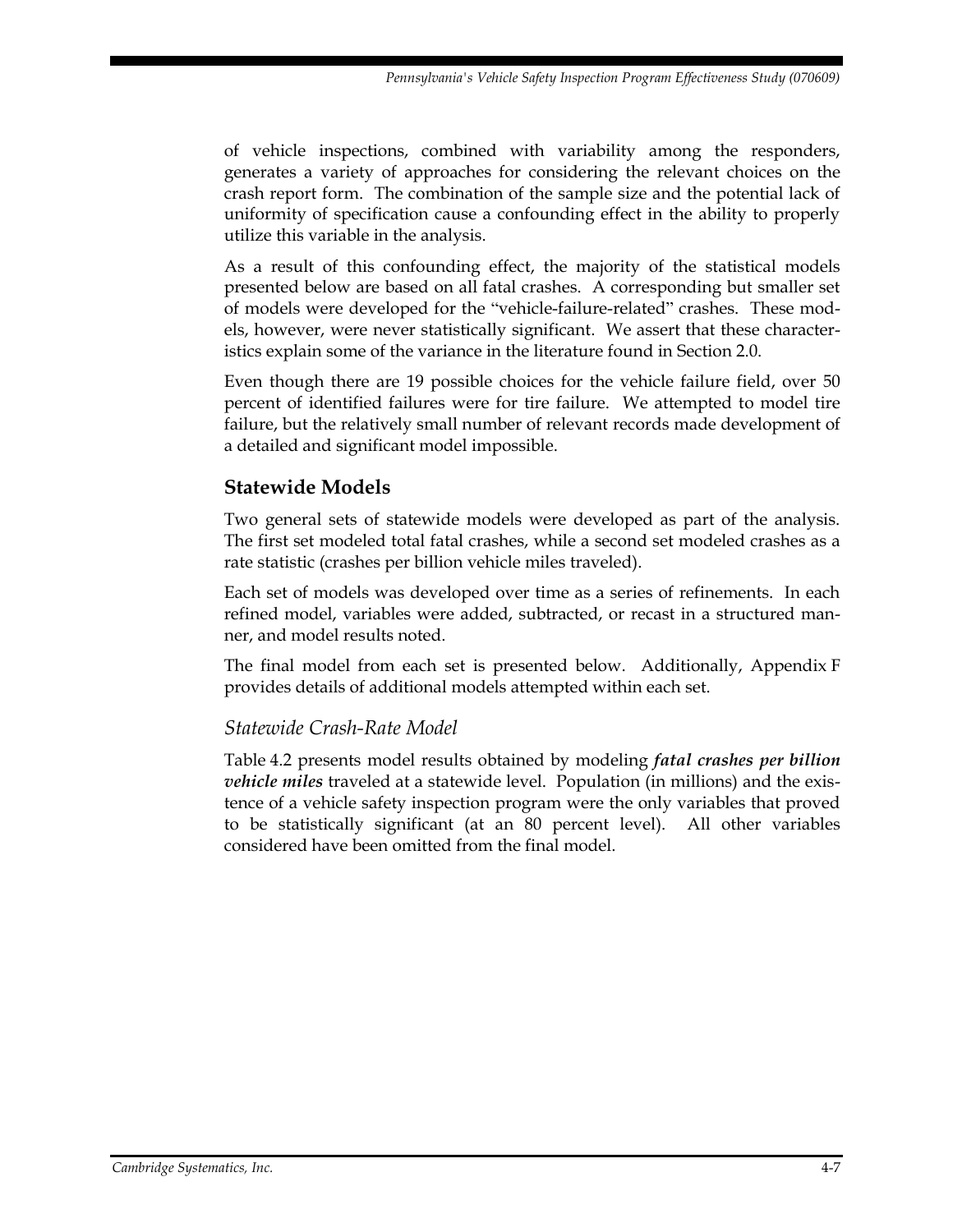| <b>Regression Statistics</b> |                |                     |                       |         |                       |
|------------------------------|----------------|---------------------|-----------------------|---------|-----------------------|
| Multiple R                   |                |                     |                       | 0.33    |                       |
| R Square                     |                |                     |                       | 0.11    |                       |
| Adjusted R Square            |                |                     |                       | 0.07    |                       |
| <b>Standard Error</b>        |                |                     |                       | 2.72    |                       |
| <b>Observations</b>          |                |                     |                       | 51      |                       |
|                              |                |                     |                       |         |                       |
| Anova                        | df             | SS                  | <b>MS</b>             | F       | <b>Significance F</b> |
| Regression                   | $\overline{2}$ | 41.9496             | 20.9748               | 2.84    | 0.07                  |
| Residual                     | 48             | 355.0635            | 7.3972                |         |                       |
| Total                        | 50             | 397.0130            |                       |         |                       |
|                              |                | <b>Coefficients</b> | <b>Standard Error</b> | t Stat  | P-value               |
| Intercept                    |                | 13.08               | 0.61                  | 21.60   | 0.00                  |
| <b>VSIP</b>                  |                | $-1.56$             | 0.77                  | $-2.01$ | 0.05                  |
| Population (in Millions)     |                | $-0.08$             | 0.06                  | $-1.31$ | 0.20                  |

# **Table 4.2 Modeling Fatal Crash Rates at the State Level**

*Crashes per Billion Vehicle Miles Traveled*

Source: Regression Model developed by CS using data described in Appendix D.

This model results indicate that there is a 93 percent probability<sup>3</sup> that between two states with the same vehicle miles traveled within their boundaries, the state with a vehicle safety inspection program is likely to have around 1.5 fewer fatal crashes for every billion vehicle miles traveled than the state with no program. Applying the model results to Pennsylvania (108 billion vehicle miles traveled per year) indicate that the absence of a vehicle safety inspection program will likely increase the number of fatal crashes in Pennsylvania by nearly 169, and the number of fatalities from fatal crashes by 187.

#### *Statewide Crash-Volume Model*

One of the issues with the model in Table 4.2 is the relative lack of additional explanatory variables. As a result, the overall predictive power of the model is such that there is a 93 percent chance that the model as a whole is significant. While we had hypothesized that a rate-based model was the most appropriate, we wished to revisit that hypothesis and consider a volume-based model at the state level.

As a result, Table 4.3 presents results from modeling *total fatal crashes* at a statewide level. As with the rate-based model, this table represents the most

 $\overline{a}$ 

<sup>&</sup>lt;sup>3</sup> The "Significance F" is the probability (as a decimal value) that the model is statistically different from an empty model.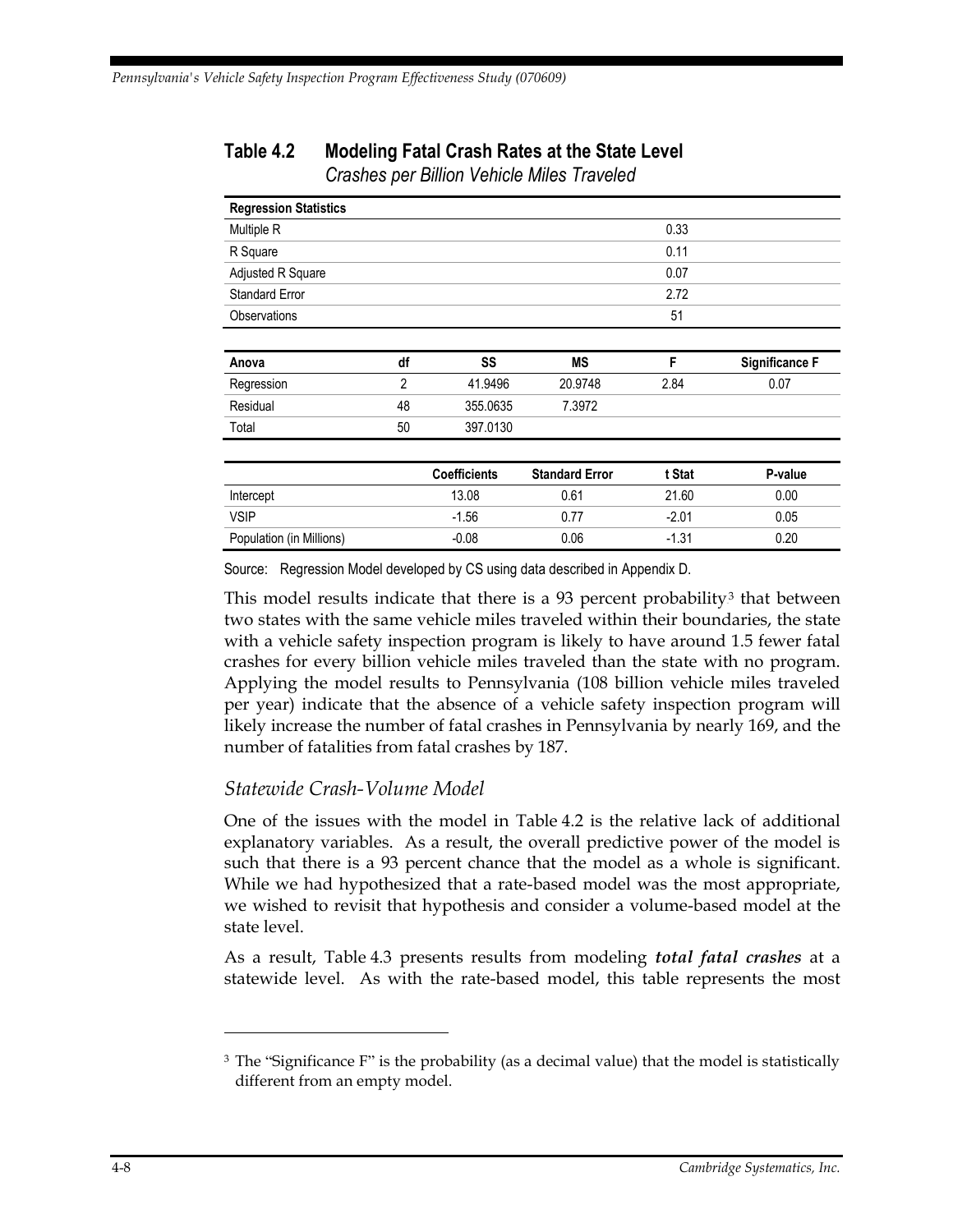predictive model developed, and additional intermediate model specifications are found in Appendix F.

Among all the variables used, population (in millions) and the existence of a vehicle safety inspection program were the only variables that proved to be statistically significant (at an 88 percent level). All other variables considered have been omitted from the final model. Once again, the population had an effect, and as would be expected the effect in a volume-based is positive and strongly significant (at greater than a 99.5 percent level). The population variable makes the overall model very significant as well.

This model results indicate that between two states with the same population, the state with a vehicle safety inspection program is likely to have 114 fewer fatal crashes and 125 fewer fatalities from fatal crashes than the state with no inspection program.

| <b>Regression Statistics</b> |                |                     |                       |         |                       |
|------------------------------|----------------|---------------------|-----------------------|---------|-----------------------|
| Multiple R                   |                |                     |                       | 0.93    |                       |
| R Square                     |                |                     |                       | 0.87    |                       |
| Adjusted R Square            |                |                     |                       | 0.86    |                       |
| <b>Standard Error</b>        |                |                     |                       | 257.07  |                       |
| Observations                 |                |                     |                       | 51      |                       |
|                              |                |                     |                       |         |                       |
| Anova                        | df             | SS                  | ΜS                    | F       | <b>Significance F</b> |
| Regression                   | $\overline{2}$ | 20848941            | 10424471              | 157.75  | < 0.001               |
| Residual                     | 48             | 3172017.6           | 66083.699             |         |                       |
| Total                        | 50             | 24020959            |                       |         |                       |
|                              |                |                     |                       |         |                       |
|                              |                | <b>Coefficients</b> | <b>Standard Error</b> | t Stat  | P-value               |
| Intercept                    |                | 170.60              | 58.16                 | 2.93    | 0.01                  |
| <b>VSIP</b>                  |                | $-114.30$           | 72.72                 | $-1.57$ | 0.12                  |
| Population (in Millions)     |                | 96.12               | 5.45                  | 17.63   | 0.00                  |

# **Table 4.3 Modeling Fatal Crashes at the State Level**

Source: Regression Model developed by CS using data sources described in Appendix D.

## **County Models**

While the statewide models are statistically significant, there was a concern that only two of the explanatory variables (of over 25 considered) were statistically significant, and that program presence in the volume model was overwhelmed by population. In order to include more variables that also would improve the explanatory power of the models, national county-level models also were developed by the analysis team. Table 4.4 describes briefly the relative merits of each of these model types.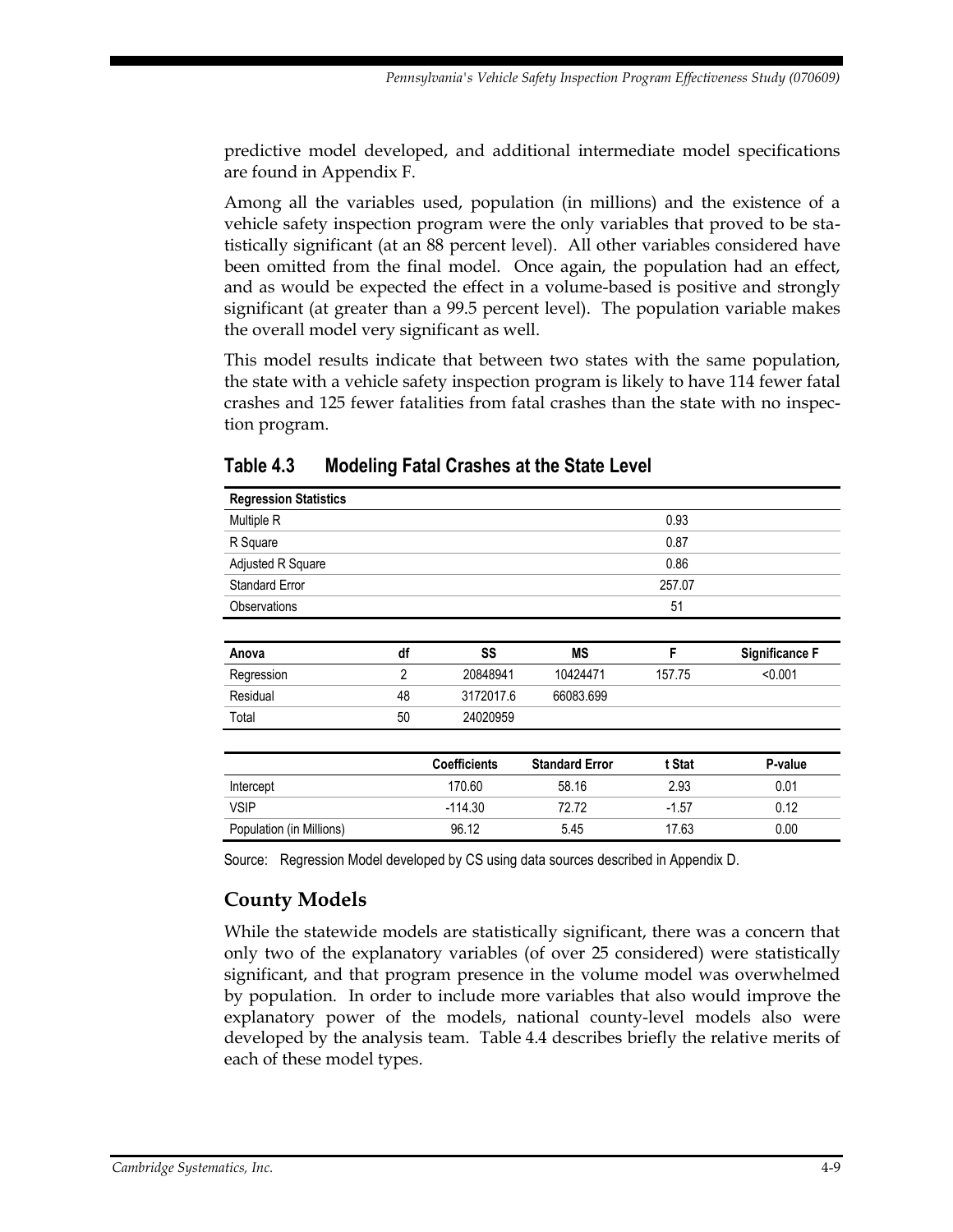| <b>Statewide Models</b>                                                                                                                      | <b>County-Level Models</b>                                               |
|----------------------------------------------------------------------------------------------------------------------------------------------|--------------------------------------------------------------------------|
| VSIP and other safety programs are established at the<br>state level.                                                                        | More data points for analysis. Over 3,000 coun-<br>ties in the country.  |
| Policy options are developed for the whole state, not                                                                                        | Better isolation of sociodemographic data.                               |
| counties.                                                                                                                                    | Allows for intrastate variability in key modeling                        |
| Most data easily available at state level.                                                                                                   | variables (rural versus urban, temperature).                             |
| Crash rates (fatal crashes per billion vehicle miles<br>traveled) can be developed at the state level – not<br>possible at the county level. | Data available at the state level can be<br>transferred to county level. |

#### **Table 4.4 Statewide versus County-Level Models**

Table 4.5 presents results from modeling fatal crashes at the county level. Five variables, including presence of vehicle safety inspection programs, were statistically significant and included in the final model. The model results may be summarized as follows:

- Population, number of roadway miles and the average precipitation in the county all increase fatal crashes;
- Higher average income in a county reduces the fatal crashes within its boundaries;
- Existence of a periodic motor vehicle inspection program lowers the fatal  $\bullet$ crashes in the county; and
- The model is extremely strong as evidenced by the series of "0.00" values there is virtually no probability that this model is due to randomness in the data.

The model indicates that, all other factors being equal, a typical county will have two fewer fatal crashes each year if the State has a periodic motor vehicle inspection program. For Pennsylvania, the model translates into 141 fewer fatal crashes each year, and 157 fewer fatalities from crashes.

Appendix D includes a detailed analysis of the performance of the county model results against existing data. It appears that the county model underpredicts crashes in rural and suburban areas, while overpredicting in urban centers such as Pittsburgh and Philadelphia.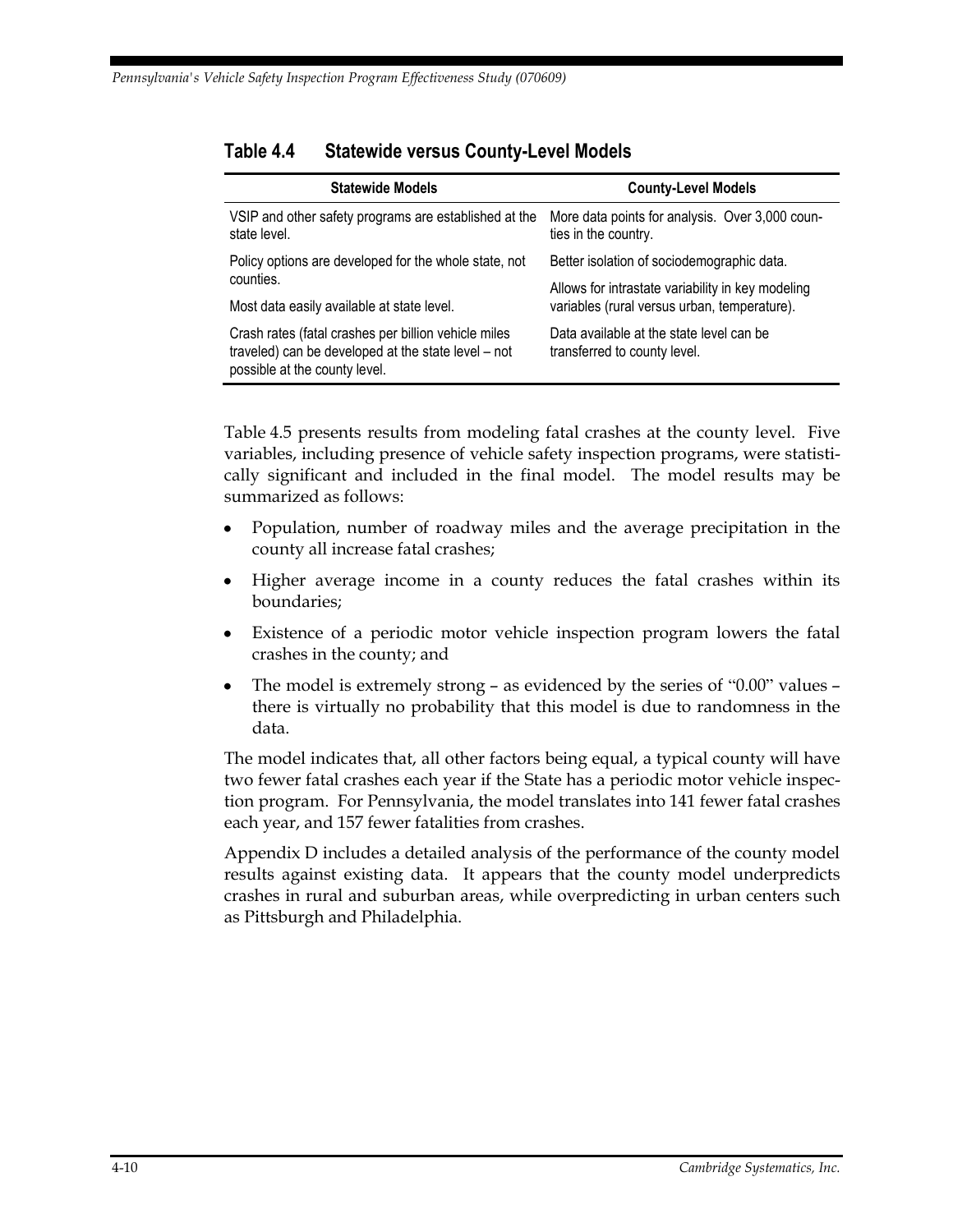| <b>Regression Statistics</b>      |      |                     |                       |         |                       |
|-----------------------------------|------|---------------------|-----------------------|---------|-----------------------|
| Multiple R                        |      |                     |                       | 0.93    |                       |
| R Square                          |      |                     |                       | 0.87    |                       |
| Adjusted R Square                 |      |                     |                       | 0.87    |                       |
| <b>Standard Error</b>             |      |                     |                       | 9.49    |                       |
| <b>Observations</b>               |      |                     |                       | 3144    |                       |
|                                   |      |                     |                       |         |                       |
| Anova                             | df   | SS                  | <b>MS</b>             | F       | <b>Significance F</b> |
| Regression                        | 5    | 1924523.4           | 384904.69             | 4273.13 | < 0.001               |
| Residual                          | 3138 | 282657.38           | 90.075645             |         |                       |
| Total                             | 3143 | 2207180.8           |                       |         |                       |
|                                   |      |                     |                       |         |                       |
|                                   |      | <b>Coefficients</b> | <b>Standard Error</b> | t Stat  | P-value               |
| Intercept                         |      | $-5.37$             | 0.56                  | $-9.50$ | 0.00                  |
| Population (in Hundred Thousands) |      | 6.73                | 0.08                  | 89.48   | 0.00                  |
| Standardized Income               |      | $-0.66$             | 0.18                  | $-3.69$ | 0.00                  |
| Precipitation                     |      | 1.88                | 0.15                  | 12.22   | 0.00                  |
| Roadway Miles                     |      | 0.04                | 0.00                  | 23.78   | 0.00                  |
| <b>VSIP</b>                       |      | $-2.11$             | 0.37                  | $-5.75$ | 0.00                  |

#### **Table 4.5 Modeling Fatal Crashes at the County Level**

Source: Regression Model developed by CS using data sources described in Appendix D.

To attack this issue, we considered a variety of national county segmentation approaches based on county size or urban/rural highway mix. The resulting models were statistically poor, and these models provided less explanatory power than the overall county-level national model and thus discarded. Most of the issue arose in modeling the largest subsets of counties in the nation, especially those with populations of over a million people. The small number of such counties, and their distribution into a similarly small number of states, is problematic for advancing this class of model.

## **Segmentation Results: Age of Vehicle**

One aspect our analysis was to identify segments of the crash population where a subset of crash data may be more appropriate to consider. The research team considered a wide variety of areas, such as the county size mentioned above. The most promising area of segmentation was the age of the vehicle.

Because FARS captures the model year of the vehicle, we calculated a proxy for age based on the relative difference between the model year of the vehicle and the date of the crash, rounded down. Therefore, for a crash on November 14, 2004, a "2003" model year vehicle was assigned an age of one year. This is a rough approximation, but without detailed registration or odometer information, it is a useful proxy.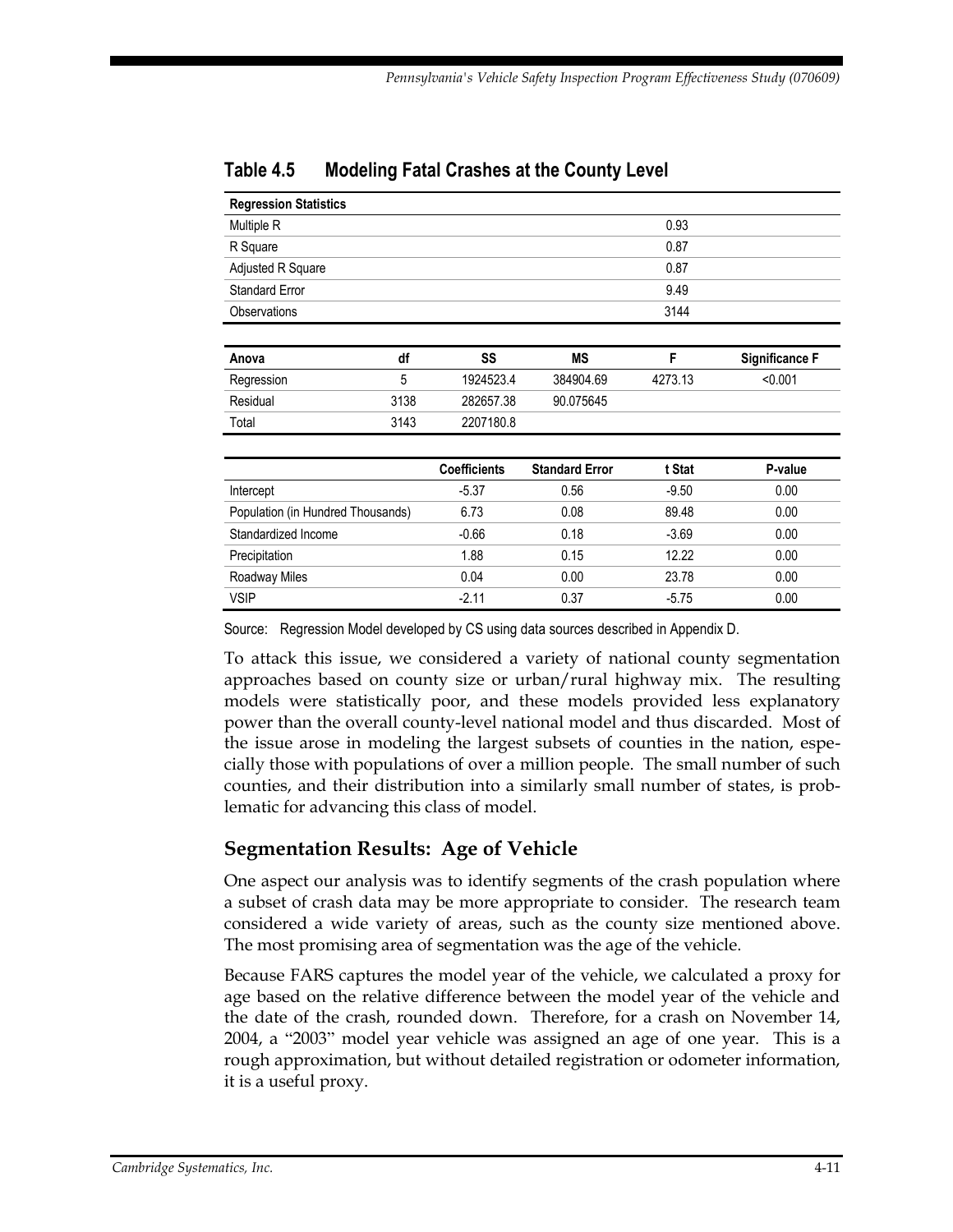We used the age proxy to revisit the issue of the vehicle-failure field in the FARS data set. While we are concerned about comparing data from a group of states against another group of states due to the issues described earlier, the potential confounding effects are removed when comparing the entire nation by age strata.

In Figure 4.2, we present two curves. Both curves represent the percentage of crashes where the vehicle-related failure field for the striking vehicle was identified in FARS nationwide, for vehicles of a particular age proxy.

The higher curve is for states without vehicle safety inspection programs, the lower curve is for states with such programs, based on state of registration. The results indicate that vehicle inspection has the highest impact in lowering vehicle-failure-related crashes among vehicles aged three to nine. Vehicle ages 12 or greater were not included in the analysis owing to scarcity of data.

## **Figure 4.2 Comparison of Fatal Crashes with Reported Vehicle Failures Figure 4.2 Comparison of Fatal Crashes with Reported Vehicle Failures**  *By Age Proxy and Program Presence By Age Proxy and Program Presence*



#### **Percentage of Crashes with Reported Vehicle Failure**

#### **Safety Benefits versus User Cost in Pennsylvania**

Table 4.6 compares the potential safety benefits of the vehicle safety inspection program in Pennsylvania against the cost of the inspections themselves. We have used a range of three estimates for both categories. In no instance does the calculated cost to owners exceed the calculated safety benefit.

For the safety benefits, we are using the results of the three models above, and the Federal value of a statistical life (VSL). For the costs, we use information provided by the Pennsylvania Department of Transportation regarding the total number of vehicles inspected, and the range of direct costs of the inspections,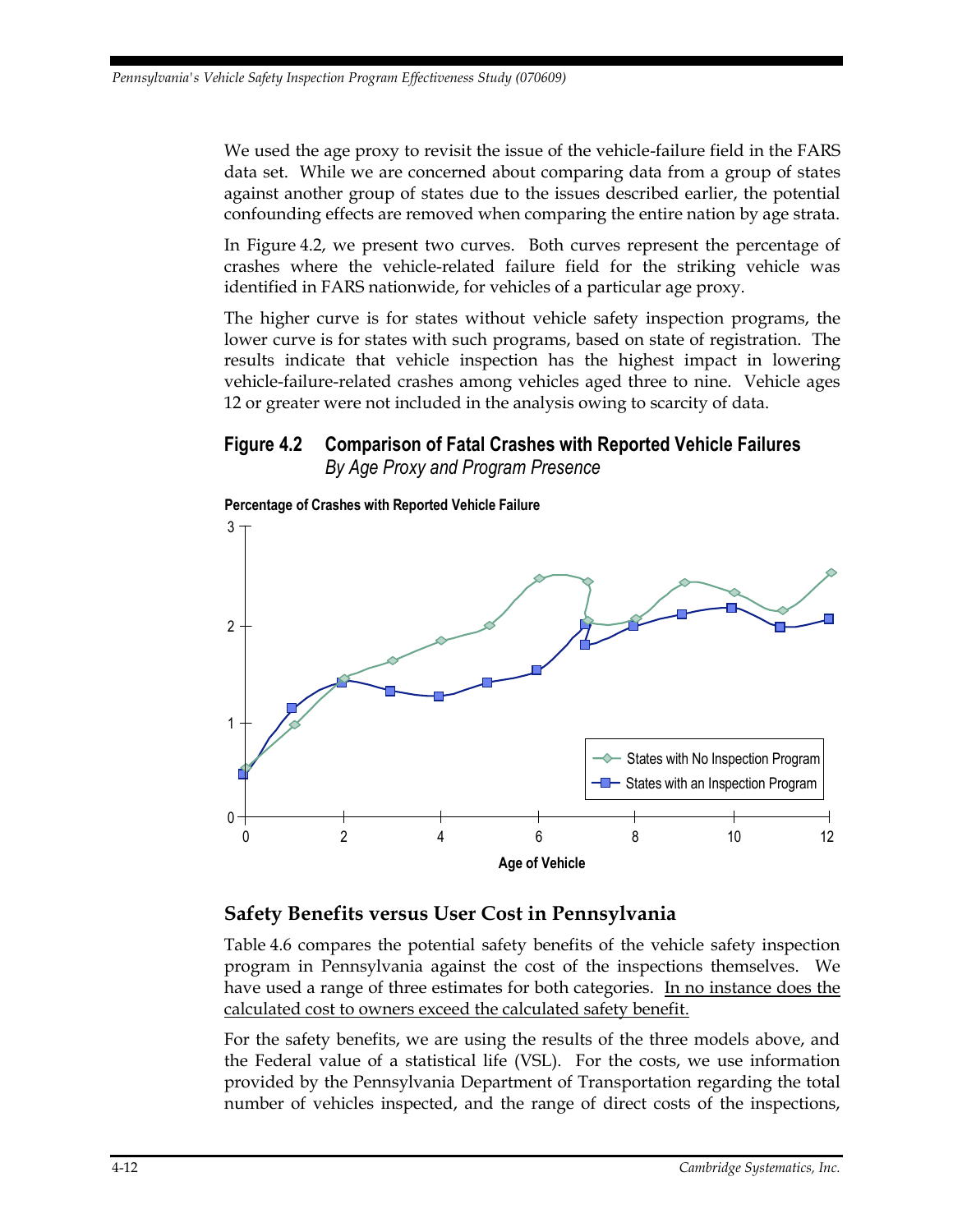from 2007. We do not account for any repairs performed, as those repairs bring the vehicle back up to a safe operating level.

To account for the inconvenience to the vehicle owner, we estimate that the average inspection inconveniences the owner for one hour. We then divided the VSL savings figure by an expectation of hours of life remaining. Given an average life expectation of 75 to 80 years depending on gender, we have made the assumption that the average owner has 39 years of life remaining. Dividing the VSL savings figure by the number of remaining hours (39 \* 365.25 \* 24) and rounding to the closest dollar gives us an estimate of \$17 worth of inconvenience to the typical owner. This value was both multiplied and divided by two to yield a high and low range.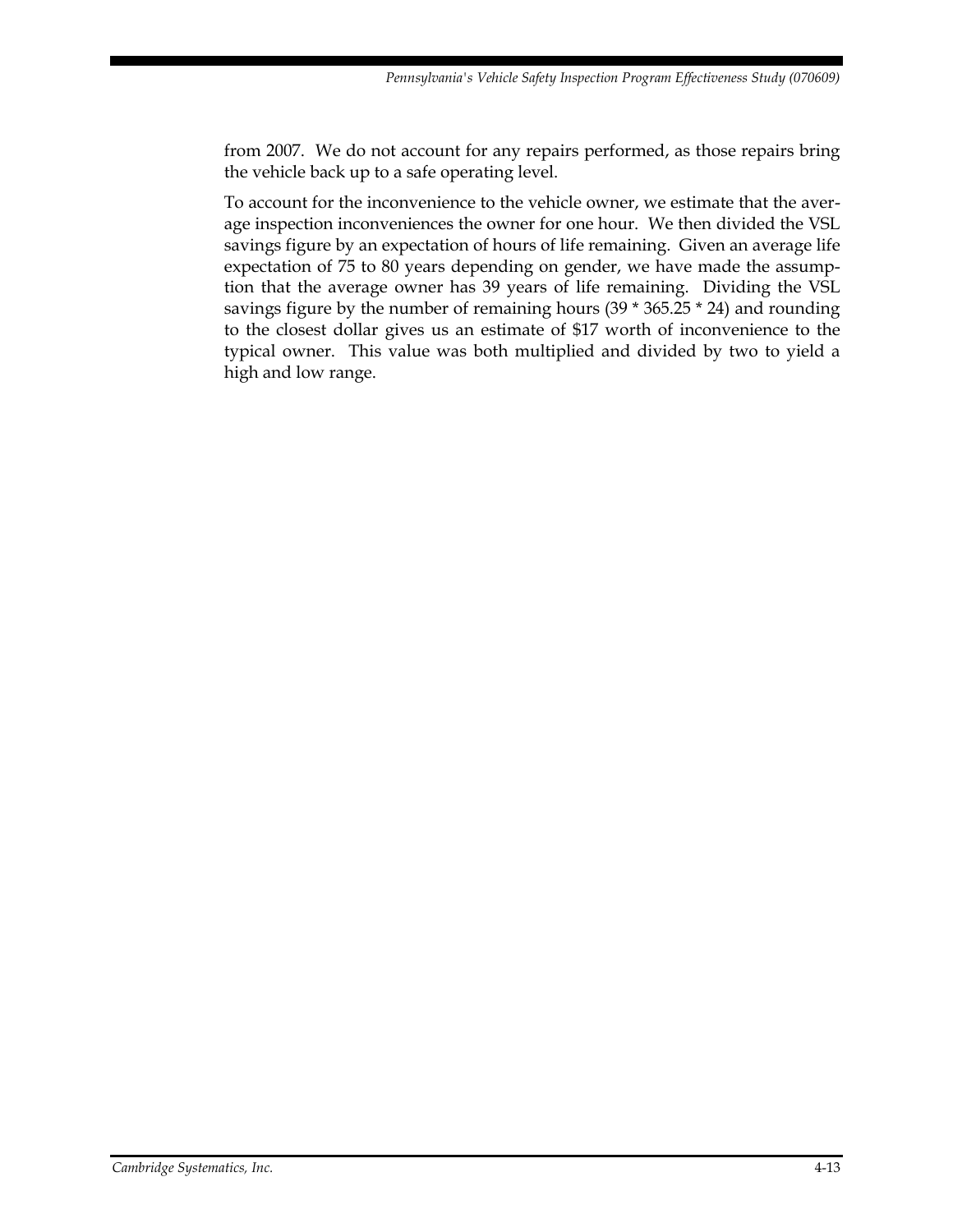| Benefits of the Vehicle Safety Inspection Program as Calculated<br>by Various Models |                                                    |                                                                 | User Costs of the Vehicle Safety Inspection Program<br><b>Three Scenarios</b> |                 |                 |                 |
|--------------------------------------------------------------------------------------|----------------------------------------------------|-----------------------------------------------------------------|-------------------------------------------------------------------------------|-----------------|-----------------|-----------------|
| <b>Attribute</b>                                                                     | <b>State Model of Total</b><br>Crashes (Table 4.3) | State Model of<br><b>Crashes per Billion</b><br>VMT (Table 4.2) | <b>County Model of</b><br><b>Total Crashes</b><br>(Table 4.5)                 | High            | <b>Medium</b>   | Low             |
| Number of Fewer Crashes                                                              | 114.30                                             | 168.91                                                          | 141.37                                                                        |                 |                 |                 |
| Number of Fewer Deaths                                                               | 127                                                | 187                                                             | 157                                                                           |                 |                 |                 |
| Value of a Statistical Life                                                          | \$5.8 Million                                      | \$5.8 Million                                                   | \$5.8 Million                                                                 |                 |                 |                 |
| Number of Vehicle Inspections                                                        |                                                    |                                                                 |                                                                               | 10.9 Million    | 10.9 Million    | 10.9 Million    |
| Direct Cost of Inspection to<br>Vehicle Owner                                        |                                                    |                                                                 |                                                                               | \$23.00         | \$19.50         | \$16.00         |
| Value of Vehicle Owner's Time<br>for the Inspection                                  |                                                    |                                                                 |                                                                               | \$34.00         | \$17.00         | \$8.50          |
| <b>Value of Action</b>                                                               | \$736.6 Million                                    | \$1,084.6 Million                                               | \$910.6 Million                                                               | \$621.3 Million | \$397.9 Million | \$267.0 Million |

#### **Table 4.6 Analysis of Safety Benefits versus User Cost in Pennsylvania for the Vehicle Safety Inspection Program**

Source: Items in italics provided by the Pennsylvania Department of Transportation, using 2007 figures.

Number of Fewer Crashes and Number of Fewer Deaths are derived from the models presented earlier in Section 4.0.

Value of Statistical Life obtained from the U.S. Department of Transportation, http://ostpxweb.dot.gov/policy/reports/080205.htm.

Medium value for time of inspection based on one hour of the value of the statistical life, based on an assumption of an average of 39 years of remaining life.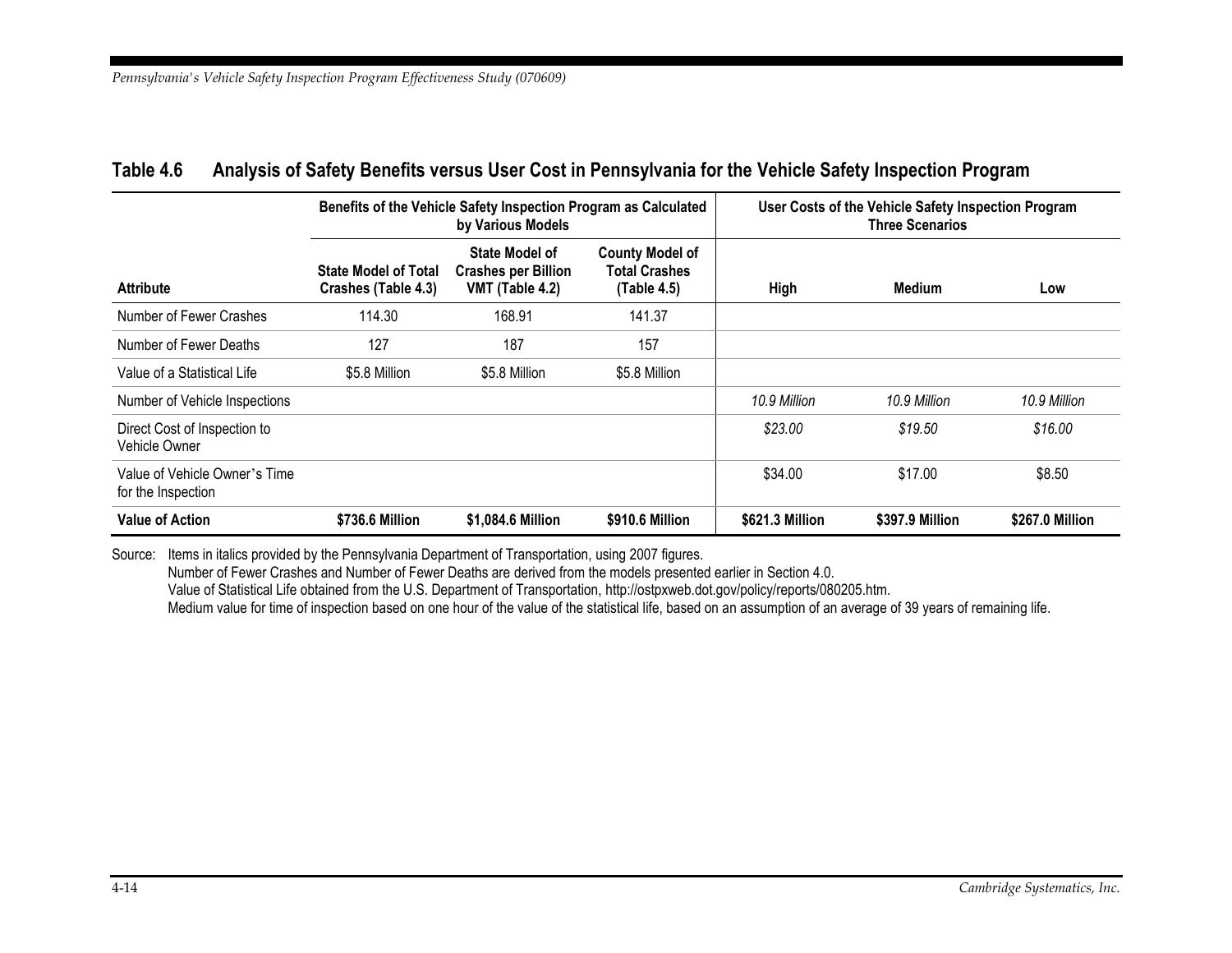# **5.0 Findings and Program Options**

# **5.1 PROJECT FINDINGS**

Based on the analysis presented in the preceding sections, it is confirmed that Pennsylvania's Vehicle Safety Inspection Program is an effective program that reduces fatal crashes and saves lives in Pennsylvania. Although not addressed through the available data, this benefit would also extend to a reduction in all crashes which could be attributed to vehicle failure, and thereby a reduction in serious injuries and property damage resulting from vehicle crashes.

The specific benefit to the citizens of Pennsylvania varies depending on the specific model selected from Section 4.2. But, revisiting the hypotheses in Section 4.1, we can make the following assertions:

- Nationally, vehicle safety inspection programs appear to be a significant factor in lowering fatal crashes;
- Based on the model results, Pennsylvania can be expected to have between  $\bullet$ 115 and 169 fewer fatal crashes each year, corresponding to between 127 and 187 fewer fatalities each year, than it would if it did not have a vehicle safety inspection program. (The range of fewer fatalities exceeds the range of fewer crashes due to the presence of crashes with multiple fatalities);
- The largest difference in reported vehicle failures at the scene of fatal crashes is for vehicles of three years of age or more; and
- The combination of state-level and county-level analysis of fatality data provide consistent and complementary results.

**The results of the research clearly demonstrate that the Vehicle Safety Inspection program in Pennsylvania is effective and saves lives.**

# **5.2 POTENTIAL PROGRAM OPTIONS**

Through review of the data as well as vehicle safety inspection programs in other states, various program options might be considered in Pennsylvania which could provide benefits in terms of improved program effectiveness and/or reduced costs in the operation of the program or borne by vehicle operators. Consideration of these options is presented in four categories:

- 1. Mandate Pennsylvania's e-SAFETY electronic data collection program for vehicle inspections to proactively identify vehicle safety issues.
- 2. Target inspections of the vehicle fleet to maximize benefits for those vehicles required to be inspected;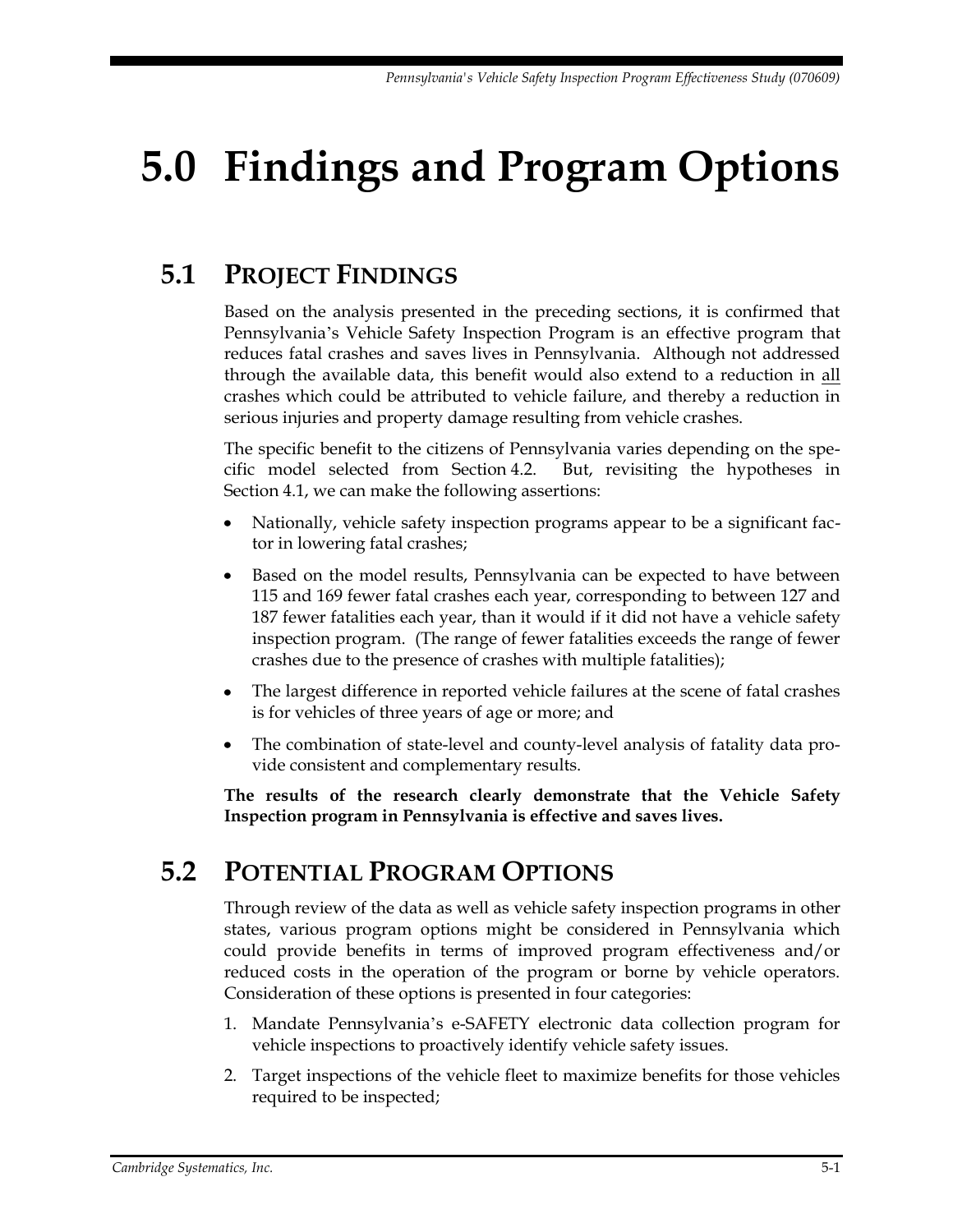- 3. Focus inspection criteria on those vehicle safety components most likely to contribute to vehicle failures and/or crashes;
- 4. Conduct Outreach and Expanded Public Information to Stakeholders; and

# **1. Mandate the e-SAFETY Electronic Inspection Data Collection Program**

In December 2007, PennDOT began a voluntary electronic data collection and storage program for participating inspection facilities. This program, called e-SAFETY, enables inspection facilities to enter information about each vehicle inspection, and have that information transmitted to PennDOT. In addition to administrative and auditing functionality, PennDOT staff can utilize the e-SAFETY data to perform analyses of the inspection process and the results of inspections statewide. The existing e-SAFETY data was not analyzed during this research, as the first year's worth of full data was being reviewed by PennDOT concurrent to the research.

When analyzed over a period of years, the data collected in e-SAFETY about inspections will be of excellent value. Four examples of potential uses include:

- 1. Data regarding specific vehicle characteristics can be compiled and used as an educational tool to help inspection personnel and vehicle owners be more aware of potential issues that may occur within specific segments of the vehicle population.
- 2. Potential equipment and safety issues regarding vehicle aging may be identified; and
- 3. Fatalities from FARS can be compared to inspection data from e-SAFETY and a vehicle's multiyear inspection history can be identified;
- 4. Data about inspection failures can be used to inform Federal agencies about Pennsylvania's experiences, and affect future generations of FARS data coding procedures;

## **2. Target Inspections of the Vehicle Fleet to Maximize Benefits for Those Vehicles Required to be Inspected**

The age segmentation results in Section 4.2 point towards a finding that vehicle equipment failures reported in fatal crashes is insignificant of state of registration for the first two years of operation for a new vehicle. Appropriate caution must be given, however, to the very small sample size. Expansion of this finding, however, could have the following implications:

There would be a vehicle operation cost savings to the owners of new vehicles who would be excluded from the inspection requirement. This would not impact the emissions inspection of those vehicles since they are still required to be tested in accordance with Pennsylvania's Federally approved State Implementation Plan.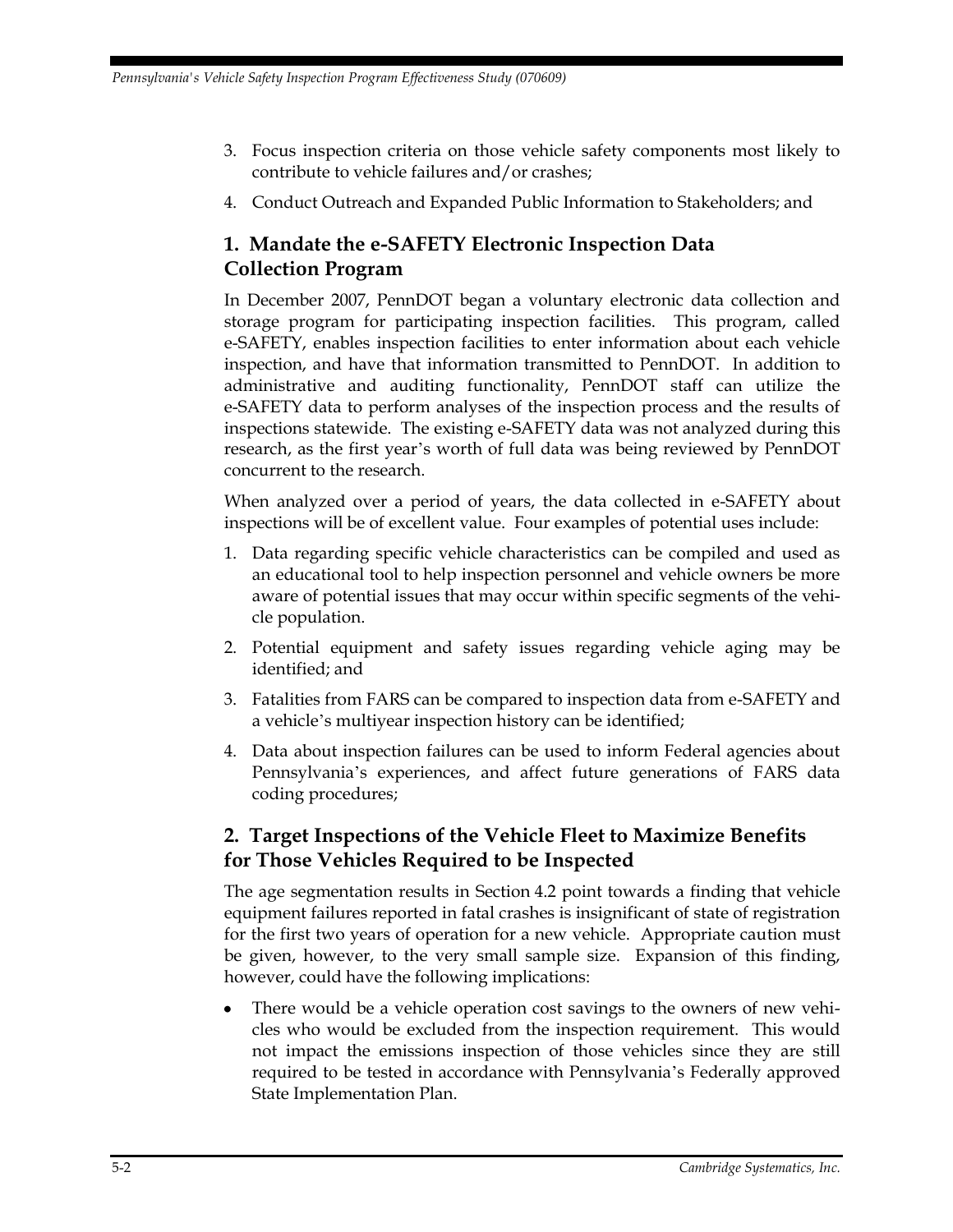Some vehicle defects which might be detected through the program would go undetected, thereby allowing some potentially unsafe vehicles to operate on public roads. However, based on available data, that number would be quite small.

# **3. Focus Vehicle Inspection Criteria on Those Safety Components Most Likely to Contribute to Vehicle Failures and Crashes**

It is apparent through a review of crash reports that the vehicle components that have the highest likelihood of contributing to a vehicle failure crash are limited to a few key elements: tires, brakes, and, to some extent, exterior lights (brake, headlights, turn indicators). The vehicle safety inspection program protocol could be modified to focus on the vehicle components which have a greater likelihood of contributing to vehicle failure. This would have the following implications:

- Total time involved in conducting the inspection process could be reduced, (unless other portions of the inspection were enhanced) saving time for motorists and allowing inspection personnel to conduct more inspections per unit of time.
- Components which could contribute to vehicle failure crashes would not be inspected (e.g., horn, mirrors, and windshield wipers).

# **4. Conduct Outreach and Expanded Public Information to Stakeholders**

Although the public is generally well-informed regarding the requirement for the vehicle safety inspection program, additional public education and information could be provided at low-cost to publicize the benefits of the program and also encourage the driving public to be more cognizant of vehicle defects which could contribute to vehicle failure. Various opportunities are available to disseminate this information, such as PennDOT's Driver and Vehicle Services Web Site (http://www.dmv.state.pa.us), posters and brochures that could be provided for distribution to garages and PennDOT facilities. More specific information and guidance regarding procedures for periodic self-inspection could be provided through drivers' education curriculum and in the official Pennsylvania Driver's Manual provided to all new drivers through PennDOT's Driver and Vehicle Services. This would have the following implications:

- Vehicle operators would have a greater understanding of the benefits and importance of proper vehicle maintenance and the purpose of the inspection program; and
- Independent of the program, vehicle operators would be more likely to detect possible vehicle defects which could lead to vehicle failure and to take corrective actions.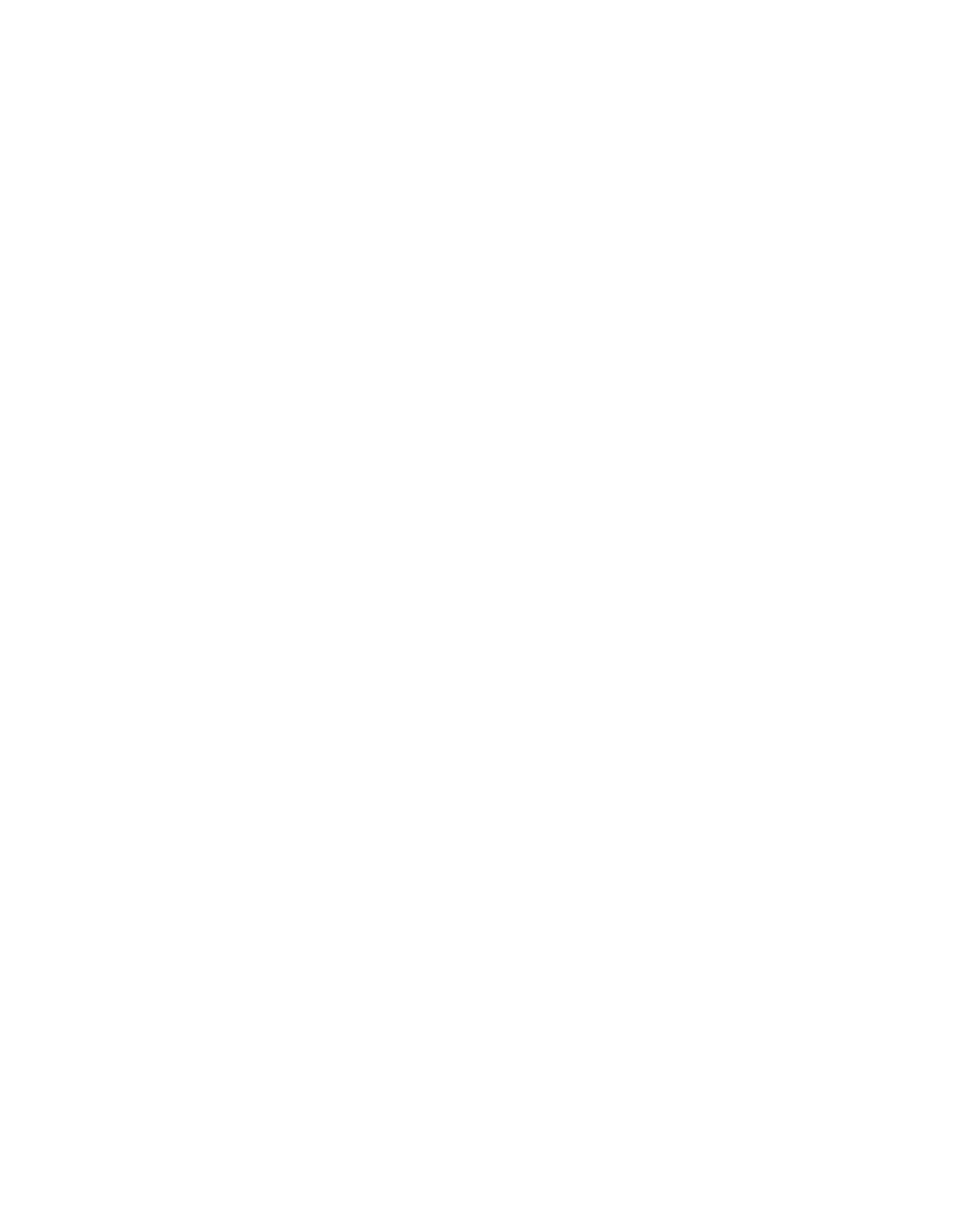# **A. Bibliography**

- AAA Foundation for Traffic Safety and Arizona State University. A Study of Motor Vehicle Inspection. 1967.
- Crain, Mark. Vehicle Safety Inspection Systems. How Effective? Washington, D.C.: American Enterprise Institute, 1980.
- Fazzalaro, James. Periodic Motor Vehicle Safety Inspections. Connecticut General Assembly Office of Legislative Research. October 2007.
- Fosser, S. "An Experimental Evaluation of the Effects of Periodic Motor Vehicle Inspection on Accident Rates." Accident Analysis and Prevention 24.6 (1992): pages 599 to 612.
- General Accounting Office. Effectiveness of Vehicle Safety Inspections Neither Proven Nor Unproven. CED-78-18. 1977.
- Loeb, Peter. "The Determinants of Motor Vehicle Accidents A Specification Error Analysis." Logistics and Transportation Review 24.1 (1988): 33.
- Loeb, Peter. "The Efficacy and Cost-Effectiveness of Motor Vehicle Inspection Using Cross-Sectional Econometric Analysis." Southern Economic Journal 52.2 (1985): pages 500 to 509.
- Loeb, Peter and B. Gilad. "The Efficacy of Motor Vehicle Inspection: A State Specific Analysis Using Time Series Data." Journal of Transport Economics and Policy May 1984.
- McCuthcheon, R. and H. Sherman. The Influence of Periodic Motor Vehicle Inspection on Mechanical Condition. Highway Safety Research Institute, University of Michigan. Report PhR-1, July 1968.
- Merrell, David and Daniel Sutter. "The Effectiveness of Vehicle Safety Inspections: An Analysis Using Panel Data." Southern Economic Journal 65.3 (1999): 31.
- Missouri State Highway Patrol Motor Vehicle Inspection Division and Statistical Analysis Center. Nationwide and Missouri Motor Vehicle Safety Inspection Program Fatal Crash Analysis. September 2003.
- National Highway Traffic Safety Administration. Study of Effectiveness of State Motor Vehicle Inspection Programs: Final Report. Washington, D.C. August 1989.
- North Carolina General Assembly Program Evaluation Division. Doubtful Return on the Public's \$141 Million Investment in Poorly Managed Vehicle Inspection Program – Final Report to the Joint Legislative Program Evaluation Oversight Committee. Report Number 2008-12-06. December 2008.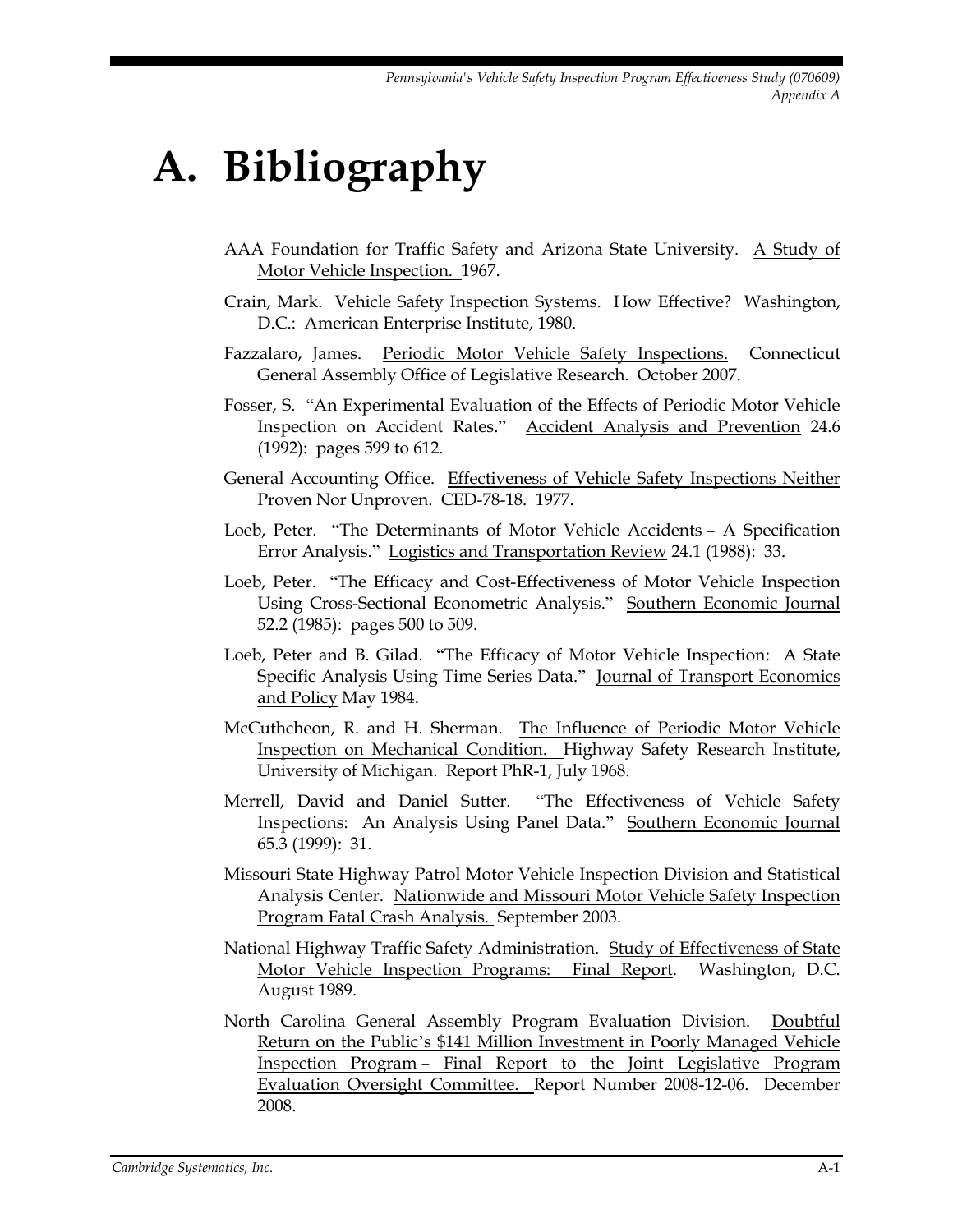*Pennsylvania's Vehicle Safety Inspection Program Effectiveness Study (070609) Appendix A*

- Pennsylvania Department of Transportation Office of Budget and Administration Division of Program Planning and Evaluation. Motor Vehicle Inspection. January 1981.
- Poitras, M., and D. Sutter. "Policy Ineffectiveness or Offsetting Behavior? An Analysis of Vehicle Safety Inspections." Southern Economic Journal 68.4 (2002): pages 922 to 934.
- Van Matre, Joseph G., and George Overstreet, Jr. "Motor Vehicle Inspection and Accident Mortality: A Reexaminination." Journal of Risk and Insurance 49.3 (1982): pages 423 to 435.
- Wolfe, A.C., and J. O'Day. Cost-Effectiveness of Periodic Motor Vehicle Inspection (PMVI): A Review of the Literature. University of Michigan Transportation Research Institute and National Highway Traffic Safety Administration. 1985.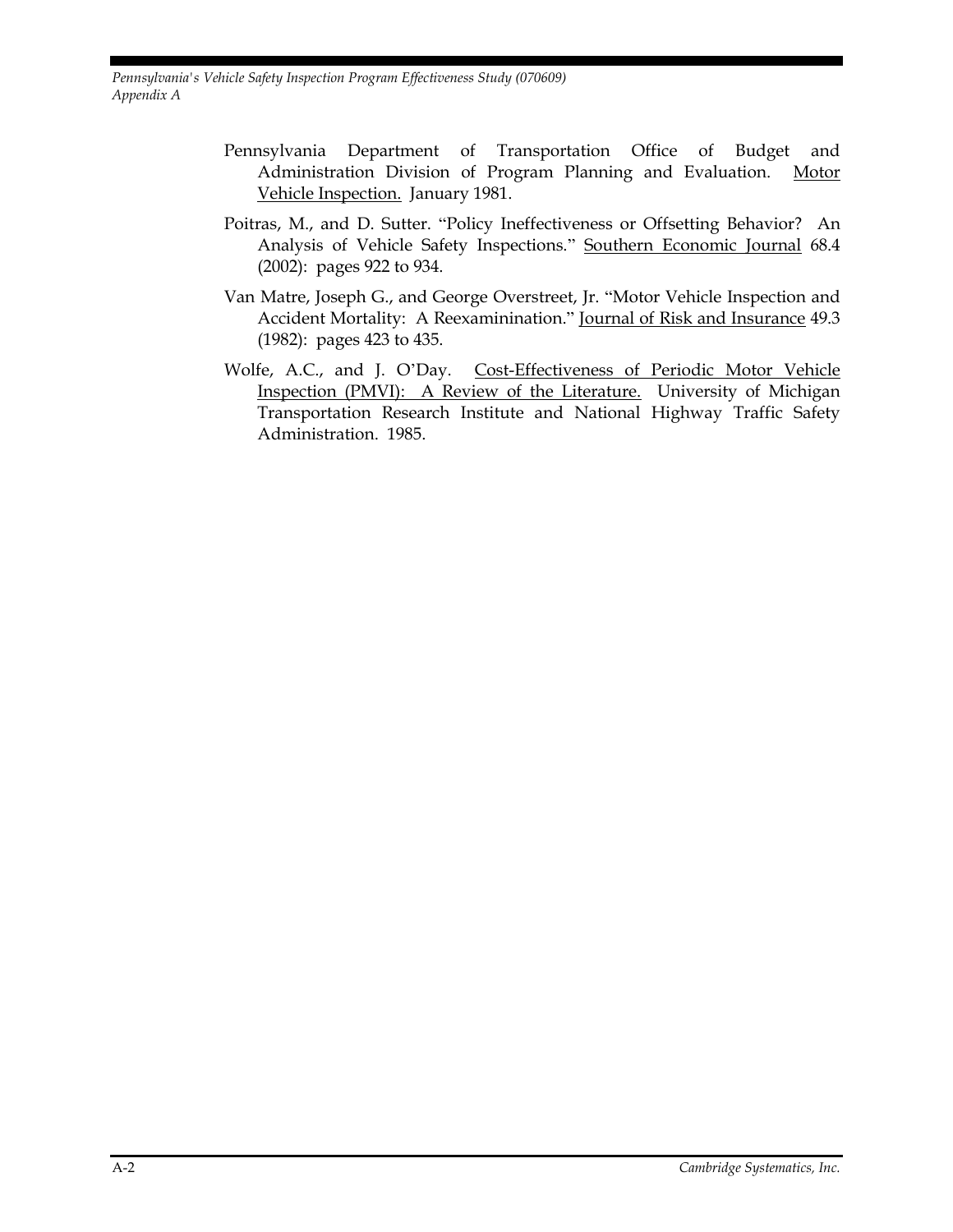# **B. Review of Assembled Literature**

Seventeen research studies provided relevant data bearing on the benefits, costs, and effectiveness of periodic vehicle safety inspection programs (PMVI). The vehicle safety inspection program in Pennsylvania is one example of such a periodic program. The references are listed chronologically and summarized below.

#### *A Study of Motor Vehicle Inspection***. AAA Foundation for Traffic Safety and Arizona State University. 1967.**

The AAA Foundation for Traffic Safety and the Arizona State University conducted a study to collect, analyze, and report on information related to the effectiveness of motor vehicle inspection. The study reviewed previous studies which have dealt with the question of whether motor vehicle inspection is effective in reducing traffic accidents and fatalities. It was found that there is no factual proof that motor vehicle inspection is effective in reducing accident or death rates. The data needed to establish measurable cause-effect relationships between motor vehicle inspection and accident reduction is lacking. Improvements must be made in accident investigation, accident data reporting and analysis, and in the area of accident research before the role played by motor vehicle inspection in highway safety can be accurately determined.

#### **McCuthcheon, R. and H. Sherman.** *The Influence of Periodic Motor Vehicle Inspection on Mechanical Condition***. Highway Safety Research Institute, University of Michigan. Report PhF-1, July 1968.**

The purpose of the study is to determine whether, and to what extent, PMVI influences the mechanical condition of cars. The investigation measures the influence of selected PMVI programs on the mechanical condition of the vehicle populations subject to these inspection programs. Mechanical condition is equated with the inspection status of a vehicle (passed or failed). The data collection methodology was designed to collect information on the mechanical condition of vehicles in jurisdictions with PMVI programs and compare them to the mechanical condition of vehicles in jurisdictions with noninspected vehicle populations. This study collected data for a one-week period at inspection facilities in Cincinnati, Ohio, and Washington, D.C. A temporary safety inspection lane was set up in Ann Arbor, Michigan to satisfy the noninspected vehicle population requirements of the study. The data from this study show that PMVI significantly influences the overall mechanical condition of vehicle populations. In the vehicle populations examined, it was found that: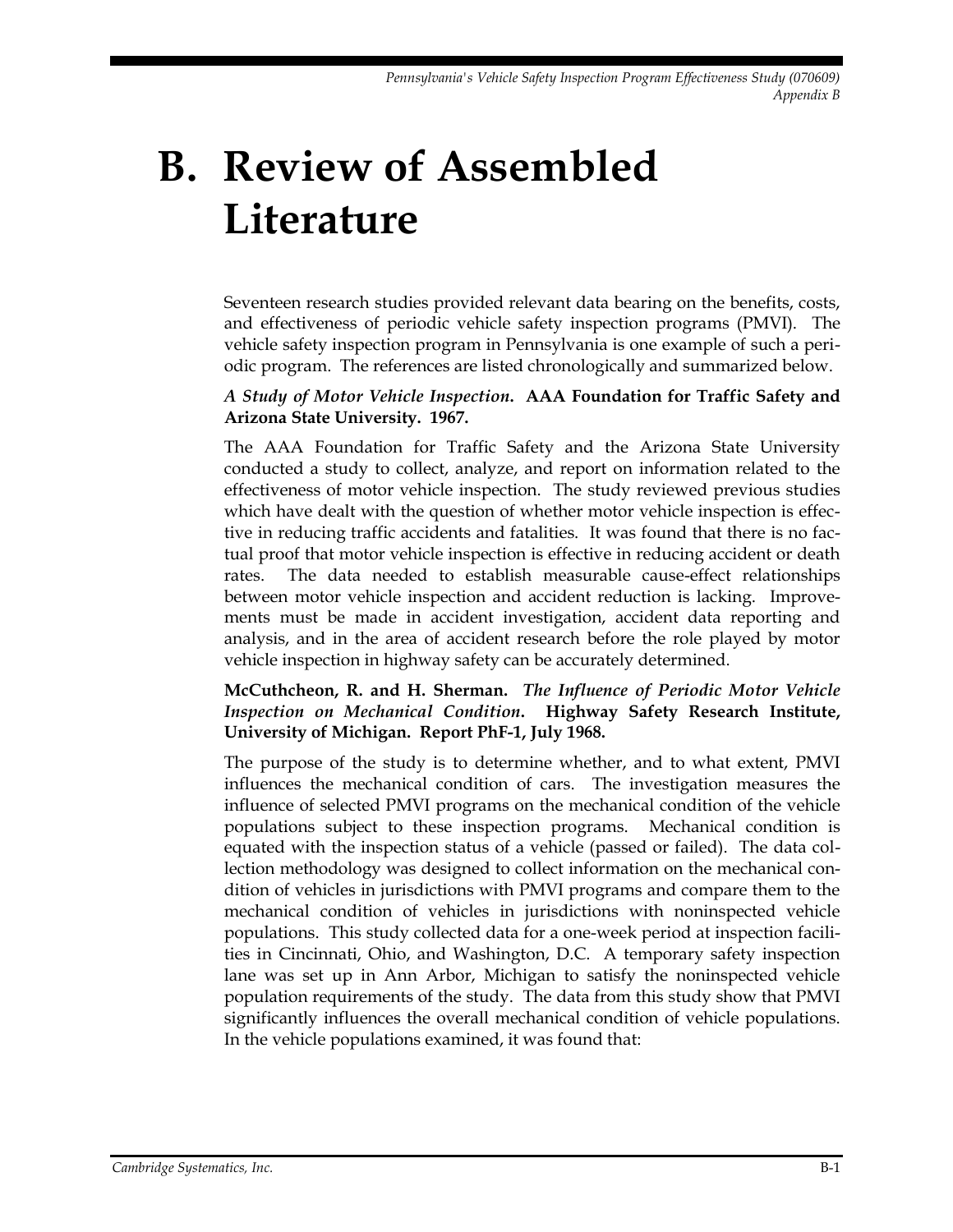- Vehicle populations subject to PMVI are in measurably better mechanical condition than vehicle populations not subject to PMVI;
- The mechanical condition of a vehicle population is measurably improved as the frequency of inspection increases; and
- The number of mechanical defects per rejected vehicle decreases as the frequency of inspection increases.

#### **Effectiveness of Vehicle Safety Inspections Neither Proven Nor Unproven. General Accounting Office. CED-78-18. 1977.**

The General Accounting Office (GAO) provided a report to Congress reviewing the effectiveness of vehicle safety inspections. The GAO recommended that Congress reject the Department's recommendation to make compliance with the Federal vehicle safety inspection standards optional. The recommendations also urged Congress to modify Federal inspection standards to allow states flexibility in determining the specific type of inspection program best suited to their highway needs.

#### **Crain, Mark. Vehicle Safety Inspection Systems. How Effective? American Enterprise Institute. Washington, D.C. 1980. page 70.**

This study uses a statistical analysis to compare death and accident rates in states with and without inspection programs. The basic hypothesis of this study is that, everything else being equal, accident rates will be significantly lower in states having vehicle inspection programs. Independent variables incorporated into the equations include the existence and nature of inspection systems, population density, median family income, fuel consumption, Federal highways, population age, procedure for driver's license renewal, alcohol consumption, and minimum damage required for reporting an accident. The statistical tests revealed the strong conclusion that vehicle inspection programs have no detectable impact on highway safety. More specific results suggest:

- States which employ mandatory periodic inspection programs do not have lower accident rates than those states without such requirements;
- Twice-yearly inspections do not appear to be any more effective than yearly inspections in reducing highway accidents;
- $\bullet$ State ownership and operation of periodic inspection stations does not appear to be more effective than designating private inspection agents or having no inspection program at all; and
- Spot or random inspection systems appear to exhibit a negative influence on death rates and on nonfatal accident rates. These results are not entirely conclusive.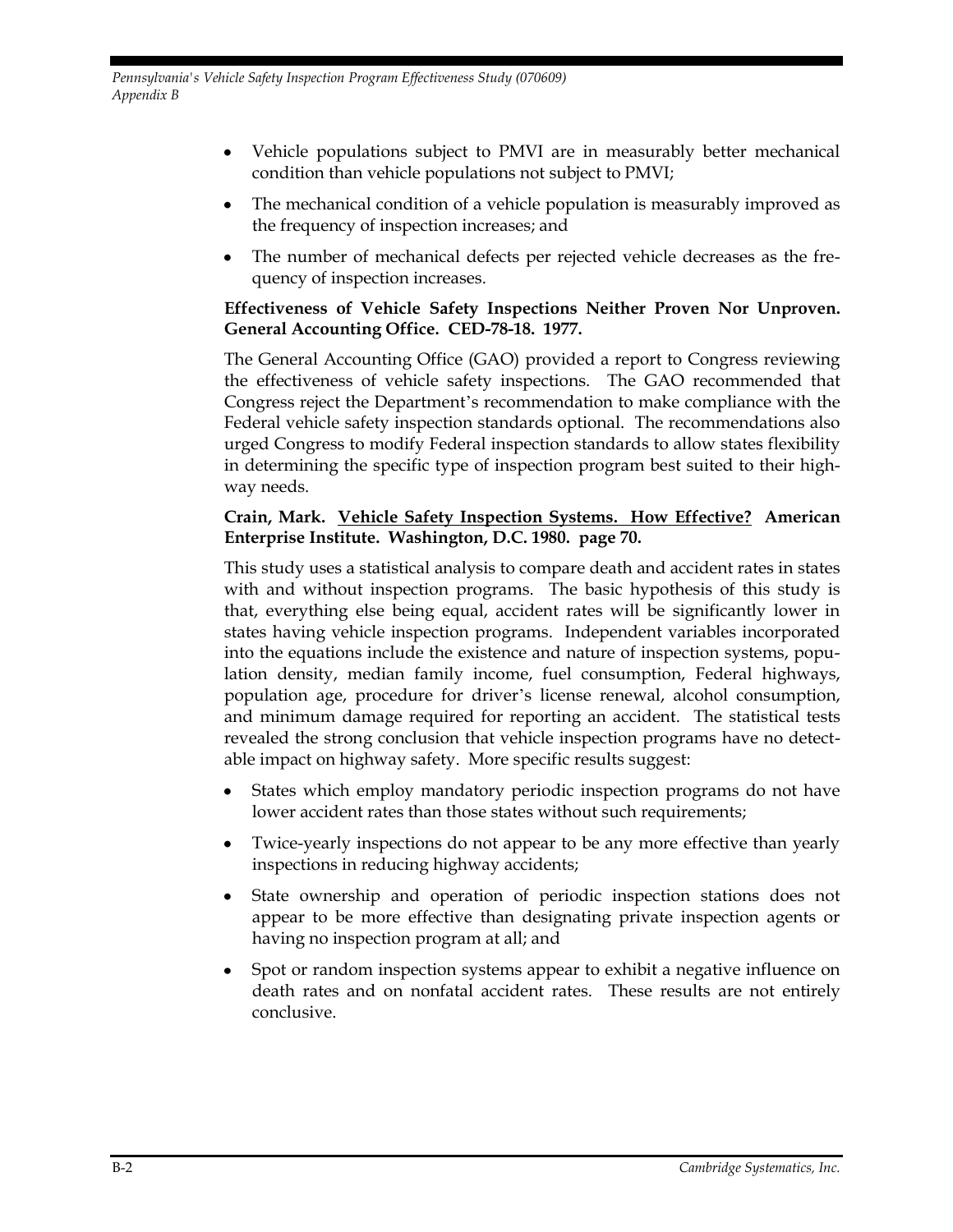#### *Motor Vehicle Inspection***. January 1981. Pennsylvania Office of Budget and Administration Division of Program Planning and Evaluation.**

This study reviews previous research on PMVI effectiveness and analyzes motor vehicle accident rates in states with annual, semiannual, and no PMVI programs. The literature review identified major approaches and findings of various studies on the effectiveness of PMVI programs. The Pennsylvania PMVI program is evaluated to determine whether the frequency of vehicle inspection and the rigor of the state inspection standards are justified given their accident reduction capabilities.

The study of motor vehicle inspection effectiveness employed a multivariate evaluation approach. The analysis focused on 1971 to 1973 annual data from 50 states and the District of Columbia. The stepwise multiple regression analysis identified important demographic, socioeconomic, environmental, and highway influences on motor vehicle accident rates. These influences were used as covariates in the second phase of the analysis which indicated that motor vehicle accident rates in states with annual, semiannual, and no PMVI programs were essentially equal. Thus, PMVI had no significant impact on the number of motor vehicle accidents occurring in those states with PMVI programs.

The third phase of the study examined the Pennsylvania PMVI program standards. The major conclusion of the study is that semiannual motor vehicle inspection is not a cost-effective means of controlling motor vehicle accident rates.

#### **Van Matre, Joseph G. and George Overstreet, Jr.** *Motor Vehicle Inspection and Accident Mortality: A Reexamination***. The Journal of Risk and Insurance, Volume 49, Number 3, September 1982. pages 423 to 435.**

This study examines the relationship of motor vehicle inspection to accident mortality using a multiple regression model. The fatality rate model considers three inspection schemes: periodic, random, and no inspection. The fatality rate model used in the study included vehicle usage, interstate mileage, rural mileage, vehicle density, law enforcement, weather conditions, driver characteristics, vehicle speed, and vehicle inspection laws. The major conclusions are:

- Both PMVI and random inspection plans significantly reduce the fatality rate over states with no inspection;
- Random inspection is more effective than PMVI in reducing the fatality rate; and
- Preliminary estimates of cost-effectiveness suggest the random inspection is the preferable inspection system.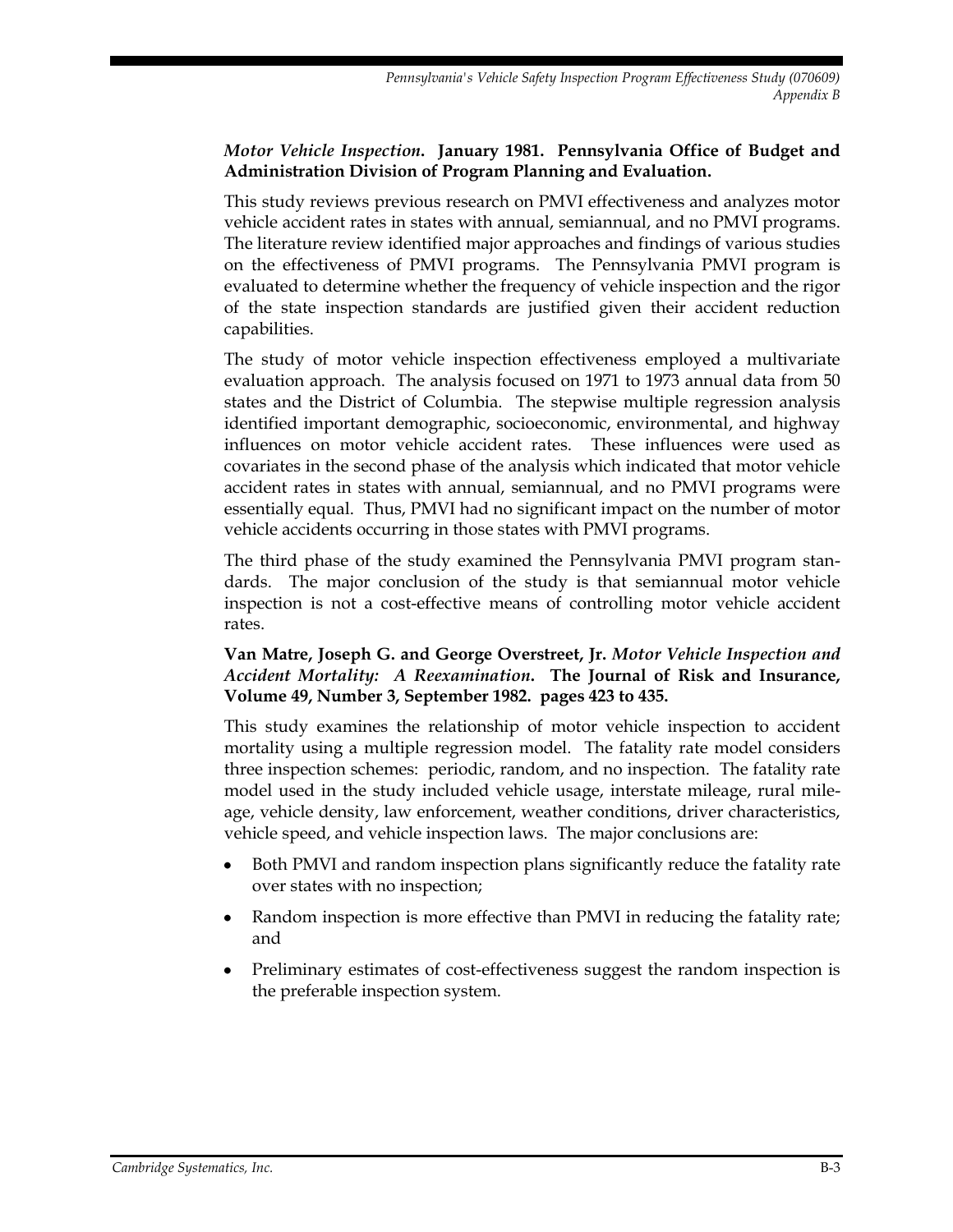*Pennsylvania's Vehicle Safety Inspection Program Effectiveness Study (070609) Appendix B*

#### **Loeb, Peter and B. Gilad.** *The Efficacy of Motor Vehicle Inspection: A State Specific Analysis Using Time Series Data***. Journal of Transport Economics and Policy. May 1984.**

The State of New Jersey Department of Law and Public Safety Division of Motor Vehicles commissioned a time series analysis of the efficacy of inspection in reducing fatalities, injuries, and accidents using New Jersey data. The study develops an econometric model to evaluate inspection while accounting for various socioeconomic factors, as well as technology and driving-related variables. Variables such as maximum highway speed, gasoline consumption, number of licenses revoked for drunken driving, per capita personal income, population, number of motor vehicle registrations, number of drivers licensed, vehicle mileage, total number of accidents reported, and number of traffic deaths are incorporated into the model. The results of the study are used to evaluate a partial benefit/cost analysis of the system of motor vehicle inspection.

The analysis results indicate that vehicle inspection in New Jersey reduces highway fatalities by 304 deaths per year. This result was obtained when other changes that also may affect fatalities are taken into account in the analysis. The analysis indicates that inspection in New Jersey significantly reduces the number of highway accidents. The model estimated a reduction of 37,910 accidents per year. However, the results did not indicate a significant reduction in the number of highway injuries. The author suggested that the insignificant effect of inspection on injuries may be due to the inspection process discovering and correct major safety violations in vehicles, but not minor ones. Also, the inspection process may serve as an educational device affecting drivers' attitudes towards maintenance of vital safety factors in their vehicles, thereby reducing fatal accidents.

The major problem with this study is that it shows too large an effect of PMVI to be credible. Studies show a very small percentage of accidents being caused by vehicle defects. The time series analysis has only nine baseline data points before PMVI began. One must conclude that some other significant variables were not included in the analysis.

#### **Loeb, Peter.** *The Efficacy and Cost-Effectiveness of Motor Vehicle Inspection Using Cross-Sectional Econometric Analysis***. Southern Economic Journal, Volume 52, Number 2, October 1985. pages 500 to 509.**

This study develops an econometric model for the efficacy of inspection in reducing fatalities and injuries using cross-sectional data for the year 1979. The model accounts for the effects of various socioeconomic and driving-related variables such as fuel consumption per capita, personal income per capita, percent of high school graduates, population density, average annual precipitation, total highway miles, eye exam requirement for license renewal, accident reporting requirement, and percent of arrests for alcohol-related offenses. A benefit/cost analysis also was conducted using New Jersey as the reference state and 1981 as the reference year.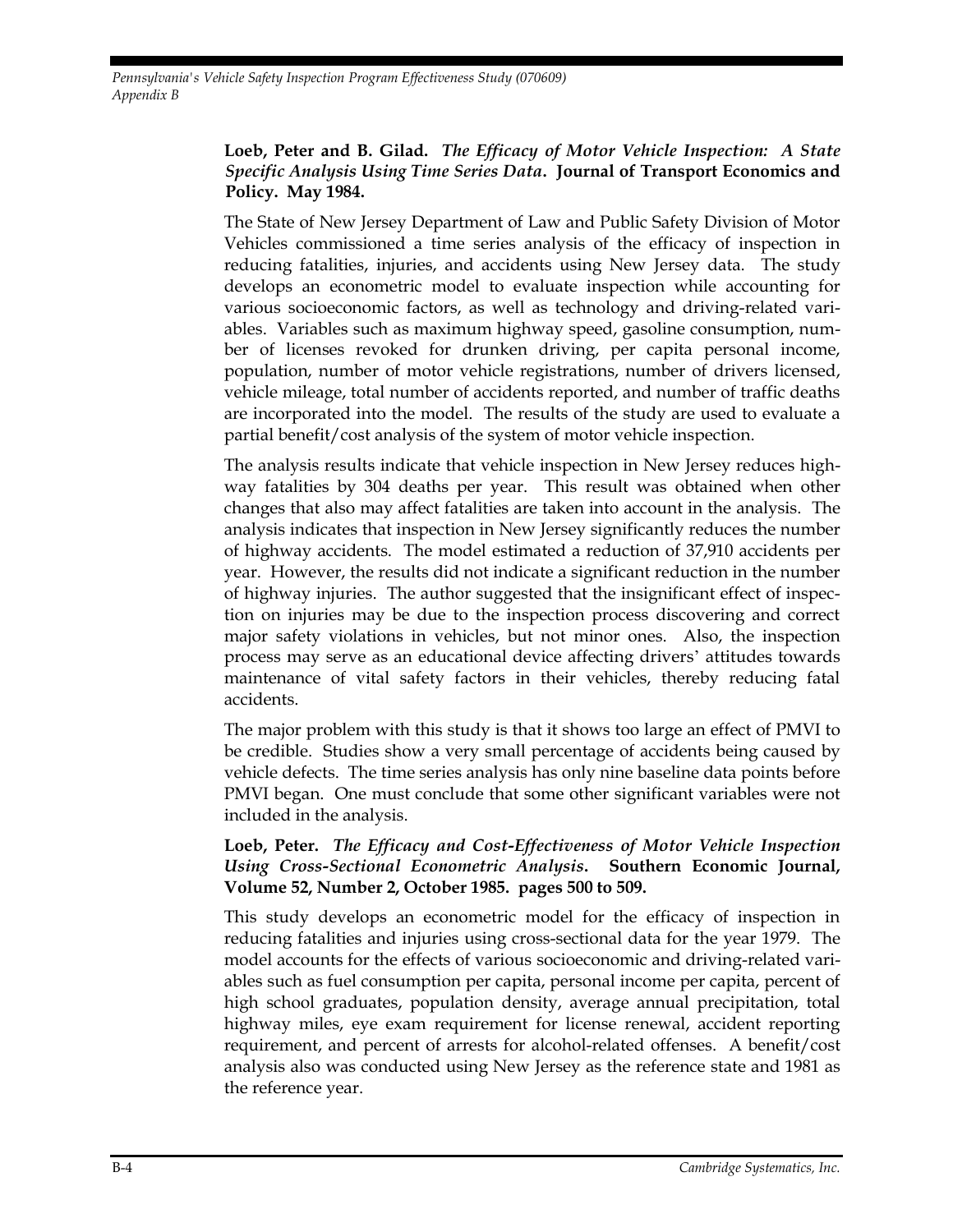The results indicate a significant reduction in motor vehicle fatalities and fatalities per capita when an inspection system is in effect. Based on the results of this investigation and the estimates of the value of loss of life and morbidity associated with motor vehicle-related accidents, motor vehicle inspection may provide an effective procedure to reduce the loss of life and injuries associated with these accidents.

#### **Wolfe, A.C., J. O'Day.** *Cost-Effectiveness of Periodic Motor Vehicle Inspection (PMVI); A Review of the Literature***. University of Michigan Transportation Research Institute and National Highway Traffic Safety Administration. 1985.**

This study reviews 41 publications on the benefits and/or costs of PMVI programs. The report concludes that while none of the publications was able to provide definitive evidence on the question of PMVI cost-effectiveness, many of them did provide some useful information bearing on the subject. The study concludes that there is a shortage of satisfactory research for determining the effectiveness of PMVI programs in reducing accidents. Useful research which could be carried out with existing accident data include:

- Comparing vehicle-defect rates in PMVI and non-PMVI states using Fatal Accident Reporting System and National Accident Sampling System data sets;
- Examine vehicle-defect accidents in relation to time since inspection using accident files from PMVI jurisdictions;
- Examine before-after vehicle-defect accident rates in states which have introduced PMVI but have maintained the same accident reporting procedures, utilizing time-series regression techniques; and
- Replicate the Loeb-Gilad type of time series analysis with general accident data in other PMVI states besides New Jersey.

#### **Loeb, Peter.** *The Determinants of Motor Vehicle Accidents – A Specification Error Analysis.* **Logistics and Transportation Review, March 1988. Volume 24, Numer 1, page 33.**

This study develops models of the determinants of motor vehicle fatality rates. The efficacy of the average speed of motor vehicles, motor vehicle inspection, and alcohol consumption are evaluated. The study evaluated the efficacy of the policy-related variables using a cross-sectional model and 1979 fatality data. Specification error tests and fragility analysis were used to detect specification errors of omission of variables, misspecified structural form of the regressors, simultaneity equation bias, heteroscedasticity, and non-normality of residuals. The explanatory variables considered in the models include minimum legal drinking age, per capita consumption of malt beverages, personal income per capita, fuel consumption per capita, population density, and percent of population in four age ranges.

The results indicate that the policy variables are effective in reducing fatality rates. The effect of inspection was consistently nonfragile across alternative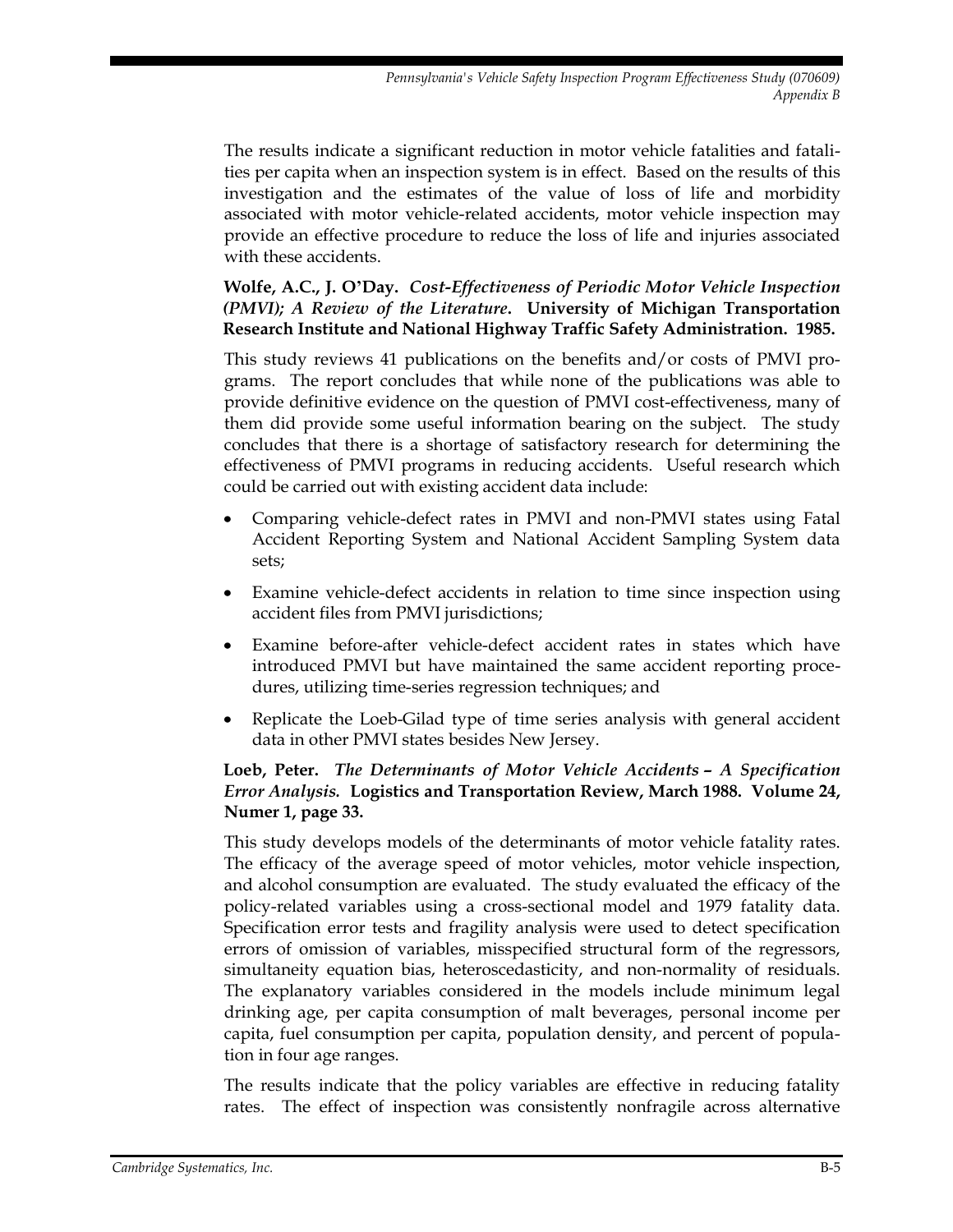*Pennsylvania's Vehicle Safety Inspection Program Effectiveness Study (070609) Appendix B*

> specifications. The results provide an effective argument to impose or maintain motor vehicle inspection and not to increase speed limits.

#### **National Highway Traffic Safety Administration.** *Study of Effectiveness of State Motor Vehicle Inspection Programs: Final Report***. Washington, D.C. August 1989. page 9.**

This publication contains the results of a Federally mandated evaluation by the National Highway Traffic Safety Administration (NHTSA) of the effectiveness of state motor vehicle safety inspection programs in: 1) reducing highway crashes that result in injuries and deaths; and 2) limiting the number of defective or unsafe motor vehicles on the highways. A NHTSA task force reviewed relevant literature, studied existing PMVI programs, conducted site visits to selected PMVI and non-PMVI states, and analyzed NHTSA's crash data bases. In addition, two public hearings were held and comments requested from the public through two separate notices published in the Federal Register.

It was found that there was no conclusive evidence in the literature that PMVI programs are, or are not, effective in reducing crashes. Analysis of the Fatal Accident Reporting System (FARS) data and state crash data files failed to show any evidence in the crash data examined which would suggest that PMVI programs affect the crash involvement rates of older vehicles compared to newer vehicles. Analysis of data concerning vehicle component failures from the Crash Avoidance Research Data file (CARDfile) for four states indicated that non-PMVI states reported a higher percentage of old and new crash-involved vehicles with component failures. Tire failures accounted for the majority of the increased percentage of component failures reported in the non-PMVI states. The task force found that PMVI was effective in limiting the number of poorly maintained vehicles on the highways. An attempt to correlate this with a reduction in crashes on the highways failed to show any significant effect of PMVI.

#### **Fosser, S.** *An Experimental Evaluation of the Effects of Periodic Motor Vehicle Inspection on Accident Rates***. Accident Analysis and Prevention Volume 24, Number 6, pages 599 to 612. 1992.**

In this experimental study 204,000 cars in Norway were randomly assigned three different experimental conditions. A group of 46,000 cars were inspected annually during a three-year period. Another group of 46,000 cars were inspected once during the three-year study period and 112,000 cars were not inspected. Accident rates for a four-year period were recorded to determine the effect of inspection on accident rates. The accident rate (risk of accident per car) estimated for each car is an annual average value. There were no statistically significant differences between the three groups in any of the three accident period. The study also concluded that periodic motor vehicle inspection does not affect accident severity.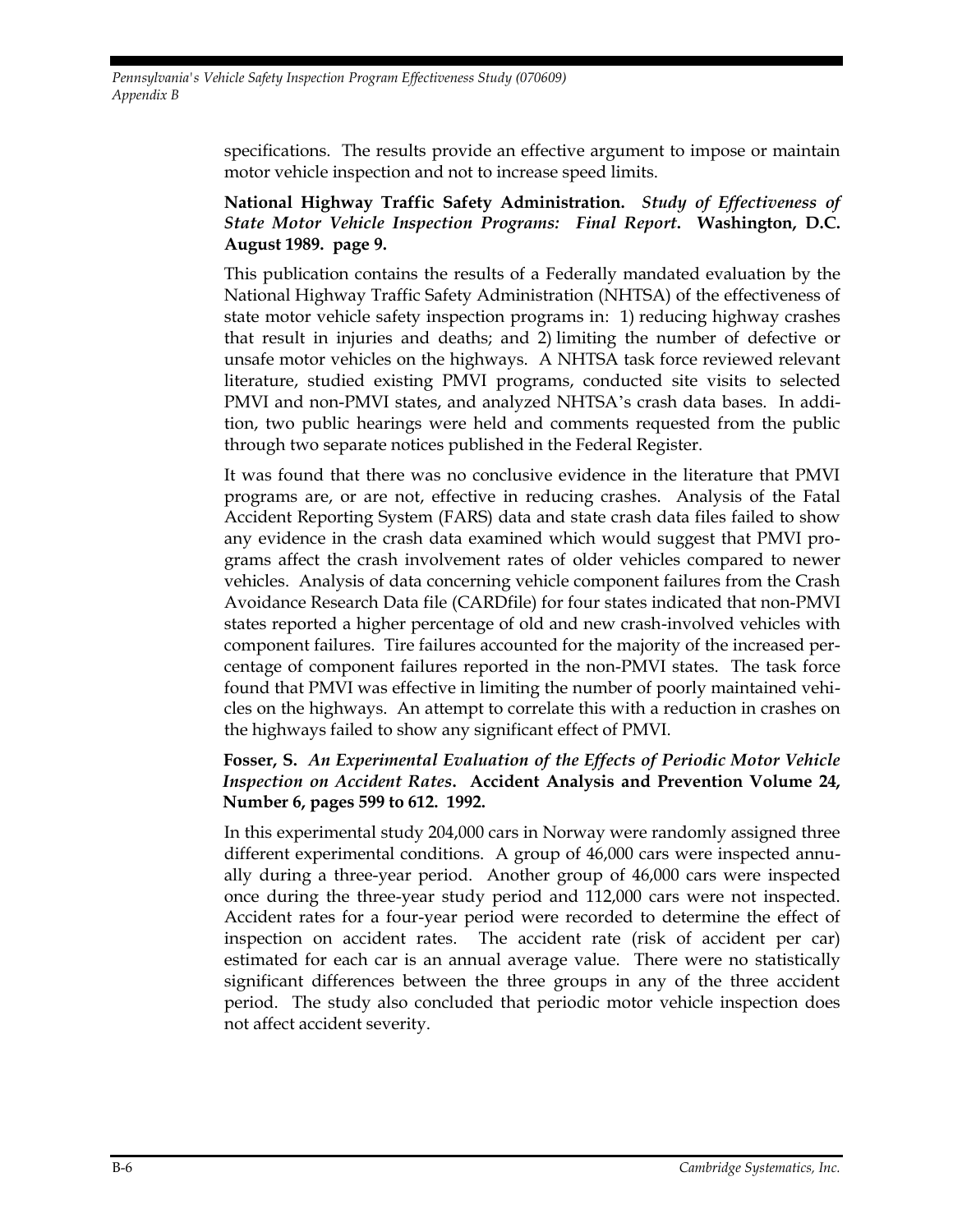#### **Merrell, David and Daniel Sutter.** *The Effectiveness of Vehicle Safety Inspections: An Analysis Using Panel Data.* **Southern Economic Journal, Volume 65, 1999. 31. 1999.**

This study examines the effectiveness of state automobile safety inspections using panel data of the 50 states for the years 1981 to 1993. A fixed-effects model that incorporated state-specific shifts in casualty rates was used. The research found no evidence that inspections significantly reduce fatality or injury rates. The author speculates that inspections may induce an offsetting increase in driving intensity. Since most accidents do not involve mechanical failure, inspections can at best prevent only a small fraction of accidents.

**Poitras, M. and D. Sutter.** *Policy Ineffectiveness or Offsetting Behavior? An Analysis of Vehicle Safety Inspections***. Southern Economic Journal, Volume 68, No. 4, April 2002. pages 922 to 934.** 

This unique test of inspection effectiveness analyzes the policy's impact on the number of old cars in use and on repair industry revenue. The study is based on the assumption that if inspection effectively increases the minimum level of maintenance, the operating costs of older vehicles rises relative to those of new vehicles. Older vehicles typically require more repairs to meet a given mechanical standard, and these expenditures represent a larger fraction of annual depreciation. The study examined the effect of inspection on registrations of old vehicles using a panel of annual observations on the 48 contiguous states and the District of Columbia. The results indicate that inspection has no significant impact on either old cars or repair industry revenue.

#### *Nationwide and Missouri Motor Vehicle Safety Inspection Program Fatal Crash Analysis***. Motor Vehicle Inspection Division and the Statistical Analysis Center. September 2003.**

The Motor Vehicle Inspection Division and the Statistical Analysis Center of the Missouri State Highway Patrol conducted a study to determine if periodic motor vehicle safety inspection programs had an impact on reducing vehicle defect causation factors in traffic crashes. The analysis compared fatal traffic crash vehicle defect rates per registered vehicles in states having periodic motor vehicle inspection programs to defect rates per registered vehicles in other regions of the nation. Data used in the analysis were obtained from the National Highway Traffic Safety Administration (NHTSA), Fatal Accident Reporting System (FARS). Vehicles involved in fatal crashes from 2000 to 2002 were included. Fatal crashes involving automobiles, sport utility vehicles, motorcycles, vans, and light trucks were selected for the study.

The results indicated that newer vehicles have proportionately fewer vehicle defect causation factors than older vehicles involved in fatal traffic crashes. Vehicle defects as a causation factor increased in relation to the age of the vehicle. Vehicles registered in states having motor vehicle safety inspection programs had proportionately fewer defects as a causative factor than vehicles in states not having such programs. One of every 82.7 vehicles registered in states having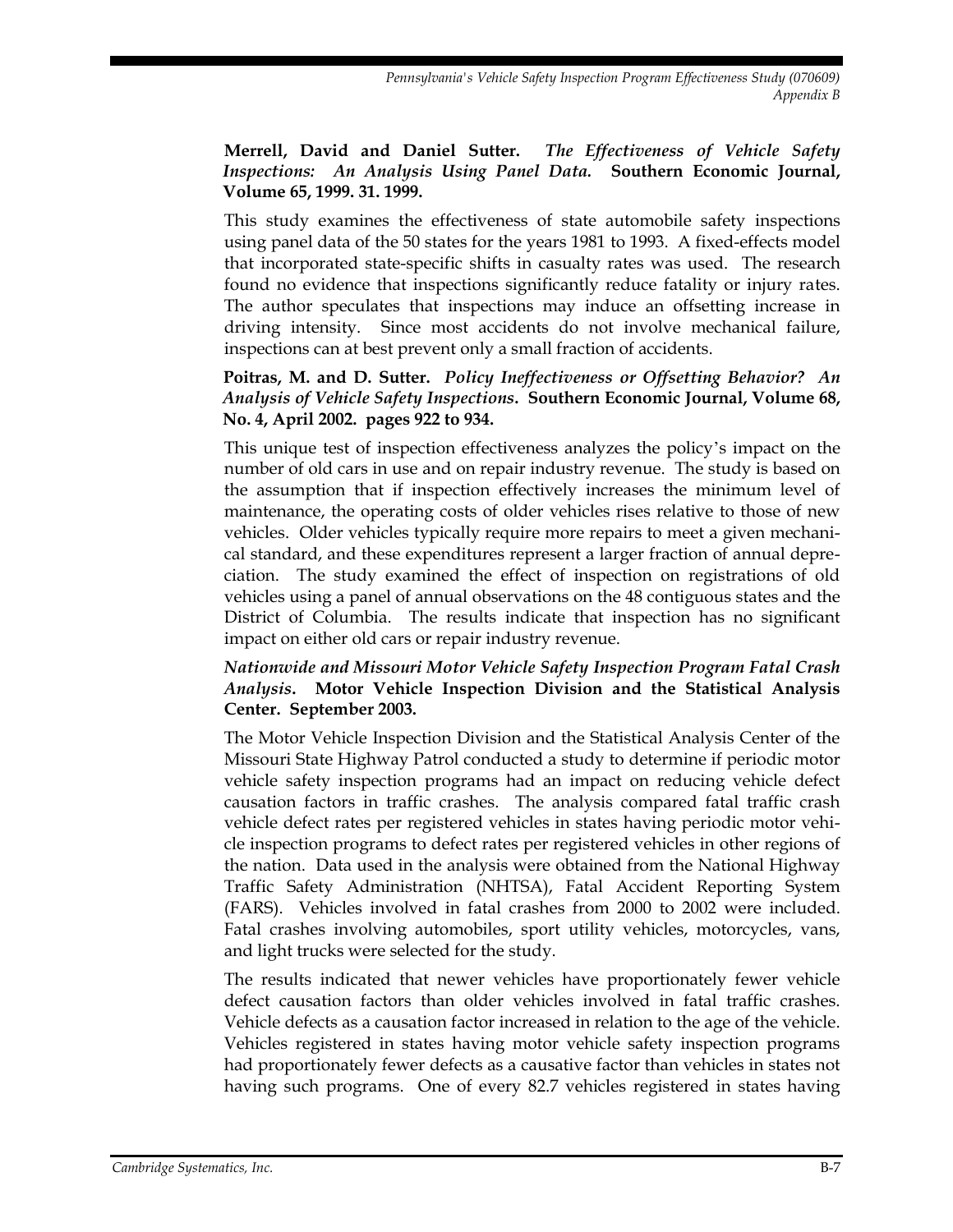*Pennsylvania's Vehicle Safety Inspection Program Effectiveness Study (070609) Appendix B*

> periodic safety inspection programs had a vehicle defect compared to one in every 72.9 vehicles registered in states not having this type of program.

> The study also included a Public Opinion Survey assessing Missouri's motor vehicle safety inspection program. Close to two-thirds of the respondents favored continuation of the program. Approximately one-third opposed its continuation.

#### **Fazzalaro, James.** *Periodic Motor Vehicle Safety Inspections***. Connecticut General Assembly Office of Legislative Research. October 2007.**

This report summarizes periodic motor vehicle safety inspection practices along the Atlantic seaboard. The report characterizes the frequency of vehicle-defect related crashes in the State of Connecticut. Connecticut does not require periodic motor vehicle safety inspections. Seven of the 15 states on the Atlantic Seaboard require annual safety inspections for passenger vehicles. Factors contributing to accidents in Connecticut appear to be overwhelmingly driver-related or environmental-related. Of the approximately 80,000 reported accidents that occur in Connecticut each year, mechanical failure of a vehicle is listed as a contributing factor in about 0.7 percent of accidents and 0.35 percent or less of fatal accidents. The most common vehicle defect factor was unsafe or failed vehicle tires.

#### *Doubtful Return on the Public's \$141 Million Investment in Poorly Managed Vehicle Inspection Program – Final Report to the Joint Legislative Program Evaluation Oversight Committee.* **Program Evaluation Division, North Carolina General Assembly. Report Number 2008-12-06. December 2008.**

The North Carolina Joint Legislative Program Evaluation Oversight Committee directed a study to determine if the State's vehicle safety and emissions inspection programs are effective and if the management and oversight of the programs are efficient. The Program Evaluation Division collected and analyzed data from 6.3 million 2007 inspection records, vehicle registration data from the DMV, interviews with DMV and the Department of Environment and Natural Resource's Division of Air Quality management and personnel, interviews with the state highway patrol and independent garage owners, observations of actual safety and emissions inspections, and reviews of other states' safety and emissions inspection programs.

The study concluded that the safety inspection program is not effective because lower rates of traffic accidents, injuries, and deaths stemming from faulty vehicle equipment should be attributable to the existence of a valid and reliable safety inspection program. The data collected for the study showed that the number of cases in which a vehicle's mechanical condition may have contributed to an accident equaled one percent of all crashes statewide. The study also concluded that the shorter than recommended average inspection times indicate a lack of thoroughness. The report concluded that the DMV's oversight of the inspection programs is insufficient because the stations are not inspected at the required frequency and the DMV does not use available data for program management. The study determined that older vehicles are more likely to fail inspection and other states exempt newer vehicles from inspections.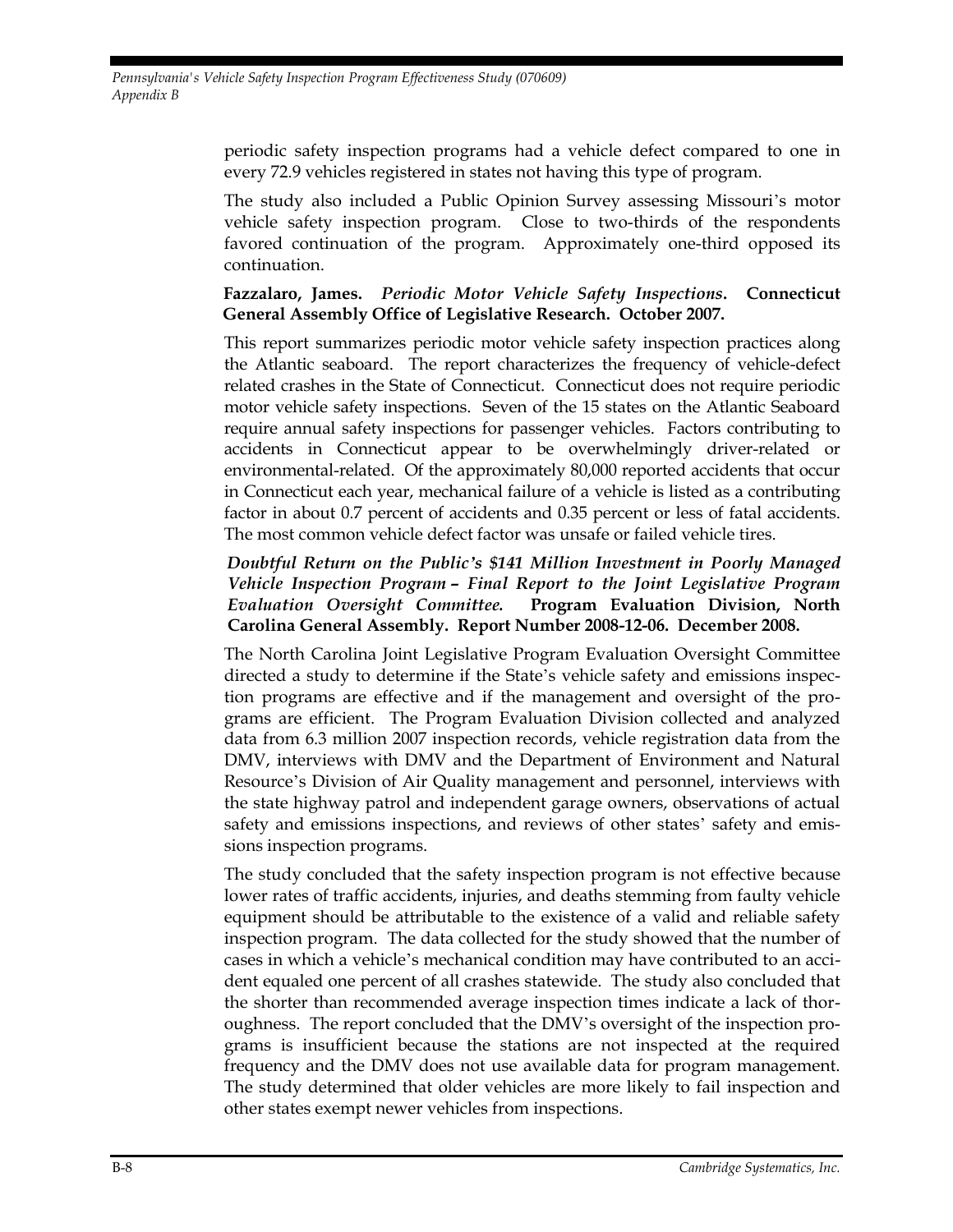# **C. Data Dictionary for Quantitative Analysis**

Tables C.1 and C.2 provides the list of factors considered in the quantitative analysis. Table C.1 identifies information available at a county (or narrower) level, and that were tabulated to the state level. Table C.2 identifies information available at the state level, which was then assigned to all counties in the state for the county-level models.

In Table C.2, a number of items were identified during data acquisition, but were unavailable from many states with PMVI programs. These items are *italicized*; they were considered in model formulation, but were eventually omitted. In addition, several variables regarding PMVI programs could not be used in the analysis because there was insufficient variation between states. For example, all states with PMVI programs check brakes and tires, so no statistical inferences could be drawn from these variables.

| Data Item                                                                                                     | <b>Source</b>                                                                       |
|---------------------------------------------------------------------------------------------------------------|-------------------------------------------------------------------------------------|
| <b>Fatal Crashes</b>                                                                                          | <b>Fatality Analysis Reporting System</b>                                           |
| Fatal Crashes with Vehicle Failure Field Populated                                                            | <b>Fatality Analysis Reporting System</b>                                           |
| Population                                                                                                    | U.S. Census                                                                         |
| Employment                                                                                                    | U.S. Census                                                                         |
| Distribution of Highest Educational Degree Earned                                                             | U.S. Census                                                                         |
| Average Income (in \$100,000)                                                                                 | U.S. Census                                                                         |
| Standardized Income (e.g., number of standard<br>deviations from the mean of average income across<br>states) | Tabulated                                                                           |
| Land Area (square miles)                                                                                      | U.S. Census                                                                         |
| Water Area (square miles)                                                                                     | U.S. Census                                                                         |
| Average Temperature                                                                                           | National Oceanic and Atmospheric Administration<br>(see Appendix E for aggregation) |
| Average Precipitation                                                                                         | National Oceanic and Atmospheric Administration<br>(see Appendix E for aggregation) |
| Roadway Miles                                                                                                 | Federal Highway Administration                                                      |

#### **Table C.1 Data Items Acquired at the County or Narrower Level**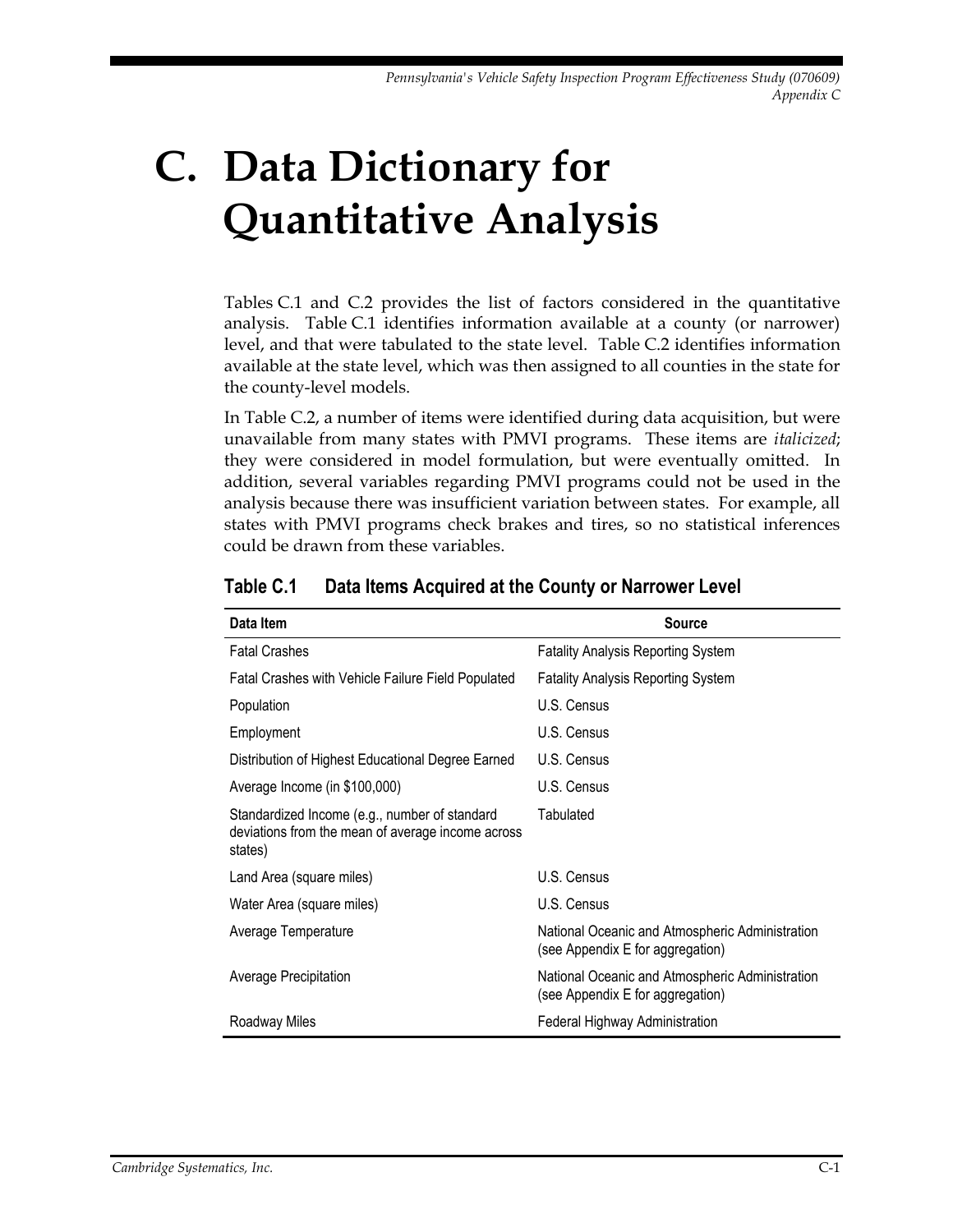*Pennsylvania's Vehicle Safety Inspection Program Effectiveness Study (070609) Appendix C*

| Data Item                                                                                   | <b>Source</b>                               |
|---------------------------------------------------------------------------------------------|---------------------------------------------|
| Existence of a vehicle safety inspection program<br>(called "VSIP" in the model results)    | Survey and On-line Research                 |
| Number of Licensed Drivers                                                                  | Federal Highway Administration              |
| Number of Registered Vehicles                                                               | Federal Highway Administration              |
| Is VSIP Random or Scheduled?                                                                | Survey and On-line Research                 |
| Government operation of VSIP inspection stations?                                           | Survey and On-line Research                 |
| Number of State Inspection stations                                                         | Survey and On-line Research                 |
| Number of inspections performed                                                             | Survey and On-line Research                 |
| Typical range (high, low) of inspection cost                                                | Survey and On-line Research                 |
| Frequency of required safety inspections                                                    | Survey and On-line Research                 |
| Penalty for an expired inspection sticker/certificate                                       | Survey and On-line Research                 |
| What physical aspects does the inspection cover<br>(see Table D.3 for full list of options) | Survey and On-line Research                 |
| Are a State's inspectors required to have certified<br>mechanics training or designation?   | Survey and On-line Research                 |
| State regulation to bring the maximum cost of<br>repairs to bring a vehicle into compliance | Survey and On-line Research                 |
| Percentage of Roadway Sample in Lowest Two<br><b>Categories of Performance</b>              | Federal Highway Administration <sup>a</sup> |
| <b>Existing Seat Belt Laws</b>                                                              | Insurance Institute for Highway Safety      |
| <b>Existing Red Light Camera Laws</b>                                                       | Insurance Institute for Highway Safety      |
| <b>Existing Safety Belt Usage Laws</b>                                                      | Insurance Institute for Highway Safety      |
| <b>Existing Child Restraint Usage Laws</b>                                                  | Insurance Institute for Highway Safety      |
| Existing Motorcycle Helmet Usage Laws                                                       | Insurance Institute for Highway Safety      |
| <b>Existing Young Driver Licensing Laws</b>                                                 | Insurance Institute for Highway Safety      |

## **Table C.2 Data Items Acquired at the State Level**

<sup>a</sup> *Highway Statistics 2006*, Federal Highway Administration, Table HM-64. (http://www.fhwa.dot.gov/policy/ohim/hs06/xls/hm64.xls).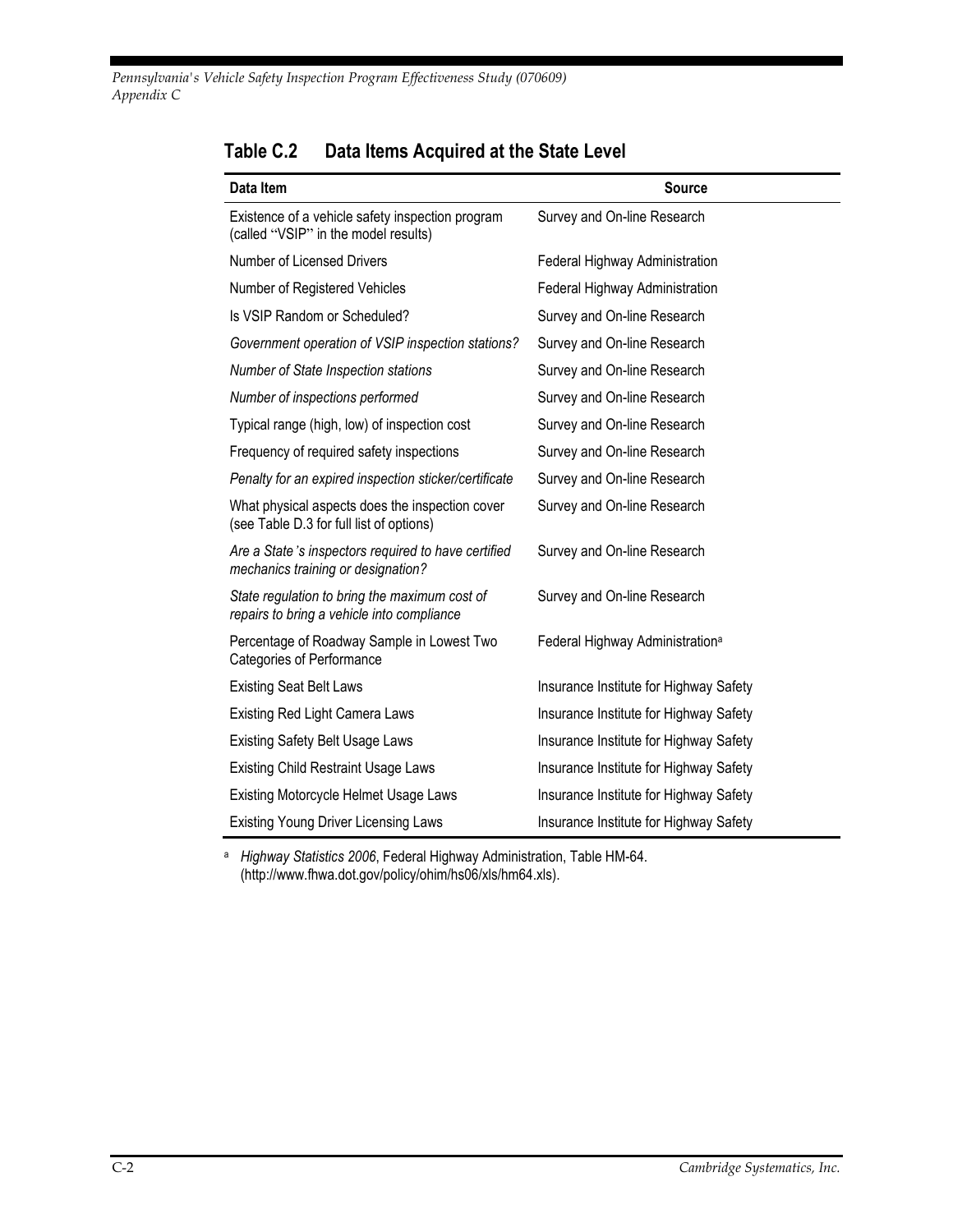# **D. Survey Instrument**

The survey was created as an Excel spreadsheet. The survey was distributed to contacts in all 50 states, the District of Columbia, Puerto Rico, American Samoa, and the Canadian Provinces and Territories. When an appropriate e-mail address was not available, the survey was printed and mailed via U.S. First Class Mail, with an addressed and stamped return envelope.

The final set of survey questions are found in Tables D.1 through D.3.

| Table D.1 | <b>Survey Questions: Identification and Contact Information</b> |  |  |  |
|-----------|-----------------------------------------------------------------|--|--|--|
|-----------|-----------------------------------------------------------------|--|--|--|

| Question                    | Format   |
|-----------------------------|----------|
| Respondent Name             | Freeform |
| Respondent Agency           | Freeform |
| <b>Respondent State</b>     | Freeform |
| Respondent Telephone Number | Freeform |
| Respondent E-mail Address   | Freeform |

#### **Table D.2 Survey Questions: Vehicle Safety Defects and Related Crashes**

| Question                                                                                                                                                                                    | <b>Answer Choices and/or Format</b>                                                                                                                               |
|---------------------------------------------------------------------------------------------------------------------------------------------------------------------------------------------|-------------------------------------------------------------------------------------------------------------------------------------------------------------------|
| Please provide information on the number of motor vehicle<br>crashes involving at least one passenger vehicle or light truck<br>statewide.                                                  | Table with numbers in each cell. Rows<br>are "Total," "Fatal," and "Injury," while<br>columns are 2004, 2005, and 2006.                                           |
| Does your state track specific vehicle failure for injury and fatal<br>crashes?                                                                                                             | Yes/No                                                                                                                                                            |
| • If so, what is the agency that maintains the data?                                                                                                                                        | Freeform                                                                                                                                                          |
| Please provide information on the number of crashes, involving<br>at least one passenger vehicle/light truck, in which the primary<br>contributing factor was vehicle failure:              | Table with numbers in each cell. Rows<br>are "Total," "Fatal," and "Injury," while<br>columns are 2004, 2005, and 2006.                                           |
| How many citations are issued each year for vehicle safety<br>defects that are the result of an equipment violation or the<br>cause of a crash?                                             | Numerical answers for 2004, 2005, and<br>2006.                                                                                                                    |
| Please describe the distribution of the registered vehicles in<br>your jurisdiction by age. Enter either the actual number of vehi-<br>cles, or a percentage, whichever is more convenient. | Numerical answers for 2004, 2005, and<br>2006, for the following categories (in<br>years): 0 to 2, 3 to 5, 6 to 8, 9 to 12, 13<br>to 16, 17 to 20, and 21 or more |
| If you track it, what is the estimated number of vehicle miles<br>traveled by passenger vehicles and light trucks?                                                                          | Numerical answers for 2004, 2005, and<br>2006.                                                                                                                    |
| Which statement of the following three is correct:                                                                                                                                          | Checkboxes, with a number field for the                                                                                                                           |
| • We have never had a vehicle safety inspection program.                                                                                                                                    | year of discontinuation (if known).                                                                                                                               |
| We currently have a vehicle safety inspection program.<br>$\bullet$                                                                                                                         |                                                                                                                                                                   |
| • We have discontinued our vehicle safety inspection program.                                                                                                                               |                                                                                                                                                                   |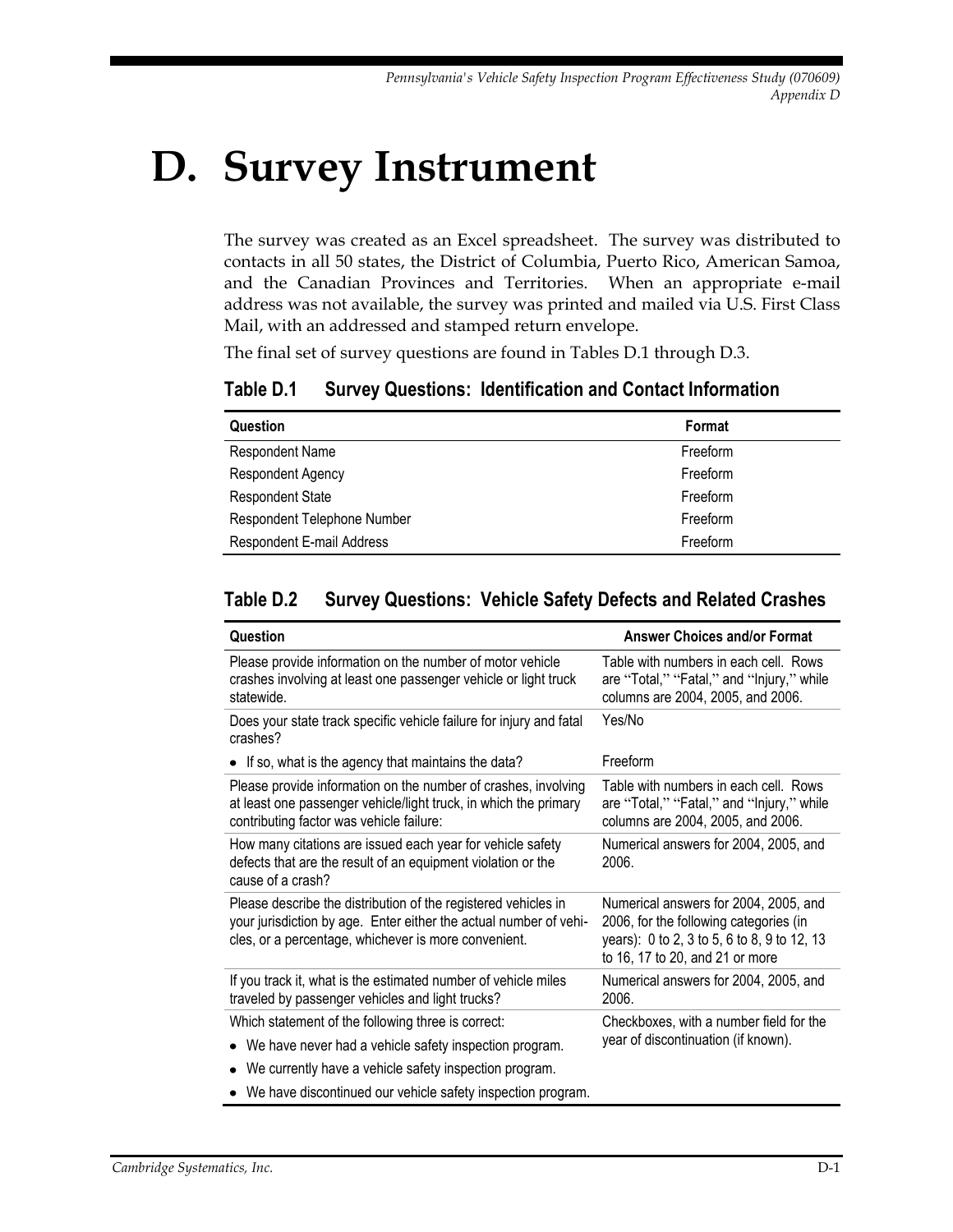#### **Table D.3 Survey Questions: Vehicle Safety Inspection Program Characteristics**

| Question                                                                                                                 | <b>Answer Choices and/or Format</b>                     |
|--------------------------------------------------------------------------------------------------------------------------|---------------------------------------------------------|
| Which agency administers the vehicle safety inspection<br>program?                                                       | Freeform                                                |
| Who performs the vehicle safety inspections? Select all that<br>apply from the following three choices:                  | Checkboxes                                              |
| • Private garages and service stations licensed to perform<br>inspections.                                               |                                                         |
| • Government - Inspection stations operated by govern-<br>ment employees.                                                |                                                         |
| • A set of contractors operating a limited number of<br>inspection stations.                                             |                                                         |
| Are your inspectors required to have certified mechanics<br>training or designation?                                     | Checkboxes for yes, no, and not applicable              |
| How may inspection stations are there?                                                                                   | Numerical answer                                        |
| How many inspections are performed annually?                                                                             | Numerical answers for 2004, 2005, and<br>2006           |
| How much does the inspection cost the vehicle owner?                                                                     | Numerical answer as either a fixed value or<br>a range  |
| What amount is retained by the state?                                                                                    | Numerical answer                                        |
| Are all passenger vehicles inspected? If no, specify the<br>exemptions                                                   | Checkbox (yes/no) and freeform                          |
| How often are safety inspections required?                                                                               | Checkboxes for:                                         |
|                                                                                                                          | • Random.                                               |
|                                                                                                                          | • Annually.                                             |
|                                                                                                                          | Every two years.                                        |
|                                                                                                                          | Other (plus freeform for specification).                |
| How soon must a new vehicle be inspected?                                                                                | Checkbox for "immediately" plus freeform<br>for "other" |
| How soon must a vehicle moving into the state be<br>inspected?                                                           | Checkbox for "immediately" plus freeform<br>for "other" |
| What is the penalty for an expired inspection<br>sticker/certificate?                                                    | Freeform                                                |
| Does the state regulate the maximum cost of repairs to bring<br>a vehicle into compliance?                               | Checkboxes (yes/no)                                     |
| If yes, what is the maximum cost?                                                                                        | Numerical answer                                        |
| If yes, how many vehicles qualify for waivers each year<br>after reaching the maximum cost for repairs for<br>compliance | Numerical answers for 2004, 2005, and<br>2006           |
| How are vehicles taken out of service?                                                                                   | Freeform                                                |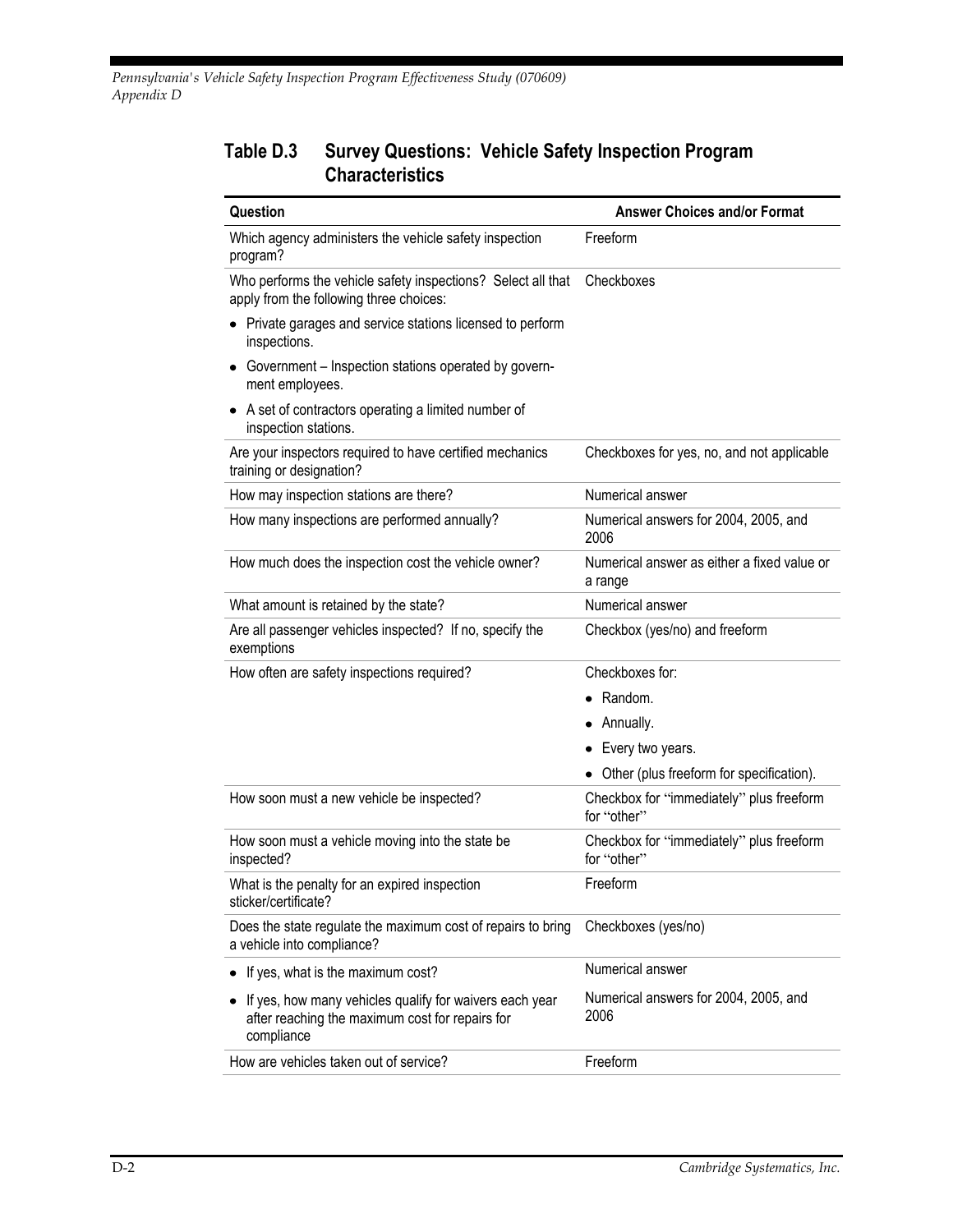| Question                                                                                          | <b>Answer Choices and/or Format</b>   |
|---------------------------------------------------------------------------------------------------|---------------------------------------|
| What physical aspects does the inspection cover (select all<br>that apply)?                       | Checkboxes, plus freeform for "other" |
| Brakes.                                                                                           |                                       |
| Tires and Wheels.                                                                                 |                                       |
| Suspension and Steering.                                                                          |                                       |
| Torsion bars/Shock absorbers/Struts.                                                              |                                       |
| Ball joint wear.                                                                                  |                                       |
| Lighting and signal devices.                                                                      |                                       |
| Vehicle glazing.                                                                                  |                                       |
| Visibility and interior body.                                                                     |                                       |
| Occupant restraint systems.                                                                       |                                       |
| Exterior body parts (e.g., sheet metal).                                                          |                                       |
| Fuel and exhaust system.                                                                          |                                       |
| Emissions control components.                                                                     |                                       |
| Other.                                                                                            |                                       |
| Is information about safety inspections collected and stored?                                     | Checkboxes (yes/no)                   |
| If yes, what level of detail is collected and stored for each<br>vehicle (select all that apply?) | Checkboxes for:                       |
|                                                                                                   | Per vehicle pass/fail.                |
|                                                                                                   | Per component pass/fail.              |
| If yes, is it stored electronically?                                                              | Checkboxes (yes/no)                   |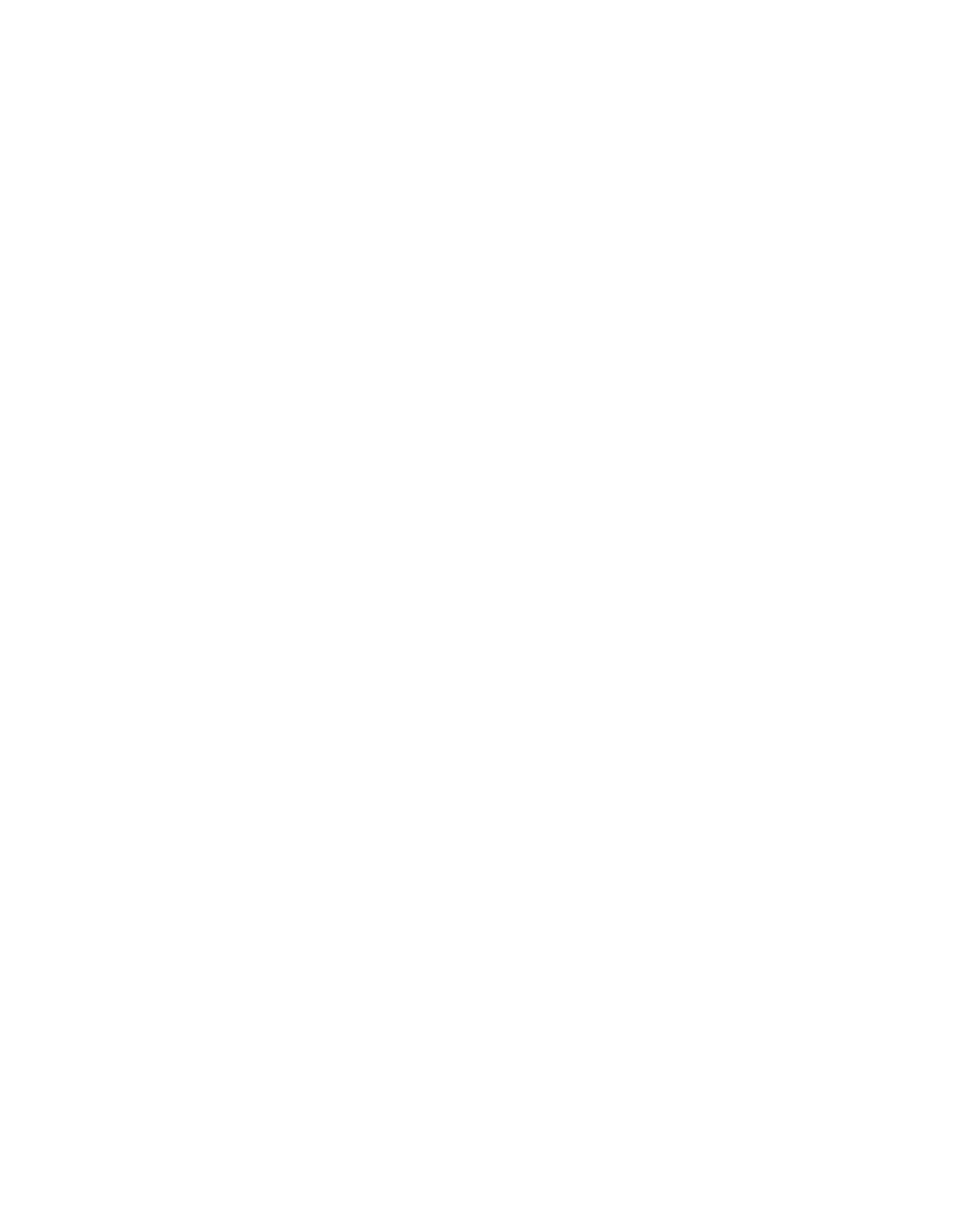# **E. Description of the Weather Aggregation Process**

Weather information was used in the quantitative analysis for both the state-level and county-level models. For the state-level models, statewide information from the National Oceanic and Atmospheric Administration (NOAA) was used.

For the county information, an aggregation process was required to assign the NOAA city-level information to the 3,100+ counties in the United States. NOAA provides weather data for 283 cities nationwide. For the counties without a NOAA city within the county boundaries, the distance was calculated from the geographic centroid of the county to the geographic centroid of the NOAA cities. The weather attributes of closest city were assigned to the county.

Table E.1 shows the 11 cities used for the assignments for Pennsylvania counties. Seven of the cities are within Pennsylvania, and four from neighboring states. Figure E.1 illustrates the geographic assignment from each city.

| <b>NOAA City</b>          | <b>Counties Assigned</b> |
|---------------------------|--------------------------|
| Pennsylvania Cities       |                          |
| Allentown                 | 7                        |
| Avoca                     | 5                        |
| Erie                      | 6                        |
| Harrisburg                | 12                       |
| Pittsburgh                | 13                       |
| Philadelphia              | 3                        |
| Williamsport              | 15                       |
| <b>Neighboring Cities</b> |                          |
| Binghamton                | $\overline{c}$           |
| <b>Buffalo</b>            | 1                        |
| Wilmington                | $\overline{2}$           |
| Youngstown                | 1                        |

**Table E.1 Cities for Pennsylvania County Weather Assignment**

Source: City data: National Oceanic and Atmospheric Administration County assignment: Analytical analysis by Cambridge Systematics.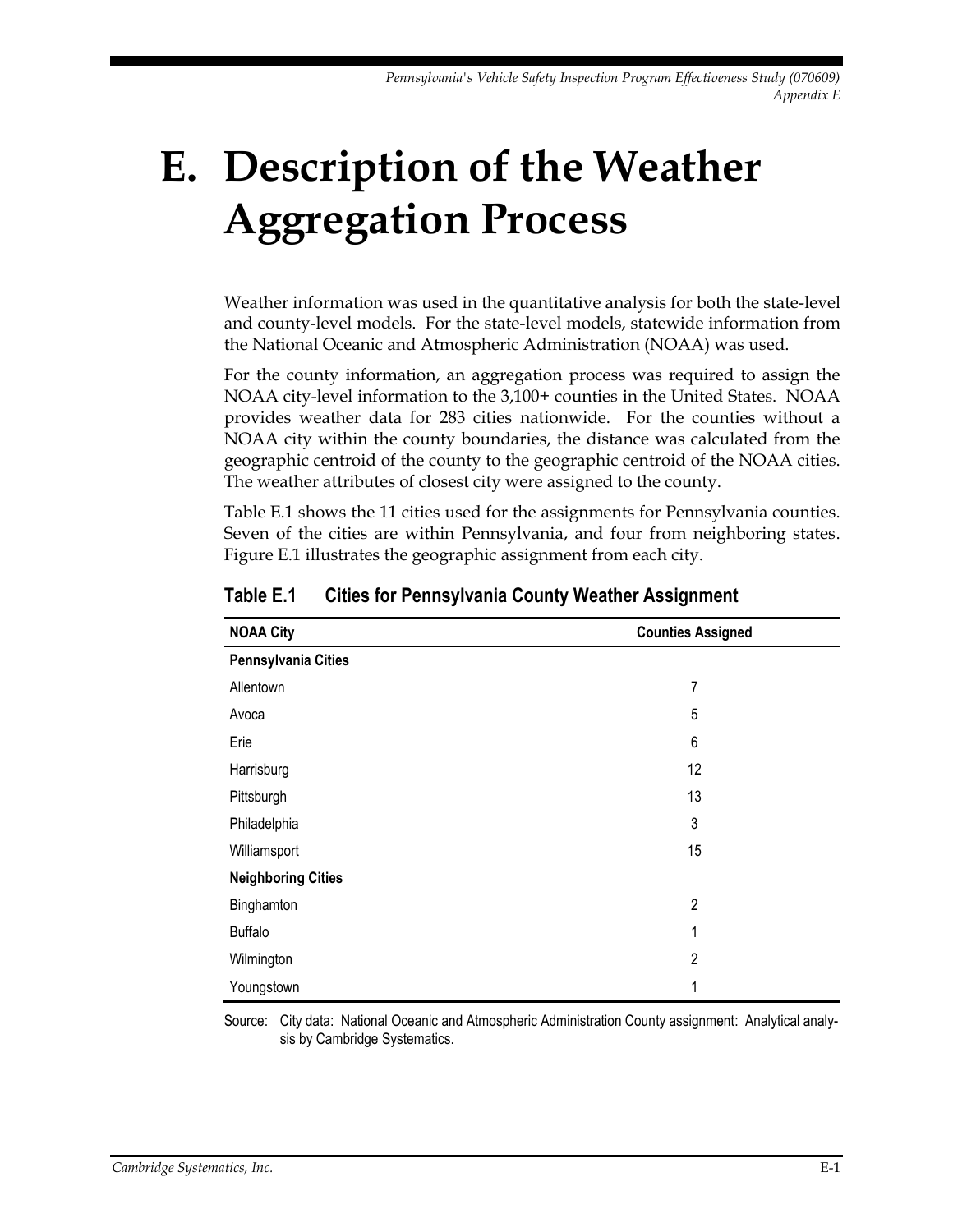*Pennsylvania's Vehicle Safety Inspection Program Effectiveness Study (070609) Appendix E*



#### **Figure E.1 Assignment of Pennsylvania Counties to NOAA Cities for Weather Characteristics**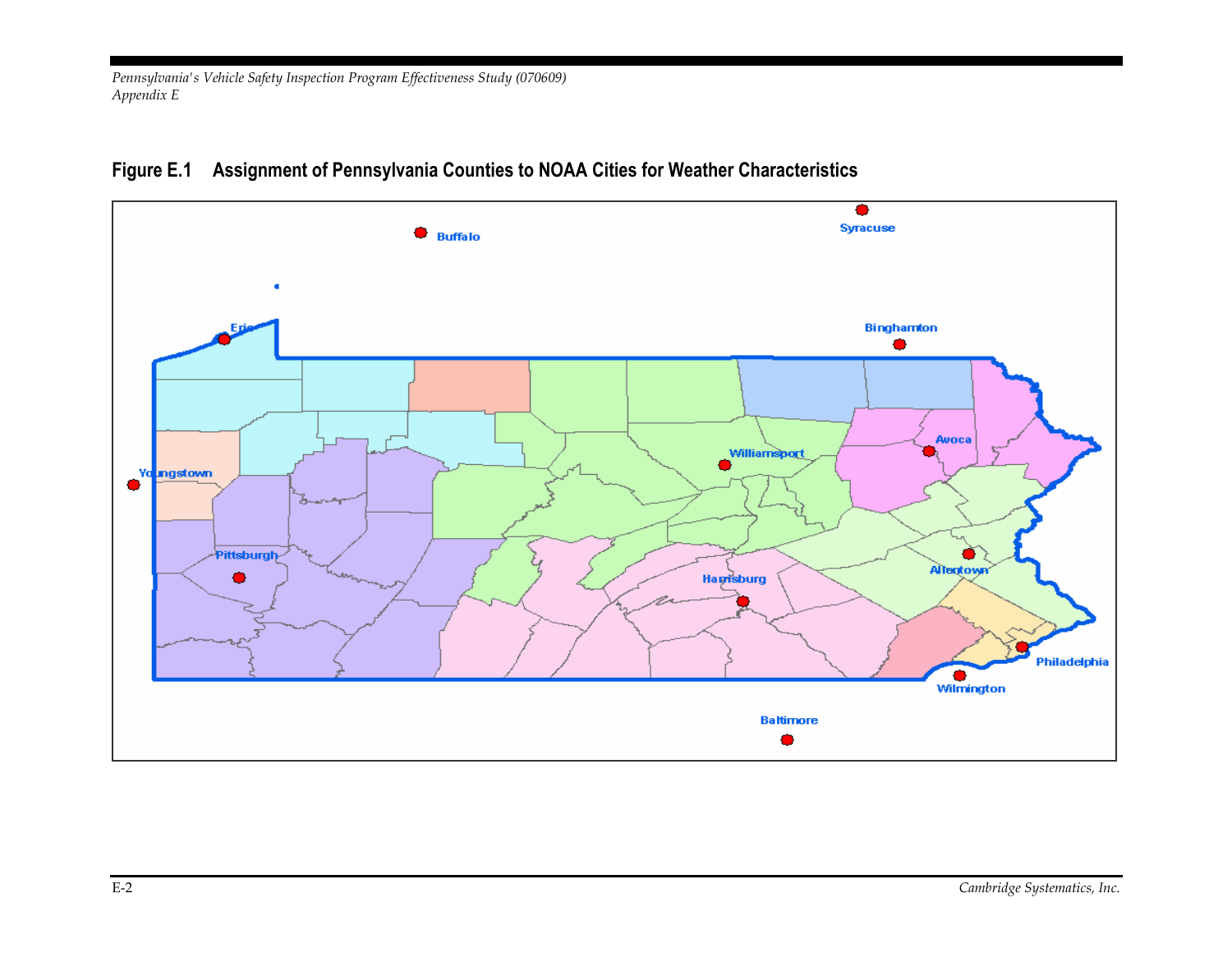## **F. Selected Model Results**

The project team estimated nearly 100 linear regression models regarding the impact of vehicle safety inspection programs on the fatal crashes in each county and state. While the most important models are found in Section 4.0 of the report, in this appendix we include some of the less predictive models which may still be of interest to future researchers. Due to the issues identified with the fields within the Fatality Analysis Reporting System on potential vehicle failure, we will only report on "all fatal crashes" in this appendix.

### **F.1 STATEWIDE MODELS BASED ON EXPOSURE**

The exposure-based models at the statewide level performed substantially worse than the other sets of models. While several of the statewide exposure-based models developed had slightly better predictive power, they were more difficult to explain.

Consider Tables F.1 and F.2. Both models take predictive power away from PMVI program presence, and both models also skew heavily towards an urban/rural mix:

- States with denser populations tend to have less reported fatal crashes per VMT; and
- Areas with substantially higher incomes have less reported fatal crashes per VMT.

The reader will notice, however, that we have attempted to also model the average journey distance to work, based on the American Community Survey. In general, denser and more affluent cities have shorter journeys to work.

In addition, at the state level, considering normalized income essentially identifies less than 10 states at either extreme. If this variable is actually relevant in lieu of vehicle safety inspection program adherence, it should repeat itself at a county-level model to the exclusion of the program variable. As can be seen in Table 4.5, that did not occur, as the program presence remains statistically significant.

The overall discussion of these models, however, must be tempered by their low overall predictive power.

### **F.2 STATEWIDE VOLUME-BASED MODELS**

In general, even the poorer volume-based models perform better than the ratebased models. A large portion of this performance, however, can be explained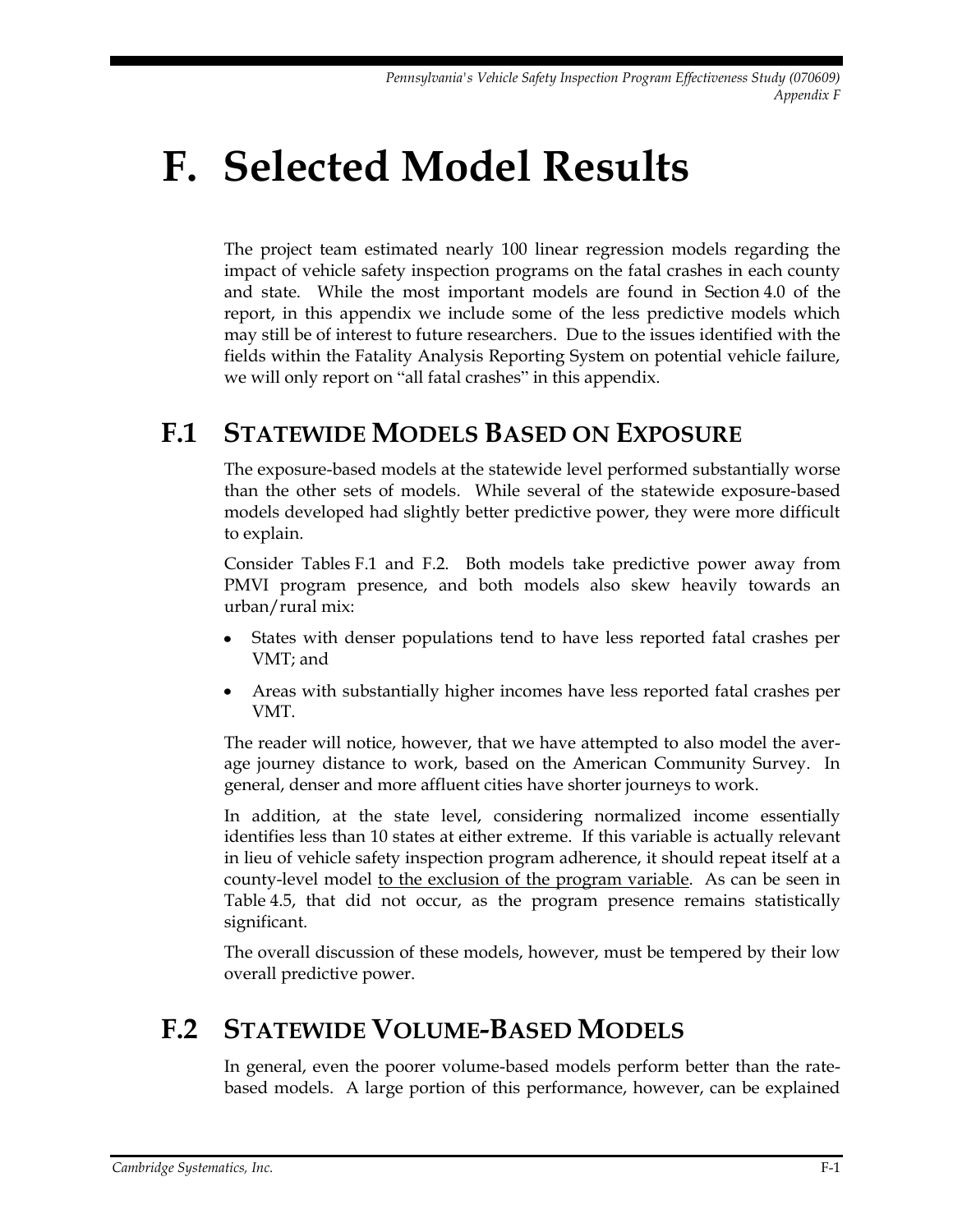*Pennsylvania's Vehicle Safety Inspection Program Effectiveness Study (070609) Appendix F*

> through the natural correlations found which motivated us to consider ratebased models at the outset.

> Returning to the normalized income variable, we can see that the resulting volume-based model (Table F.3), including this variable is approximately the same level of predictive power as Table 4.3. Furthermore, the vehicle safety inspection program variable gains in importance in Table F.3, with the coefficient increasing (with negative sign). This result causes us great concern for the model in Table F.2, and leads us to reject it in favor of the model in Table 4.2.

> As far as selecting between the model in Table F.3 versus Table 4.3, both models are roughly similar in overall predictive power when looking at measures of overall model comparison. Since it is likely that there is no substantial difference between the models, we took the more conservative path and selected the simpler model with the lower coefficient for the program variable. The model in Table F.3 is, however, the genesis of the final county-level model developed as Table 4.5.

> Table F.4 shows that annual precipitation at the state level also is a significant variable. This is intuitive, as statewide precipitation is a poor variable for largevolume states such as Pennsylvania. But the results help lead to our conclusion that the county model is appropriate to consider. Again, adding precipitation also strengthened the coefficient and significance of the program variable. As a result, we rejected this model as the final state volume, and again chose to err conservatively with the lower coefficient of vehicle safety inspection presence found in the model of Table 4.3.

## **F.3 COUNTY-LEVEL MODELS**

In these models, we are using volume-based models with approximately 60 times as many observations, and can include variables such as population. These factors cause the overall predictive quality of these models to increase dramatically. We evaluated the widest range of models at this level, with over 20 variations of models having strong statistical results. Some of the intermediate models, however, provided counter-intuitive results.

For example, consider Table F.5, which takes into account the presence of statewide DUI laws. The model identifies that counties in states with "fair" laws (relative to excellent or good ratings) have less fatal crashes than other states. This is a counter-intuitive result, most likely based on the limited information available to formulate the variable. At a county level, we can expect that other formulations of DUI laws and their enforcement would be more appropriate.

Finally, an example of why a county-level rate-based model will be of value in the future is Table F.6, a simple model demonstrating the power of the population variable. With this model in place, one can envision the transformation to a rate-based model using county VMT as a measure of exposure.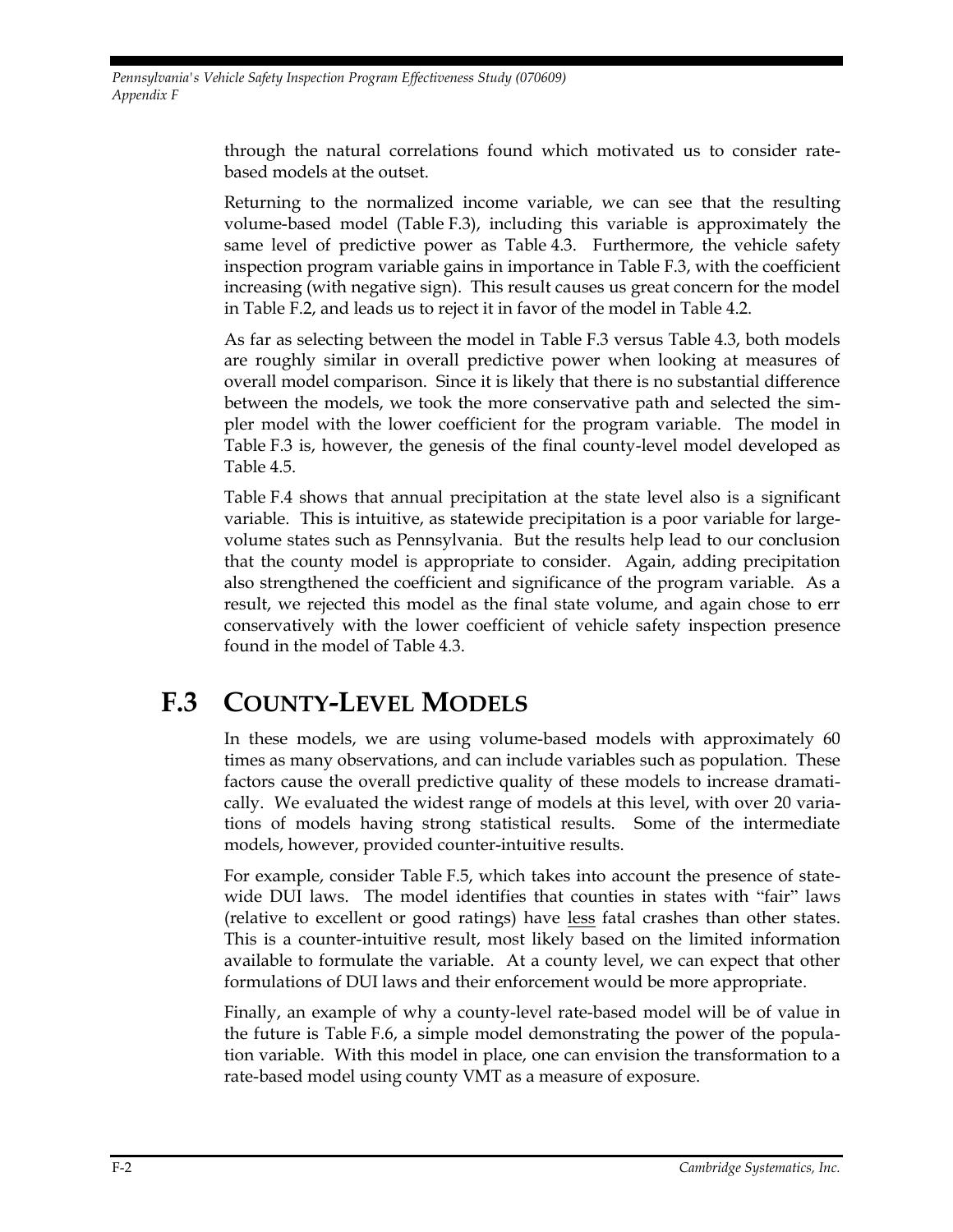| <b>Regression Statistics</b> |    |          |           |      |                       |
|------------------------------|----|----------|-----------|------|-----------------------|
| Multiple R                   |    |          |           | 0.41 |                       |
| R Square                     |    |          |           | 0.17 |                       |
| Adjusted R Square            |    |          |           | 0.12 |                       |
| <b>Standard Error</b>        |    |          |           | 2.65 |                       |
| Observations                 |    |          |           | 51   |                       |
|                              |    |          |           |      |                       |
| Anova                        | df | SS       | <b>MS</b> | F    | <b>Significance F</b> |
| Regression                   | 3  | 67.0208  | 22.3403   | 3.18 | 0.03                  |
| Residual                     | 47 | 329.9922 | 7.0211    |      |                       |
| Total                        | 50 | 397.0130 |           |      |                       |
|                              |    |          |           |      |                       |

#### **Table F.1 Statewide VMT-Based Model with Population Density**

|                                 | <b>Coefficients</b> | <b>Standard</b><br>Error | t Stat  | P-value | Lower<br>95% | Upper<br>95% | Lower<br>95.0% | Upper<br>95.0% |
|---------------------------------|---------------------|--------------------------|---------|---------|--------------|--------------|----------------|----------------|
| Intercept                       | 12.43               | 1.09                     | 11.37   | 0.00    | 10.23        | 14.63        | 10.23          | 14.63          |
| <b>VSIP</b>                     | $-1.26$             | 0.84                     | $-1.49$ | 0.14    | $-2.95$      | 0.44         | $-2.95$        | 0.44           |
| Pop Density                     | $-0.0007$           | 0.00                     | $-2.30$ | 0.03    | 0.00         | 0.00         | 0.00           | 0.00           |
| Annual<br>Precipitation<br>(in) | 0.0093              | 0.03                     | 0.29    | 0.77    | $-0.06$      | 0.07         | $-0.06$        | 0.07           |

#### **Table F.2 Statewide VMT-Based Model with Relative Income**

Total 50 397.0130

| <b>Regression Statistics</b> |    |          |         |       |                       |
|------------------------------|----|----------|---------|-------|-----------------------|
| Multiple R                   |    |          |         | 0.68  |                       |
| R Square                     |    |          |         | 0.47  |                       |
| Adjusted R Square            |    |          |         | 0.43  |                       |
| <b>Standard Error</b>        |    |          |         | 2.12  |                       |
| <b>Observations</b>          |    |          |         | 51    |                       |
|                              |    |          |         |       |                       |
| Anova                        | df | SS       | ΜS      | F     | <b>Significance F</b> |
| Regression                   | 3  | 184.9397 | 61.6466 | 13.66 | < 0.001               |
| Residual                     | 47 | 212.0733 | 4.5122  |       |                       |

|                                  | <b>Coefficients</b> | <b>Standard</b><br>Error | t Stat  | P-value | Lower<br>95% | <b>Upper</b><br>95% | Lower<br>95.0% | Upper<br>95.0% |
|----------------------------------|---------------------|--------------------------|---------|---------|--------------|---------------------|----------------|----------------|
| Intercept                        | 12.16               | 2.42                     | 5.03    | 0.00    | 7.30         | 17.02               | 7.30           | 17.02          |
| <b>VSIP</b>                      | $-0.64$             | 0.68                     | $-0.94$ | 0.35    | $-2.02$      | 0.73                | $-2.02$        | 0.73           |
| Normalized<br>Income             | $-1.83$             | 0.35                     | $-5.15$ | 0.00    | $-2.54$      | $-1.11$             | $-2.54$        | $-1.11$        |
| <b>ACS</b><br>Journey to<br>Work | 0.0045              | 0.11                     | 0.04    | 0.97    | $-0.22$      | 0.23                | $-0.22$        | 0.23           |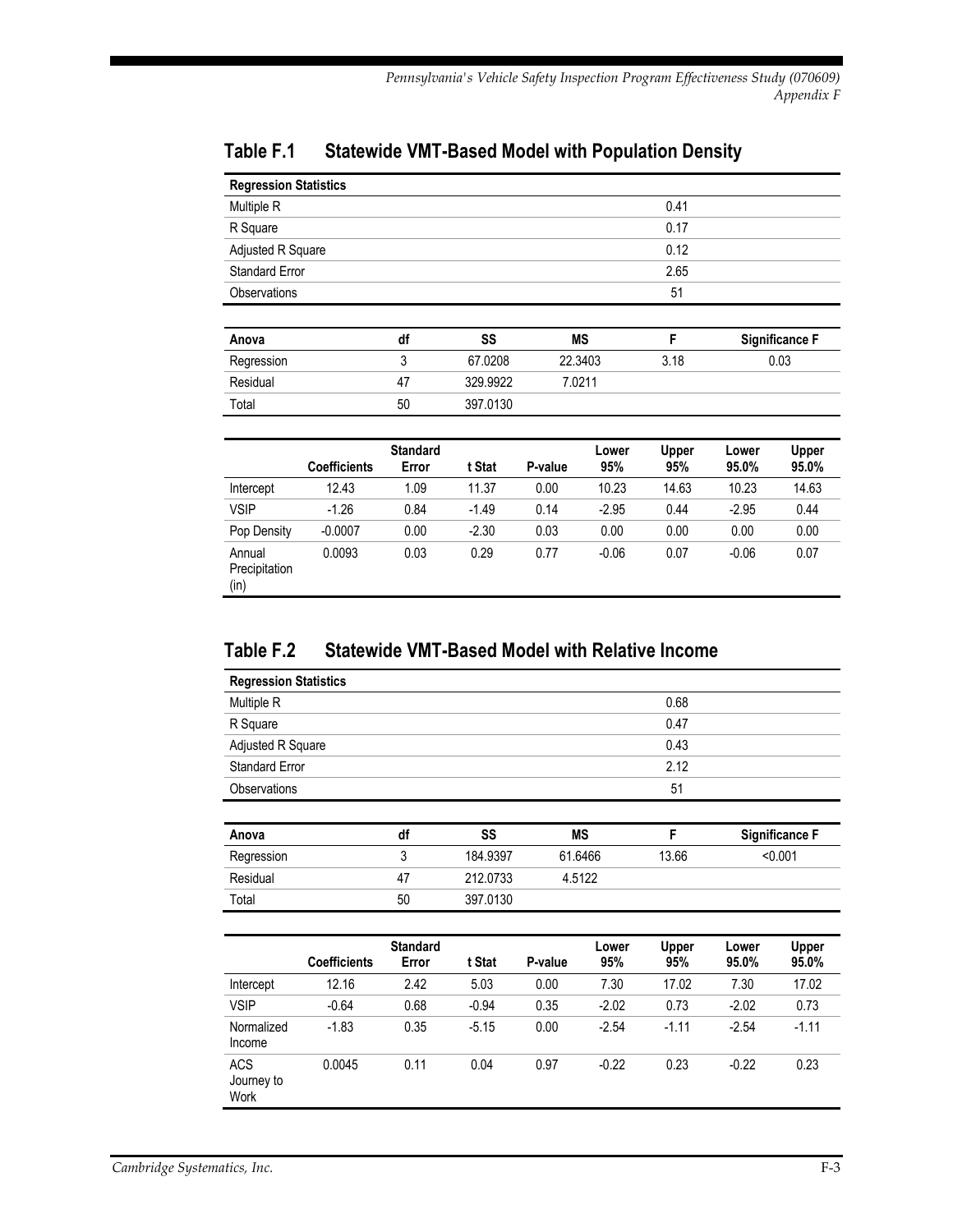Income

l,

| <b>Regression Statistics</b>    |                     |                          |             |         |              |                     |                |                       |  |
|---------------------------------|---------------------|--------------------------|-------------|---------|--------------|---------------------|----------------|-----------------------|--|
| Multiple R                      |                     |                          |             |         |              | 0.95                |                |                       |  |
| 0.91<br>R Square                |                     |                          |             |         |              |                     |                |                       |  |
| Adjusted R Square               |                     |                          |             |         |              | 0.90                |                |                       |  |
| <b>Standard Error</b>           |                     |                          | 221         |         |              |                     |                |                       |  |
| Observations                    |                     |                          |             |         |              | 51                  |                |                       |  |
|                                 |                     |                          |             |         |              |                     |                |                       |  |
| Anova                           |                     | df                       | SS          |         | <b>MS</b>    | F                   |                | <b>Significance F</b> |  |
| Regression                      |                     | 4                        | 21765136.72 |         | 5441284.18   | 110.96              |                | < 0.001               |  |
| Residual                        |                     | 46                       | 2255821.96  |         | 49039.61     |                     |                |                       |  |
| Total                           |                     | 50                       | 24020958.69 |         |              |                     |                |                       |  |
|                                 |                     |                          |             |         |              |                     |                |                       |  |
|                                 | <b>Coefficients</b> | <b>Standard</b><br>Error | t Stat      | P-value | Lower<br>95% | <b>Upper</b><br>95% | Lower<br>95.0% | <b>Upper</b><br>95.0% |  |
| Intercept                       | $-48.84$            | 96.38                    | $-0.51$     | 0.61    | $-242.84$    | 145.16              | $-242.84$      | 145.16                |  |
| Population<br>in Millions       | 98.66               | 4.75                     | 20.77       | 0.00    | 89.09        | 108.22              | 89.09          | 108.22                |  |
| Annual<br>Precipitation<br>(in) | 6.01                | 2.73                     | 2.20        | 0.03    | 0.52         | 11.50               | 0.52           | 11.50                 |  |
| Normalized                      | $-122.89$           | 32.52                    | $-3.78$     | 0.00    | $-188.35$    | $-57.44$            | $-188.35$      | $-57.44$              |  |

#### **Table F.3 Statewide Volume-Based Model with Relative Income**

#### **Table F.4 Statewide Volume-Based Model with Statewide Precipitation**

VSIP -124.73 70.93 -1.76 0.09 -267.51 18.04 -267.51 18.04

| <b>Regression Statistics</b> |    |             |            |        |                       |
|------------------------------|----|-------------|------------|--------|-----------------------|
| Multiple R                   |    |             |            | 0.94   |                       |
| R Square                     |    |             |            | 0.88   |                       |
| Adjusted R Square            |    |             |            | 0.87   |                       |
| <b>Standard Error</b>        |    |             |            | 251    |                       |
| Observations                 |    |             |            | 51     |                       |
|                              |    |             |            |        |                       |
| Anova                        | df | SS          | ΜS         | F      | <b>Significance F</b> |
| Regression                   | 3  | 21064732.02 | 7021577.34 | 111.63 | < 0.001               |
| Residual                     | 47 | 2956226.67  | 62898.44   |        |                       |
| Total                        | 50 | 24020958.69 |            |        |                       |
|                              |    |             |            |        |                       |

|                                  | <b>Coefficients</b> | <b>Standard</b><br>Error | t Stat  | P-value | Lower<br>95% | Upper<br>95% | Lower<br>95.0% | Upper<br>95.0% |
|----------------------------------|---------------------|--------------------------|---------|---------|--------------|--------------|----------------|----------------|
| Intercept                        | 0.04                | 108.16                   | 0.00    | 1.00    | $-217.56$    | 217.64       | $-217.56$      | 217.64         |
| <b>VSIP</b>                      | $-177.62$           | 78.75                    | $-2.26$ | 0.03    | $-336.05$    | $-19.19$     | $-336.05$      | $-19.19$       |
| Population in<br><b>Millions</b> | 95.95               | 5.32                     | 18.04   | 0.00    | 85.25        | 106.65       | 85.25          | 106.65         |
| Annual<br>Precipitation (in)     | 5.72                | 3.09                     | 1.85    | 0.07    | $-0.49$      | 11.93        | $-0.49$        | 11.93          |